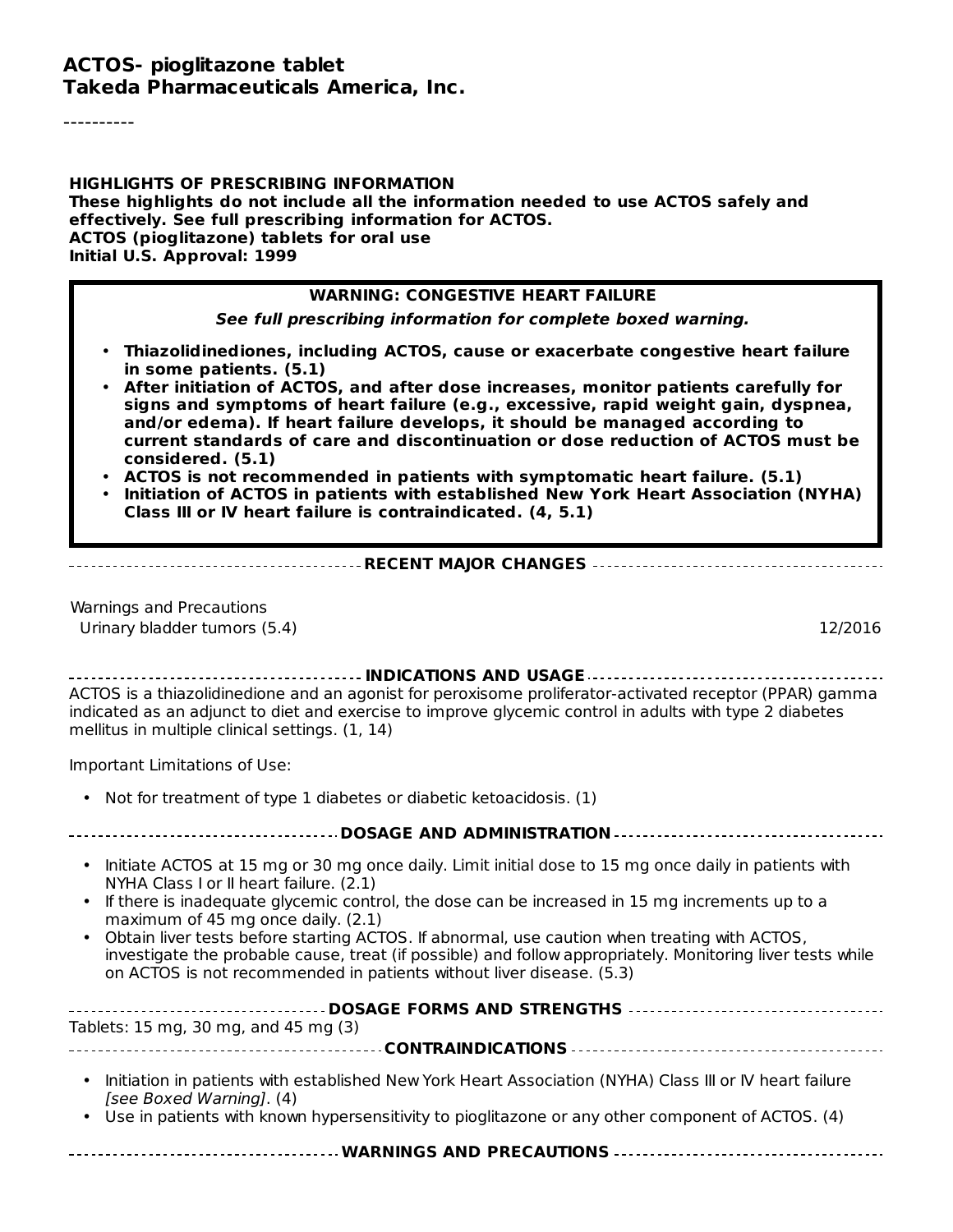- Congestive heart failure: Fluid retention may occur and can exacerbate or lead to congestive heart failure. Combination use with insulin and use in congestive heart failure NYHA Class I and II may increase risk. Monitor patients for signs and symptoms. (5.1)
- Hypoglycemia: When used with insulin or an insulin secretagogue, a lower dose of the insulin or insulin secretagogue may be needed to reduce the risk of hypoglycemia. (5.2)
- Hepatic effects: Postmarketing reports of hepatic failure, sometimes fatal. Causality cannot be excluded. If liver injury is detected, promptly interrupt ACTOS and assess patient for probable cause, then treat cause if possible, to resolution or stabilization. Do not restart ACTOS if liver injury is confirmed and no alternate etiology can be found. (5.3)
- Bladder cancer: May increase the risk of bladder cancer. Do not use in patients with active bladder cancer. Use caution when using in patients with a prior history of bladder cancer. (5.4)
- Edema: Dose-related edema may occur. (5.5)
- Fractures: Increased incidence in female patients. Apply current standards of care for assessing and maintaining bone health. (5.6)
- Macular edema: Postmarketing reports. Recommend regular eye exams in all patients with diabetes according to current standards of care with prompt evaluation for acute visual changes. (5.7)
- Macrovascular outcomes: There have been no clinical studies establishing conclusive evidence of macrovascular risk reduction with ACTOS. (5.8)

#### **ADVERSE REACTIONS** Most common adverse reactions (≥5%) are upper respiratory tract infection, headache, sinusitis, myalgia, and pharyngitis. (6.1)

#### **To report SUSPECTED ADVERSE REACTIONS, contact Takeda Pharmaceuticals America, Inc. at 1-877-825-3327 or FDA at 1-800-FDA-1088 or www.fda.gov/medwatch.**

**DRUG INTERACTIONS**

- Strong CYP2C8 inhibitors (e.g., gemfibrozil) increase pioglitazone concentrations. Limit ACTOS dose to 15 mg daily. (2.3, 7.1)
- CYP2C8 inducers (e.g., rifampin) may decrease pioglitazone concentrations. (7.2)
- Topiramate may decrease pioglitazone concentrations. (7.3)

#### **USE IN SPECIFIC POPULATIONS**

- Females and Males of Reproductive Potential: Advise premenopausal females of the potential for an unintended pregnancy. (8.3)
- Pediatrics: Not recommended for use in pediatric patients. (8.4)

#### **See 17 for PATIENT COUNSELING INFORMATION and Medication Guide.**

**Revised: 6/2020**

#### **FULL PRESCRIBING INFORMATION: CONTENTS\* WARNING: CONGESTIVE HEART FAILURE**

#### **1 INDICATIONS AND USAGE**

#### **2 DOSAGE AND ADMINISTRATION**

- 2.1 Recommendations for All Patients
- 2.2 Concomitant Use with an Insulin Secretagogue or Insulin
- 2.3 Concomitant Use with Strong CYP2C8 Inhibitors

#### **3 DOSAGE FORMS AND STRENGTHS**

#### **4 CONTRAINDICATIONS**

#### **5 WARNINGS AND PRECAUTIONS**

- 5.1 Congestive Heart Failure
- 5.2 Hypoglycemia
- 5.3 Hepatic Effects
- 5.4 Urinary Bladder Tumors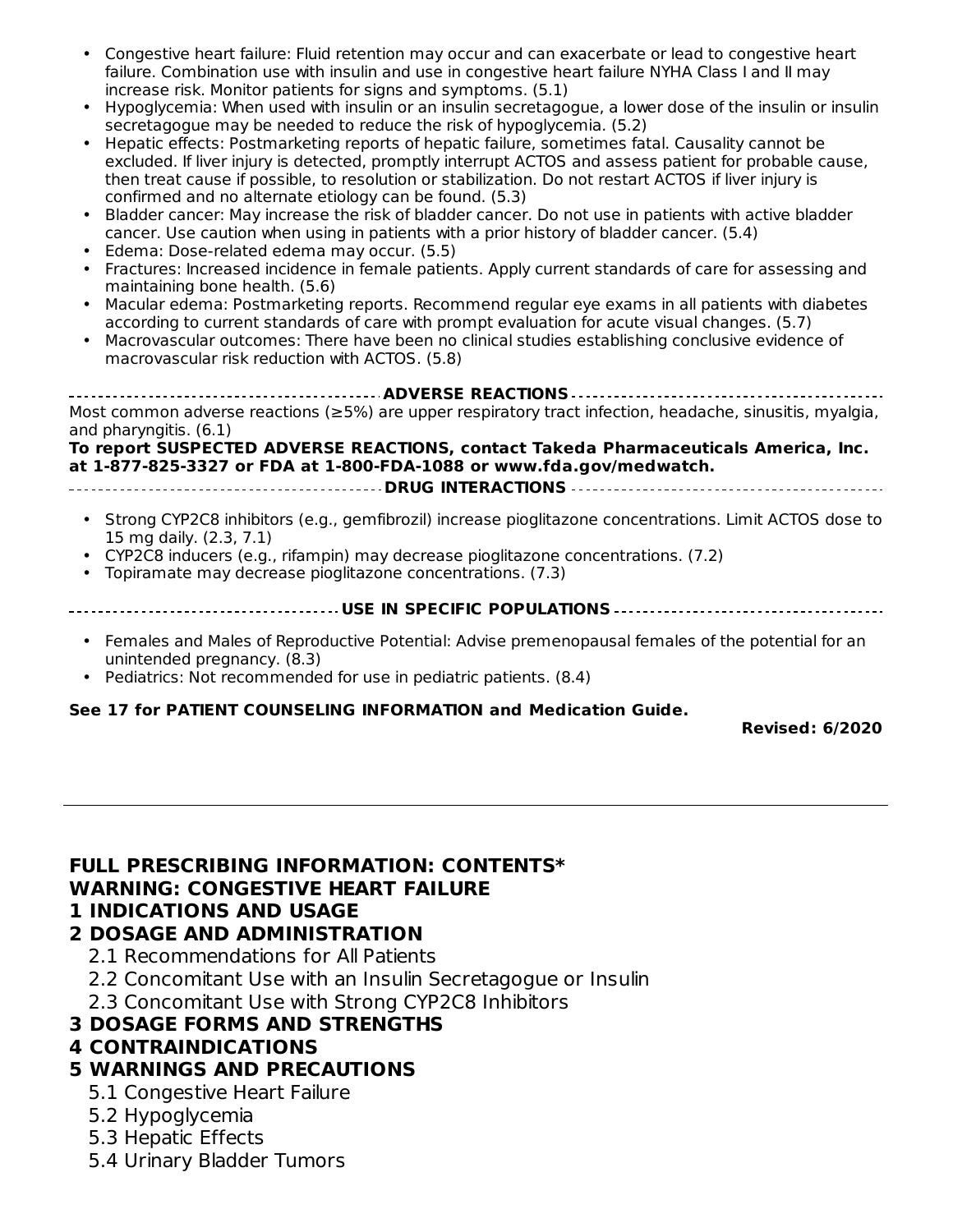- 5.5 Edema
- 5.6 Fractures
- 5.7 Macular Edema
- 5.8 Macrovascular Outcomes

#### **6 ADVERSE REACTIONS**

- 6.1 Clinical Trials Experience
- 6.2 Postmarketing Experience

# **7 DRUG INTERACTIONS**

- 7.1 Strong CYP2C8 Inhibitors
- 7.2 CYP2C8 Inducers
- 7.3 Topiramate

# **8 USE IN SPECIFIC POPULATIONS**

- 8.1 Pregnancy
- 8.2 Lactation
- 8.3 Females and Males of Reproductive Potential
- 8.4 Pediatric Use
- 8.5 Geriatric Use

# **10 OVERDOSAGE**

#### **11 DESCRIPTION**

#### **12 CLINICAL PHARMACOLOGY**

- 12.1 Mechanism of Action
- 12.2 Pharmacodynamics
- 12.3 Pharmacokinetics

#### **13 NONCLINICAL TOXICOLOGY**

- 13.1 Carcinogenesis, Mutagenesis, Impairment of Fertility
- 13.2 Animal Toxicology and/or Pharmacology

#### **14 CLINICAL STUDIES**

- 14.1 Monotherapy
- 14.2 Combination Therapy

#### **16 HOW SUPPLIED/STORAGE AND HANDLING**

#### **17 PATIENT COUNSELING INFORMATION**

\* Sections or subsections omitted from the full prescribing information are not listed.

#### **FULL PRESCRIBING INFORMATION**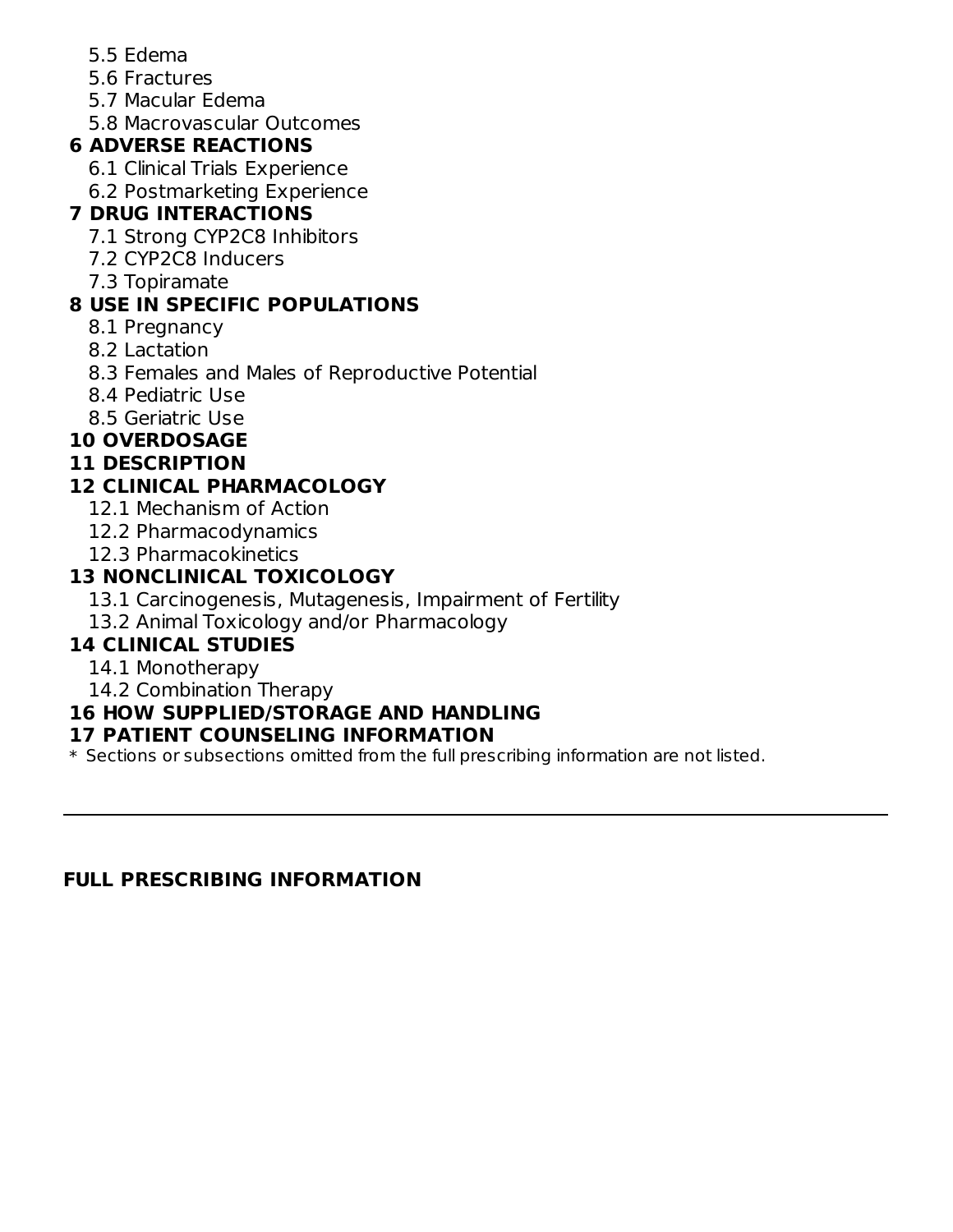#### **WARNING: CONGESTIVE HEART FAILURE**

- **Thiazolidinediones, including ACTOS, cause or exacerbate congestive heart failure in some patients [see Warnings and Precautions (5.1)].**
- **After initiation of ACTOS, and after dose increases, monitor patients carefully for signs and symptoms of heart failure (e.g., excessive, rapid weight gain, dyspnea, and/or edema). If heart failure develops, it should be managed according to current standards of care and discontinuation or dose reduction of ACTOS must be considered.**
- **ACTOS is not recommended in patients with symptomatic heart failure.**
- **Initiation of ACTOS in patients with established New York Heart Association (NYHA) Class III or IV heart failure is contraindicated [see Contraindications (4) and Warnings and Precautions (5.1)].**

#### **1 INDICATIONS AND USAGE**

#### **Monotherapy and Combination Therapy**

ACTOS is indicated as an adjunct to diet and exercise to improve glycemic control in adults with type 2 diabetes mellitus in multiple clinical settings [see Clinical Studies (14)].

#### **Important Limitations of Use**

ACTOS exerts its antihyperglycemic effect only in the presence of endogenous insulin. ACTOS should not be used to treat type 1 diabetes or diabetic ketoacidosis, as it would not be effective in these settings.

Use caution in patients with liver disease [see Warnings and Precautions (5.3)].

#### **2 DOSAGE AND ADMINISTRATION**

#### **2.1 Recommendations for All Patients**

ACTOS should be taken once daily and can be taken without regard to meals.

The recommended starting dose for patients without congestive heart failure is 15 mg or 30 mg once daily.

The recommended starting dose for patients with congestive heart failure (NYHA Class I or II) is 15 mg once daily.

The dose can be titrated in increments of 15 mg up to a maximum of 45 mg once daily based on glycemic response as determined by HbA1c.

After initiation of ACTOS or with dose increase, monitor patients carefully for adverse reactions related to fluid retention such as weight gain, edema, and signs and symptoms of congestive heart failure [see Boxed Warning and Warnings and Precautions (5.5)].

Liver tests (serum alanine and aspartate aminotransferases, alkaline phosphatase, and total bilirubin) should be obtained prior to initiating ACTOS. Routine periodic monitoring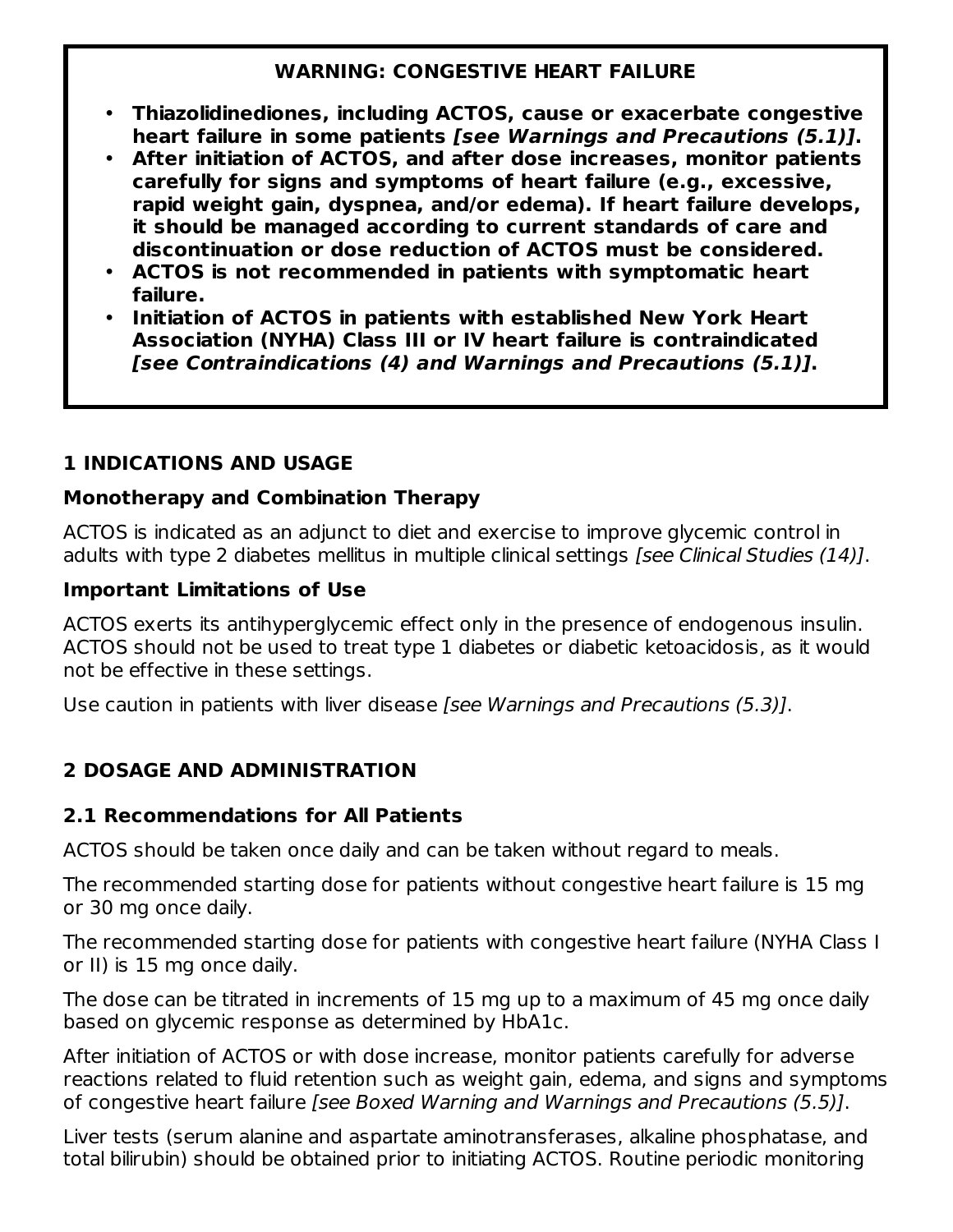of liver tests during treatment with ACTOS is not recommended in patients without liver disease. Patients who have liver test abnormalities prior to initiation of ACTOS or who are found to have abnormal liver tests while taking ACTOS should be managed as described under Warnings and Precautions [see Warnings and Precautions (5.3) and Clinical Pharmacology (12.3)].

#### **2.2 Concomitant Use with an Insulin Secretagogue or Insulin**

If hypoglycemia occurs in a patient co-administered ACTOS and an insulin secretagogue (e.g., sulfonylurea), the dose of the insulin secretagogue should be reduced.

If hypoglycemia occurs in a patient co-administered ACTOS and insulin, the dose of insulin should be decreased by 10% to 25%. Further adjustments to the insulin dose should be individualized based on glycemic response.

#### **2.3 Concomitant Use with Strong CYP2C8 Inhibitors**

Coadministration of ACTOS and gemfibrozil, a strong CYP2C8 inhibitor, increases pioglitazone exposure approximately 3-fold. Therefore, the maximum recommended dose of ACTOS is 15 mg daily when used in combination with gemfibrozil or other strong CYP2C8 inhibitors [see Drug Interactions (7.1) and Clinical Pharmacology (12.3)].

#### **3 DOSAGE FORMS AND STRENGTHS**

Round tablet contains pioglitazone as follows:

- 15 mg: White to off-white, debossed with "ACTOS" on one side and "15" on the other
- 30 mg: White to off-white, debossed with "ACTOS" on one side and "30" on the other
- 45 mg: White to off-white, debossed with "ACTOS" on one side and "45" on the other

#### **4 CONTRAINDICATIONS**

- Initiation in patients with established NYHA Class III or IV heart failure [see Boxed] Warning<sub>1</sub>.
- Use in patients with known hypersensitivity to pioglitazone or any other component of ACTOS.

#### **5 WARNINGS AND PRECAUTIONS**

#### **5.1 Congestive Heart Failure**

ACTOS, like other thiazolidinediones, can cause dose-related fluid retention when used alone or in combination with other antidiabetic medications and is most common when ACTOS is used in combination with insulin. Fluid retention may lead to or exacerbate congestive heart failure. Patients should be observed for signs and symptoms of congestive heart failure. If congestive heart failure develops, it should be managed according to current standards of care and discontinuation or dose reduction of ACTOS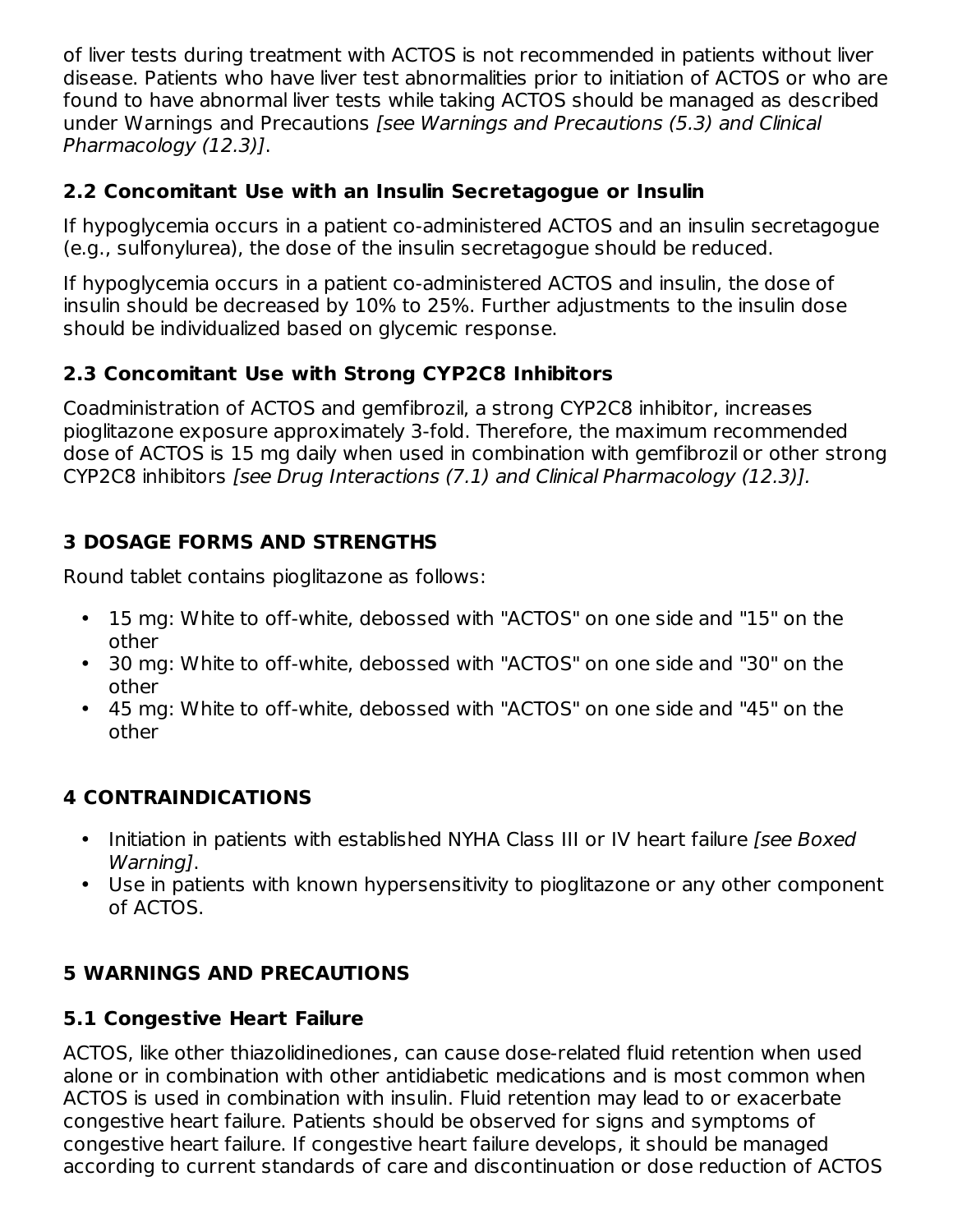must be considered [see Boxed Warning, Contraindications (4), and Adverse Reactions (6.1)].

# **5.2 Hypoglycemia**

Patients receiving ACTOS in combination with insulin or other antidiabetic medications (particularly insulin secretagogues such as sulfonylureas) may be at risk for hypoglycemia. A reduction in the dose of the concomitant antidiabetic medication may be necessary to reduce the risk of hypoglycemia [see Dosage and Administration (2.2)].

# **5.3 Hepatic Effects**

There have been postmarketing reports of fatal and non-fatal hepatic failure in patients taking ACTOS, although the reports contain insufficient information necessary to establish the probable cause. There has been no evidence of drug-induced hepatotoxicity in the ACTOS controlled clinical trial database to date [see Adverse Reactions (6.1)].

Patients with type 2 diabetes may have fatty liver disease or cardiac disease with episodic congestive heart failure, both of which may cause liver test abnormalities, and they may also have other forms of liver disease, many of which can be treated or managed. Therefore, obtaining a liver test panel (serum alanine aminotransferase [ALT], aspartate aminotransferase [AST], alkaline phosphatase, and total bilirubin) and assessing the patient is recommended before initiating ACTOS therapy. In patients with abnormal liver tests, ACTOS should be initiated with caution.

Measure liver tests promptly in patients who report symptoms that may indicate liver injury, including fatigue, anorexia, right upper abdominal discomfort, dark urine or jaundice. In this clinical context, if the patient is found to have abnormal liver tests (ALT greater than 3 times the upper limit of the reference range), ACTOS treatment should be interrupted and investigation done to establish the probable cause. ACTOS should not be restarted in these patients without another explanation for the liver test abnormalities.

Patients who have serum ALT greater than three times the reference range with serum total bilirubin greater than two times the reference range without alternative etiologies are at risk for severe drug-induced liver injury, and should not be restarted on ACTOS. For patients with lesser elevations of serum ALT or bilirubin and with an alternate probable cause, treatment with ACTOS can be used with caution.

# **5.4 Urinary Bladder Tumors**

Tumors were observed in the urinary bladder of male rats in the two-year carcinogenicity study [see Nonclinical Toxicology (13.1)]. In addition, during the three year PROactive clinical trial, 14 patients out of 2605 (0.54%) randomized to ACTOS and 5 out of 2633 (0.19%) randomized to placebo were diagnosed with bladder cancer. After excluding patients in whom exposure to study drug was less than one year at the time of diagnosis of bladder cancer, there were 6 (0.23%) cases on ACTOS and two (0.08%) cases on placebo. After completion of the trial, a large subset of patients was observed for up to 10 additional years, with little additional exposure to ACTOS. During the 13 years of both PROactive and observational follow-up, the occurrence of bladder cancer did not differ between patients randomized to ACTOS or placebo (HR =1.00; [95% CI: 0.59−1.72]).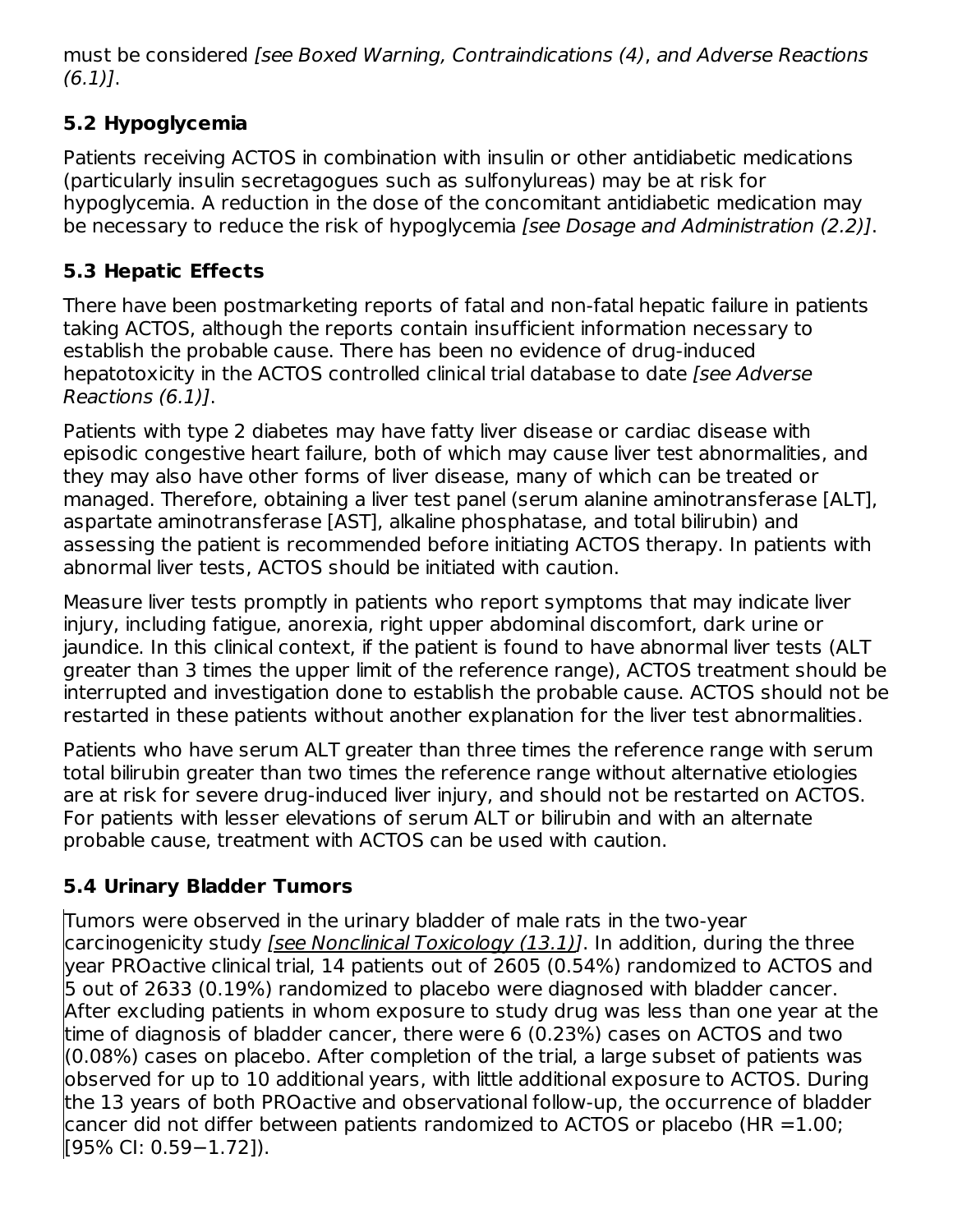Findings regarding the risk of bladder cancer in patients exposed to ACTOS vary among observational studies; some did not find an increased risk of bladder cancer associated with ACTOS, while others did.

A large prospective10-year observational cohort study conducted in the United States found no statistically significant increase in the risk of bladder cancer in diabetic patients ever exposed to ACTOS, compared to those never exposed to ACTOS (HR =1.06 [95% CI 0.89−1.26]).

A retrospective cohort study conducted with data from the United Kingdom found a statistically significant association between ever exposure to ACTOS and bladder cancer (HR: 1.63; [95% CI: 1.22−2.19]).

Associations between cumulative dose or cumulative duration of exposure to ACTOS and bladder cancer were not detected in some studies including the 10-year observational study in the U.S., but were in others. Inconsistent findings and limitations inherent in these and other studies preclude conclusive interpretations of the observational data.

ACTOS may be associated with an increase in the risk of urinary bladder tumors. There are insufficient data to determine whether pioglitazone is a tumor promoter for urinary bladder tumors.

Consequently, ACTOS should not be used in patients with active bladder cancer and the benefits of glycemic control versus unknown risks for cancer recurrence with ACTOS should be considered in patients with a prior history of bladder cancer.

#### **5.5 Edema**

In controlled clinical trials, edema was reported more frequently in patients treated with ACTOS than in placebo-treated patients and is dose-related [see Adverse Reactions (6.1)]. In postmarketing experience, reports of new onset or worsening edema have been received.

ACTOS should be used with caution in patients with edema. Because thiazolidinediones, including ACTOS, can cause fluid retention, which can exacerbate or lead to congestive heart failure, ACTOS should be used with caution in patients at risk for congestive heart failure. Patients treated with ACTOS should be monitored for signs and symptoms of congestive heart failure [see Boxed Warning, Warnings and Precautions (5.1) and Patient Counseling Information (17)].

#### **5.6 Fractures**

In PROactive (the Prospective Pioglitazone Clinical Trial in Macrovascular Events), 5238 patients with type 2 diabetes and a history of macrovascular disease were randomized to ACTOS (N=2605), force-titrated up to 45 mg daily or placebo (N=2633) in addition to standard of care. During a mean follow-up of 34.5 months, the incidence of bone fracture in females was 5.1% (44/870) for ACTOS versus 2.5% (23/905) for placebo. This difference was noted after the first year of treatment and persisted during the course of the study. The majority of fractures observed in female patients were nonvertebral fractures including lower limb and distal upper limb. No increase in the incidence of fracture was observed in men treated with ACTOS (1.7%) versus placebo (2.1%). The risk of fracture should be considered in the care of patients, especially female patients, treated with ACTOS and attention should be given to assessing and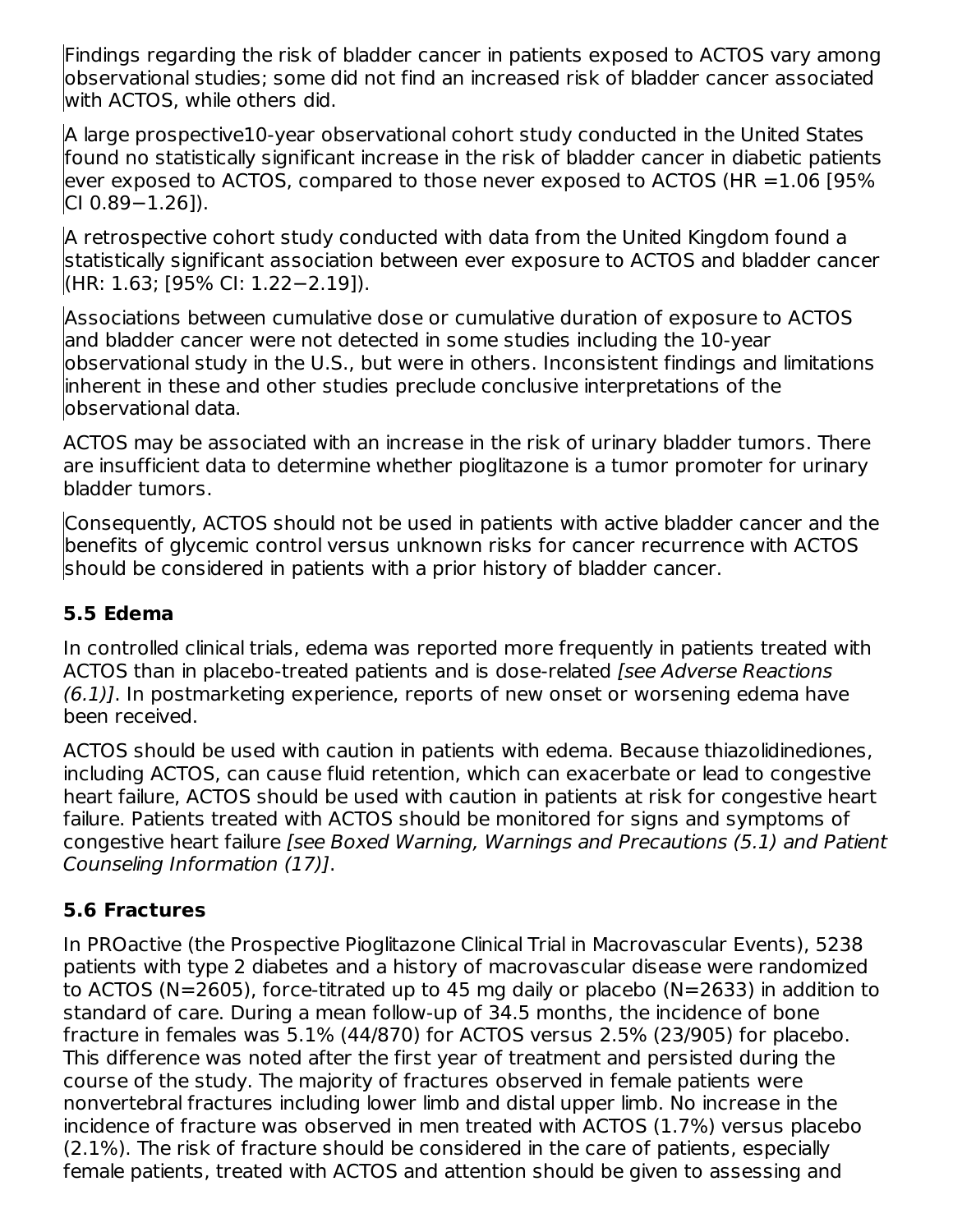maintaining bone health according to current standards of care.

#### **5.7 Macular Edema**

Macular edema has been reported in postmarketing experience in diabetic patients who were taking ACTOS or another thiazolidinedione. Some patients presented with blurred vision or decreased visual acuity, but others were diagnosed on routine ophthalmologic examination.

Most patients had peripheral edema at the time macular edema was diagnosed. Some patients had improvement in their macular edema after discontinuation of the thiazolidinedione.

Patients with diabetes should have regular eye exams by an ophthalmologist according to current standards of care. Patients with diabetes who report any visual symptoms should be promptly referred to an ophthalmologist, regardless of the patient's underlying medications or other physical findings [see Adverse Reactions (6.1)].

#### **5.8 Macrovascular Outcomes**

There have been no clinical studies establishing conclusive evidence of macrovascular risk reduction with ACTOS.

# **6 ADVERSE REACTIONS**

The following serious adverse reactions are discussed elsewhere in the labeling:

- Congestive heart failure [see Boxed Warning and Warnings and Precautions (5.1)]
- Edema [see Warnings and Precautions (5.5)]
- Fractures [see Warnings and Precautions (5.6)]

#### **6.1 Clinical Trials Experience**

Because clinical trials are conducted under widely varying conditions, adverse reaction rates observed in the clinical trials of a drug cannot be directly compared to rates in the clinical trials of another drug and may not reflect the rates observed in practice.

Over 8500 patients with type 2 diabetes have been treated with ACTOS in randomized, double-blind, controlled clinical trials, including 2605 patients with type 2 diabetes and macrovascular disease treated with ACTOS in the PROactive clinical trial. In these trials, over 6000 patients have been treated with ACTOS for six months or longer, over 4500 patients have been treated with ACTOS for one year or longer, and over 3000 patients have been treated with ACTOS for at least two years.

In six pooled 16- to 26-week placebo-controlled monotherapy and 16- to 24-week addon combination therapy trials, the incidence of withdrawals due to adverse events was 4.5% for patients treated with ACTOS and 5.8% for comparator-treated patients. The most common adverse events leading to withdrawal were related to inadequate glycemic control, although the incidence of these events was lower (1.5%) with ACTOS than with placebo (3.0%).

In the PROactive trial, the incidence of withdrawals due to adverse events was 9.0% for patients treated with ACTOS and 7.7% for placebo-treated patients. Congestive heart failure was the most common serious adverse event leading to withdrawal occurring in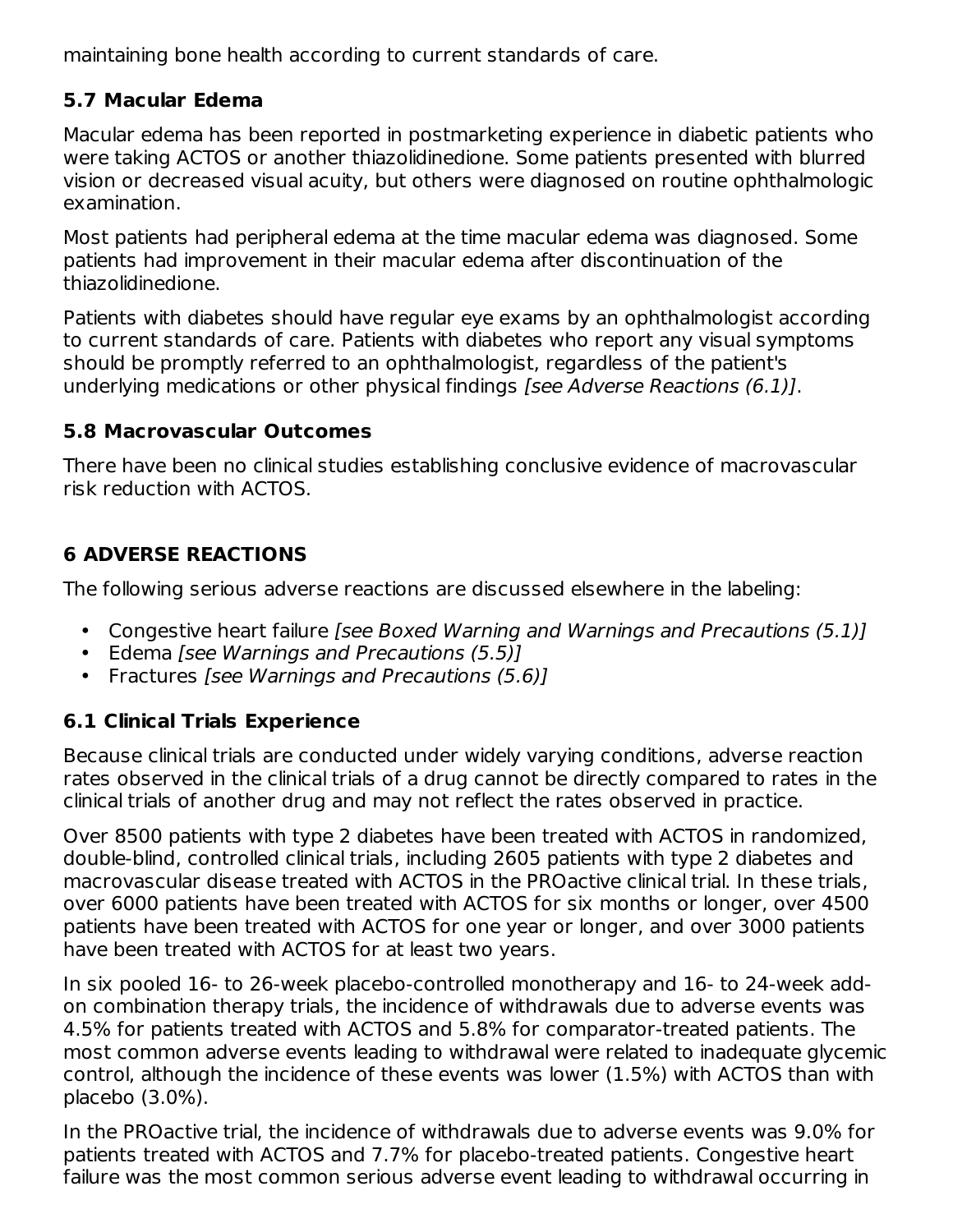1.3% of patients treated with ACTOS and 0.6% of patients treated with placebo.

#### **Common Adverse Events: 16- to 26-Week Monotherapy Trials**

A summary of the incidence and type of common adverse events reported in three pooled 16- to 26-week placebo-controlled monotherapy trials of ACTOS is provided in Table 1. Terms that are reported represent those that occurred at an incidence of >5% and more commonly in patients treated with ACTOS than in patients who received placebo. None of these adverse events were related to ACTOS dose.

#### **Table 1. Three Pooled 16- to 26-Week Placebo-Controlled Clinical Trials of ACTOS Monotherapy: Adverse Events Reported at an Incidence >5% and More Commonly in Patients Treated with ACTOS than in Patients Treated with Placebo**

| % of Patients                     |                             |                           |  |  |
|-----------------------------------|-----------------------------|---------------------------|--|--|
|                                   | <b>Placebo</b><br>$N = 259$ | <b>ACTOS</b><br>$N = 606$ |  |  |
| Upper Respiratory Tract Infection | 8.5                         | 13.2                      |  |  |
| Headache                          | 6.9                         | 9.1                       |  |  |
| Sinusitis                         | 4.6                         | 6.3                       |  |  |
| Myalgia                           | 2.7                         | 5.4                       |  |  |
| Pharyngitis                       | 0.8                         | 5.1                       |  |  |

#### **Common Adverse Events: 16- to 24-Week Add-on Combination Therapy Trials**

A summary of the overall incidence and types of common adverse events reported in trials of ACTOS add-on to sulfonylurea is provided in Table 2. Terms that are reported represent those that occurred at an incidence of >5% and more commonly with the highest tested dose of ACTOS.

| Table 2. 16- to 24-Week Clinical Trials of ACTOS Add-on to Sulfonylurea                                 |                                                                                                                                                                                                                                                   |                                            |                                                           |  |
|---------------------------------------------------------------------------------------------------------|---------------------------------------------------------------------------------------------------------------------------------------------------------------------------------------------------------------------------------------------------|--------------------------------------------|-----------------------------------------------------------|--|
|                                                                                                         | <b>16-Week Placebo-Controlled Trial</b><br>Adverse Events Reported in >5% of Patients and More<br>Commonly in Patients Treated with ACTOS 30 mg +<br>Sulfonylurea than in Patients Treated with Placebo +<br><b>Sulfonylurea</b><br>% of Patients |                                            |                                                           |  |
|                                                                                                         | <b>Placebo</b><br>+ Sulfonylurea<br>$N = 187$                                                                                                                                                                                                     | ACTOS 15 mg<br>+ Sulfonylurea<br>$N = 184$ | <b>ACTOS 30</b><br>mg<br><b>Sulfonylurea</b><br>$N = 189$ |  |
| Edema                                                                                                   | 2.1                                                                                                                                                                                                                                               | 1.6                                        | 12.7                                                      |  |
| Headache                                                                                                | 3.7                                                                                                                                                                                                                                               | 4.3                                        | 5.3                                                       |  |
| Flatulence                                                                                              | 0.5                                                                                                                                                                                                                                               | 2.7                                        | 6.3                                                       |  |
| Weight Increased                                                                                        | $\Omega$                                                                                                                                                                                                                                          | 2.7                                        | 5.3                                                       |  |
| <b>24-Week Non-Controlled Double-Blind Trial</b><br>Adverse Events Reported in >5% of Patients and More |                                                                                                                                                                                                                                                   |                                            |                                                           |  |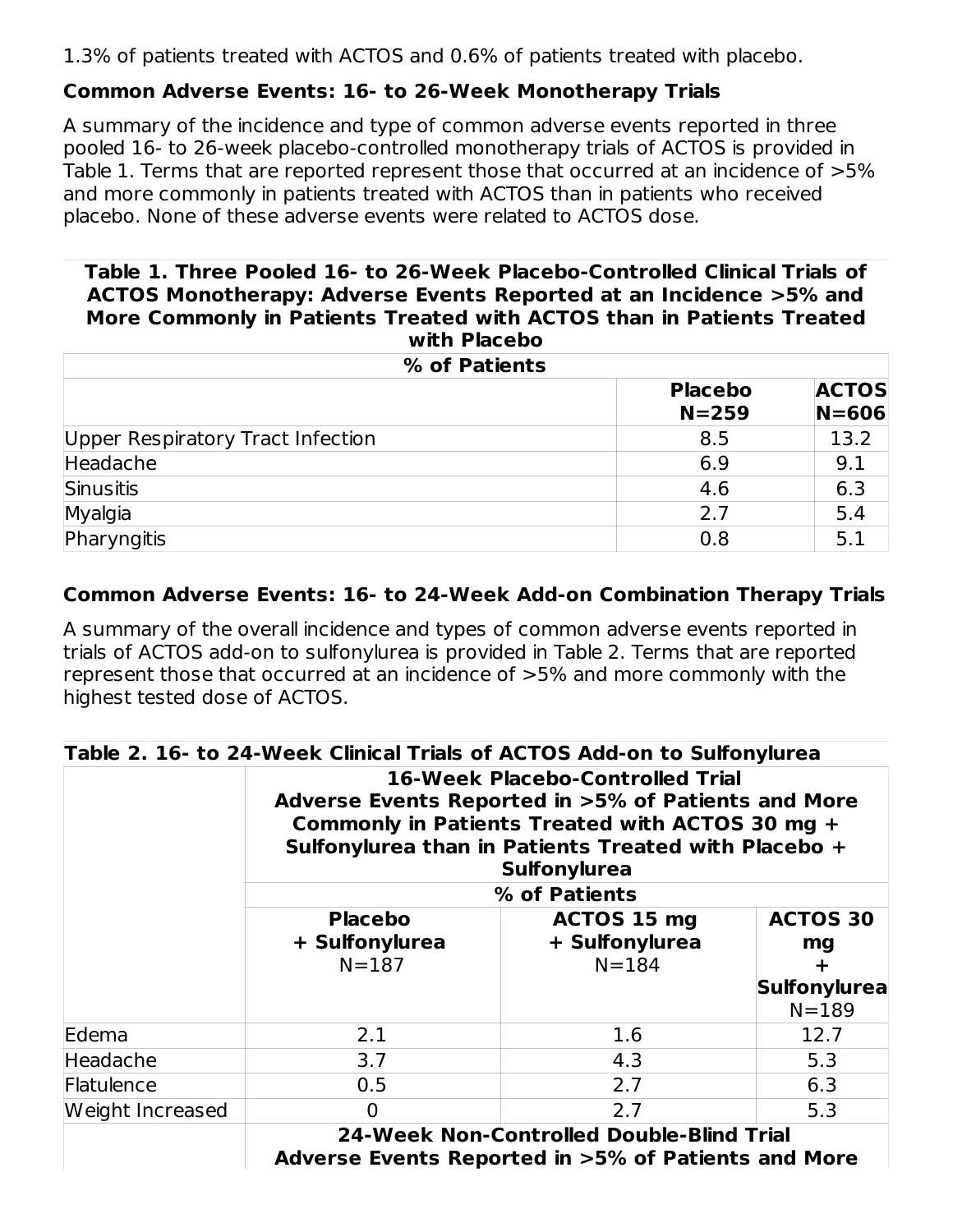|                                      | Commonly in Patients Treated with ACTOS 45 mg +<br>Sulfonylurea than in Patients Treated with ACTOS 30 mg +<br><b>Sulfonylurea</b>                          |                                  |
|--------------------------------------|-------------------------------------------------------------------------------------------------------------------------------------------------------------|----------------------------------|
|                                      | % of Patients                                                                                                                                               |                                  |
|                                      | ACTOS 30 mg<br>+ Sulfonylurea                                                                                                                               | <b>ACTOS 45</b><br>mg            |
|                                      | $N = 351$                                                                                                                                                   |                                  |
|                                      |                                                                                                                                                             | <b>Sulfonylurea</b><br>$N = 351$ |
| Hypoglycemia                         | 13.4                                                                                                                                                        | 15.7                             |
| Edema                                | 10.5                                                                                                                                                        | 23.1                             |
| Upper Respiratory<br>Tract Infection | 12.3                                                                                                                                                        | 14.8                             |
| Weight Increased                     | 9.1                                                                                                                                                         | 13.4                             |
| <b>Urinary Tract</b><br>Infection    | 5.7                                                                                                                                                         | 6.8                              |
|                                      | Note: The preferred terms of edema peripheral, generalized edema, pitting edema and<br>fluid retention were combined to form the aggregate term of "edema." |                                  |

A summary of the overall incidence and types of common adverse events reported in trials of ACTOS add-on to metformin is provided in Table 3. Terms that are reported represent those that occurred at an incidence of >5% and more commonly with the highest tested dose of ACTOS.

|                                                    | Table 3. 16- to 24-Week Clinical Trials of ACTOS Add-on to Metformin                                                                                                                                                        |                                         |  |  |
|----------------------------------------------------|-----------------------------------------------------------------------------------------------------------------------------------------------------------------------------------------------------------------------------|-----------------------------------------|--|--|
|                                                    | <b>16-Week Placebo-Controlled Trial</b><br>Adverse Events Reported in >5% of Patients and More<br>Commonly in Patients Treated with ACTOS + Metformin<br>than in Patients Treated with Placebo + Metformin<br>% of Patients |                                         |  |  |
|                                                    |                                                                                                                                                                                                                             |                                         |  |  |
|                                                    | <b>Placebo</b><br>+ Metformin<br>$N = 160$                                                                                                                                                                                  | ACTOS 30 mg<br>+ Metformin<br>$N = 168$ |  |  |
| Edema                                              | 2.5                                                                                                                                                                                                                         | 6.0                                     |  |  |
| Headache                                           | 1.9                                                                                                                                                                                                                         | 6.0                                     |  |  |
|                                                    | <b>24-Week Non-Controlled Double-Blind Trial</b><br>Adverse Events Reported in >5% of Patients and More<br>Commonly in Patients Treated with ACTOS 45 mg +<br>Metformin than in Patients Treated with ACTOS 30 mg +         |                                         |  |  |
|                                                    | % of Patients                                                                                                                                                                                                               |                                         |  |  |
|                                                    | <b>ACTOS 30 mg</b><br>+ Metformin<br>$N = 411$                                                                                                                                                                              | ACTOS 45 mg<br>+ Metformin<br>$N = 416$ |  |  |
| <b>Upper Respiratory</b><br><b>Tract Infection</b> | 12.4                                                                                                                                                                                                                        | 13.5                                    |  |  |
| Edema                                              | 5.8                                                                                                                                                                                                                         | 13.9                                    |  |  |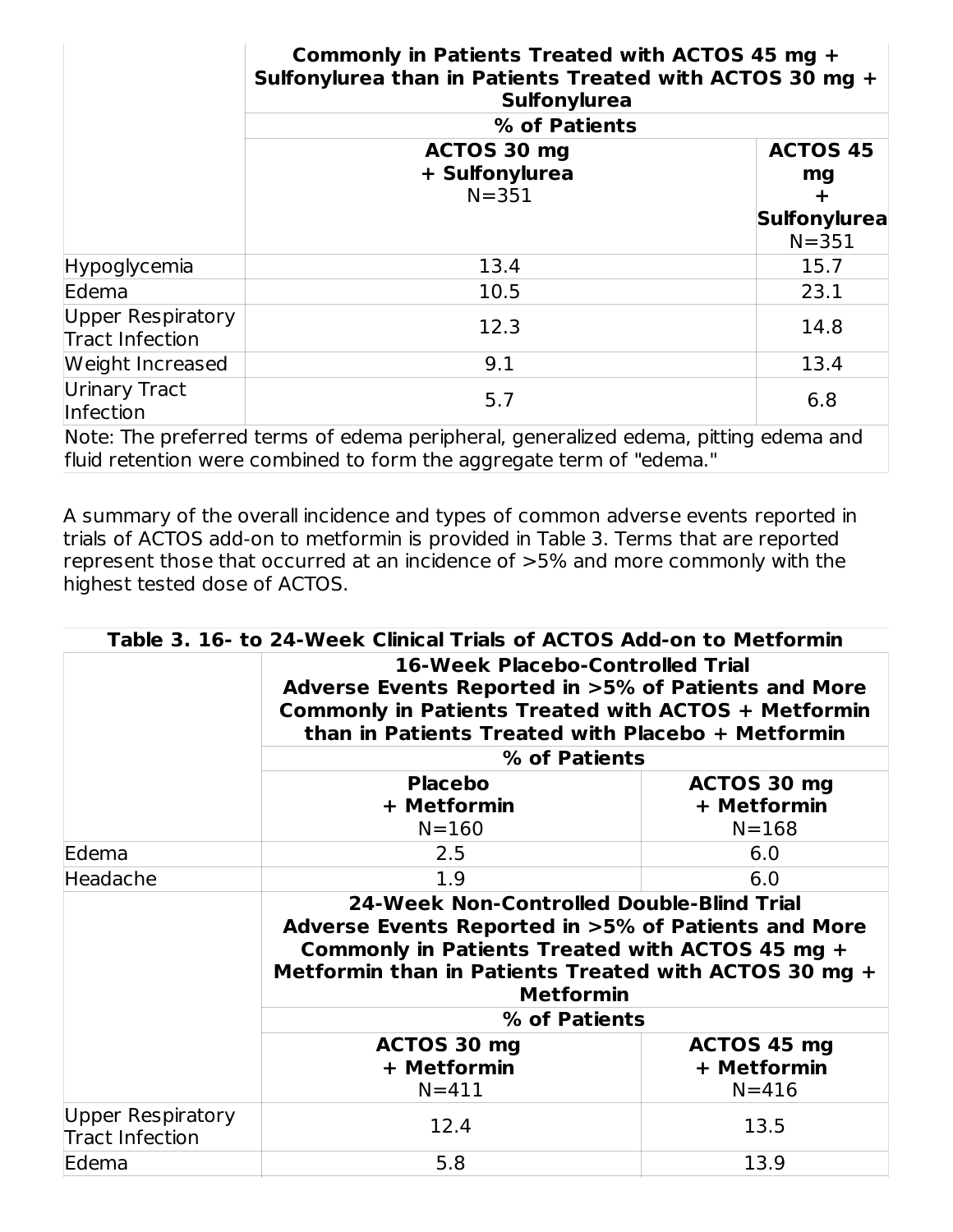| Headache                                                                            | 5.4 | 5.8 |  |  |  |
|-------------------------------------------------------------------------------------|-----|-----|--|--|--|
| Weight Increased                                                                    | 2.9 | 6.7 |  |  |  |
| Note: The preferred terms of edema peripheral, generalized edema, pitting edema and |     |     |  |  |  |
| fluid retention were combined to form the aggregate term of "edema."                |     |     |  |  |  |

Table 4 summarizes the incidence and types of common adverse events reported in trials of ACTOS add-on to insulin. Terms that are reported represent those that occurred at an incidence of >5% and more commonly with the highest tested dose of ACTOS.

| Table 4. 16- to 24-Week Clinical Trials of ACTOS Add-on to Insulin                                                                                                                                                        |                                                                                                                                                                                                              |                                       |           |  |  |  |
|---------------------------------------------------------------------------------------------------------------------------------------------------------------------------------------------------------------------------|--------------------------------------------------------------------------------------------------------------------------------------------------------------------------------------------------------------|---------------------------------------|-----------|--|--|--|
|                                                                                                                                                                                                                           | <b>16-Week Placebo-Controlled Trial</b><br>Adverse Events Reported in >5% of Patients and More<br>Commonly in Patients Treated with ACTOS 30 mg + Insulin than<br>in Patients Treated with Placebo + Insulin |                                       |           |  |  |  |
|                                                                                                                                                                                                                           |                                                                                                                                                                                                              | % of Patients                         |           |  |  |  |
|                                                                                                                                                                                                                           | <b>Placebo</b>                                                                                                                                                                                               | <b>ACTOS 15 mg</b><br>ACTOS 30 mg     |           |  |  |  |
|                                                                                                                                                                                                                           | + Insulin                                                                                                                                                                                                    | + Insulin                             | + Insulin |  |  |  |
|                                                                                                                                                                                                                           | $N = 187$                                                                                                                                                                                                    | $N = 191$                             | $N = 188$ |  |  |  |
| Hypoglycemia                                                                                                                                                                                                              | 4.8                                                                                                                                                                                                          | 7.9                                   | 15.4      |  |  |  |
| Edema                                                                                                                                                                                                                     | 7.0                                                                                                                                                                                                          | 12.6                                  | 17.6      |  |  |  |
| Upper<br>Respiratory<br>Tract Infection                                                                                                                                                                                   | 9.6                                                                                                                                                                                                          | 8.4                                   | 14.9      |  |  |  |
| Headache                                                                                                                                                                                                                  | 3.2                                                                                                                                                                                                          | 3.1                                   | 6.9       |  |  |  |
| Weight<br>Increased                                                                                                                                                                                                       | 0.5                                                                                                                                                                                                          | 5.2                                   | 6.4       |  |  |  |
| <b>Back Pain</b>                                                                                                                                                                                                          | 4.3                                                                                                                                                                                                          | 2.1                                   | 5.3       |  |  |  |
| <b>Dizziness</b>                                                                                                                                                                                                          | 3.7                                                                                                                                                                                                          | 2.6                                   | 5.3       |  |  |  |
| Flatulence                                                                                                                                                                                                                | 1.6                                                                                                                                                                                                          | 3.7                                   | 5.3       |  |  |  |
| <b>24-Week Non-Controlled Double-Blind Trial</b><br>Adverse Events Reported in >5% of Patients and More<br>Commonly in Patients Treated with ACTOS 45 mg + Insulin than<br>in Patients Treated with ACTOS 30 mg + Insulin |                                                                                                                                                                                                              |                                       |           |  |  |  |
|                                                                                                                                                                                                                           |                                                                                                                                                                                                              | % of Patients<br>ACTOS 30 mg          |           |  |  |  |
|                                                                                                                                                                                                                           |                                                                                                                                                                                                              | ACTOS 45 mg<br>+ Insulin<br>$N = 345$ |           |  |  |  |
| Hypoglycemia                                                                                                                                                                                                              |                                                                                                                                                                                                              | 43.5                                  | 47.8      |  |  |  |
| Edema                                                                                                                                                                                                                     |                                                                                                                                                                                                              | 22.0                                  | 26.1      |  |  |  |
| Weight<br>Increased                                                                                                                                                                                                       | 7.2                                                                                                                                                                                                          |                                       | 13.9      |  |  |  |
| <b>Urinary Tract</b><br>Infection                                                                                                                                                                                         | 4.9                                                                                                                                                                                                          |                                       | 8.7       |  |  |  |
| Diarrhea                                                                                                                                                                                                                  |                                                                                                                                                                                                              | 5.5                                   | 5.8       |  |  |  |
| <b>Back Pain</b>                                                                                                                                                                                                          |                                                                                                                                                                                                              | 3.8                                   | 6.4       |  |  |  |
| <b>Blood Creatine</b><br>Phosphokinase                                                                                                                                                                                    | 4.6                                                                                                                                                                                                          |                                       | 5.5       |  |  |  |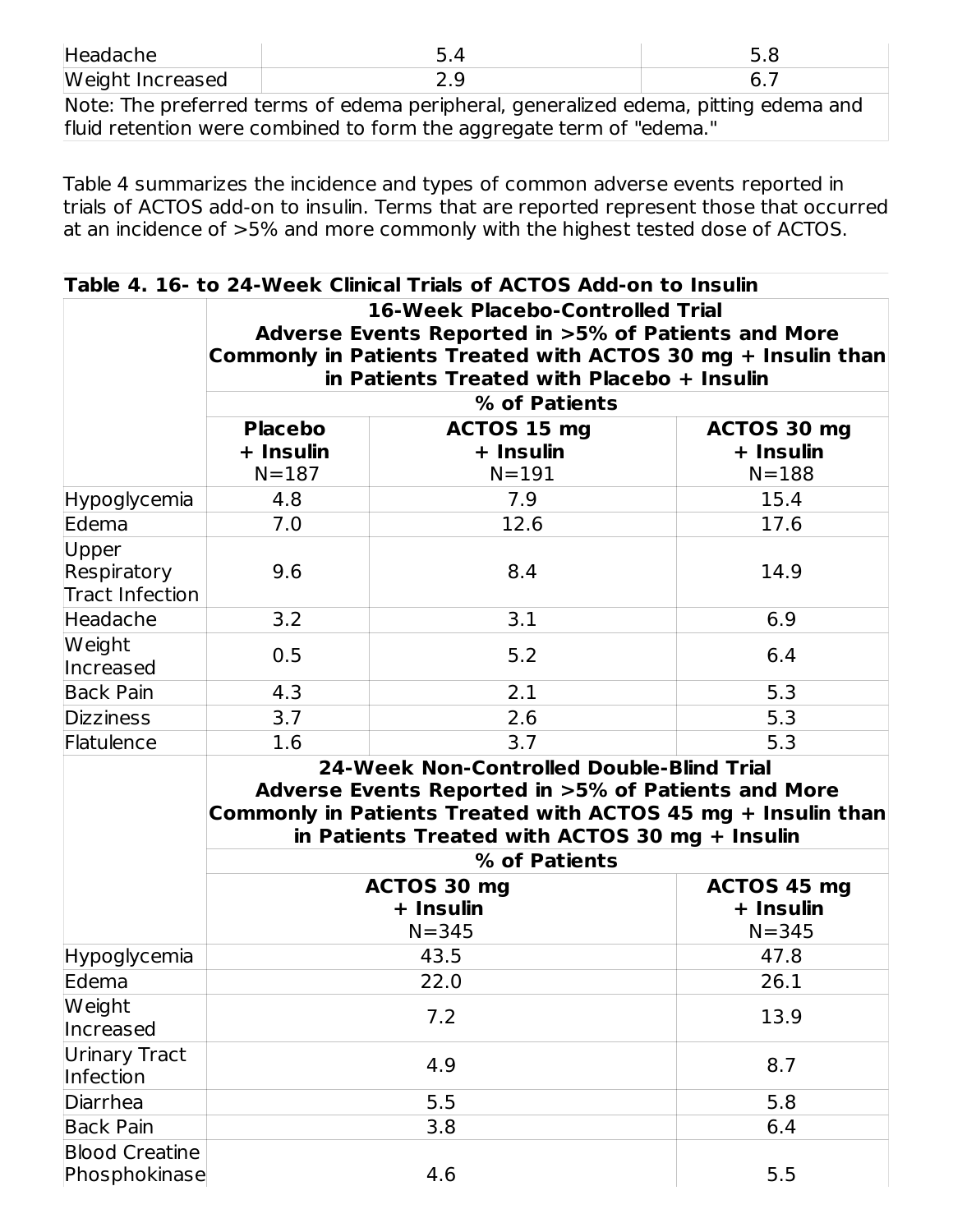| <b>Increased</b>                                                                  |  |  |  |  |  |
|-----------------------------------------------------------------------------------|--|--|--|--|--|
| Sinusitis                                                                         |  |  |  |  |  |
| <b>Hypertension</b>                                                               |  |  |  |  |  |
| Netau The proferred terms of edema peripheral generalized edema pitting edema and |  |  |  |  |  |

Note: The preferred terms of edema peripheral, generalized edema, pitting edema and fluid retention were combined to form the aggregate term of "edema."

A summary of the overall incidence and types of common adverse events reported in the PROactive trial is provided in Table 5. Terms that are reported represent those that occurred at an incidence of >5% and more commonly in patients treated with ACTOS than in patients who received placebo.

#### **Table 5. PROactive Trial: Incidence and Types of Adverse Events Reported in >5% of Patients Treated with ACTOS and More Commonly than Placebo**

|                                                     | % of Patients                |                            |  |
|-----------------------------------------------------|------------------------------|----------------------------|--|
|                                                     | <b>Placebo</b><br>$N = 2633$ | <b>ACTOS</b><br>$N = 2605$ |  |
| <b>Hypoglycemia</b>                                 | 18.8                         | 27.3                       |  |
| Edema                                               | 15.3                         | 26.7                       |  |
| Cardiac Failure                                     | 6.1                          | 8.1                        |  |
| Pain in Extremity                                   | 5.7                          | 6.4                        |  |
| <b>Back Pain</b>                                    | 5.1                          | 5.5                        |  |
| <b>Chest Pain</b>                                   | 5.0                          | 5.1                        |  |
| Mean duration of patient follow-up was 34.5 months. |                              |                            |  |

#### **Congestive Heart Failure**

A summary of the incidence of adverse events related to congestive heart failure is provided in Table 6 for the 16- to 24-week add-on to sulfonylurea trials, for the 16- to 24-week add-on to insulin trials, and for the 16- to 24-week add-on to metformin trials. None of the events were fatal.

#### **Table 6. Treatment-Emergent Adverse Events of Congestive Heart Failure (CHF)**

|                                                      | Patients Treated with ACTOS or Placebo Added on to a Sulfonylurea |           |                               |                                                                    |                                                     |
|------------------------------------------------------|-------------------------------------------------------------------|-----------|-------------------------------|--------------------------------------------------------------------|-----------------------------------------------------|
|                                                      |                                                                   |           | <b>Number (%) of Patients</b> |                                                                    |                                                     |
|                                                      | <b>Placebo-Controlled Trial</b><br>$(16$ weeks)                   |           |                               | <b>Non-Controlled</b><br><b>Double-Blind Trial</b><br>$(24$ weeks) |                                                     |
|                                                      | <b>ACTOS 15</b><br><b>Placebo</b><br>mg                           |           | <b>ACTOS 30</b><br>mg         | <b>ACTOS 30</b><br>mg                                              | <b>ACTOS 45</b><br>mg                               |
|                                                      | <b>Sulfonylurea</b>                                               |           |                               |                                                                    |                                                     |
|                                                      | $N = 187$                                                         |           |                               |                                                                    | Sulfonylurea Sulfonylurea Sulfonylurea Sulfonylurea |
|                                                      |                                                                   | $N = 184$ | $N = 189$                     | $N = 351$                                                          | $N = 351$                                           |
| At least one<br>congestive<br>heart failure<br>event | $2(1.1\%)$                                                        | 0         | 0                             | $1(0.3\%)$                                                         | 6(1.7%)                                             |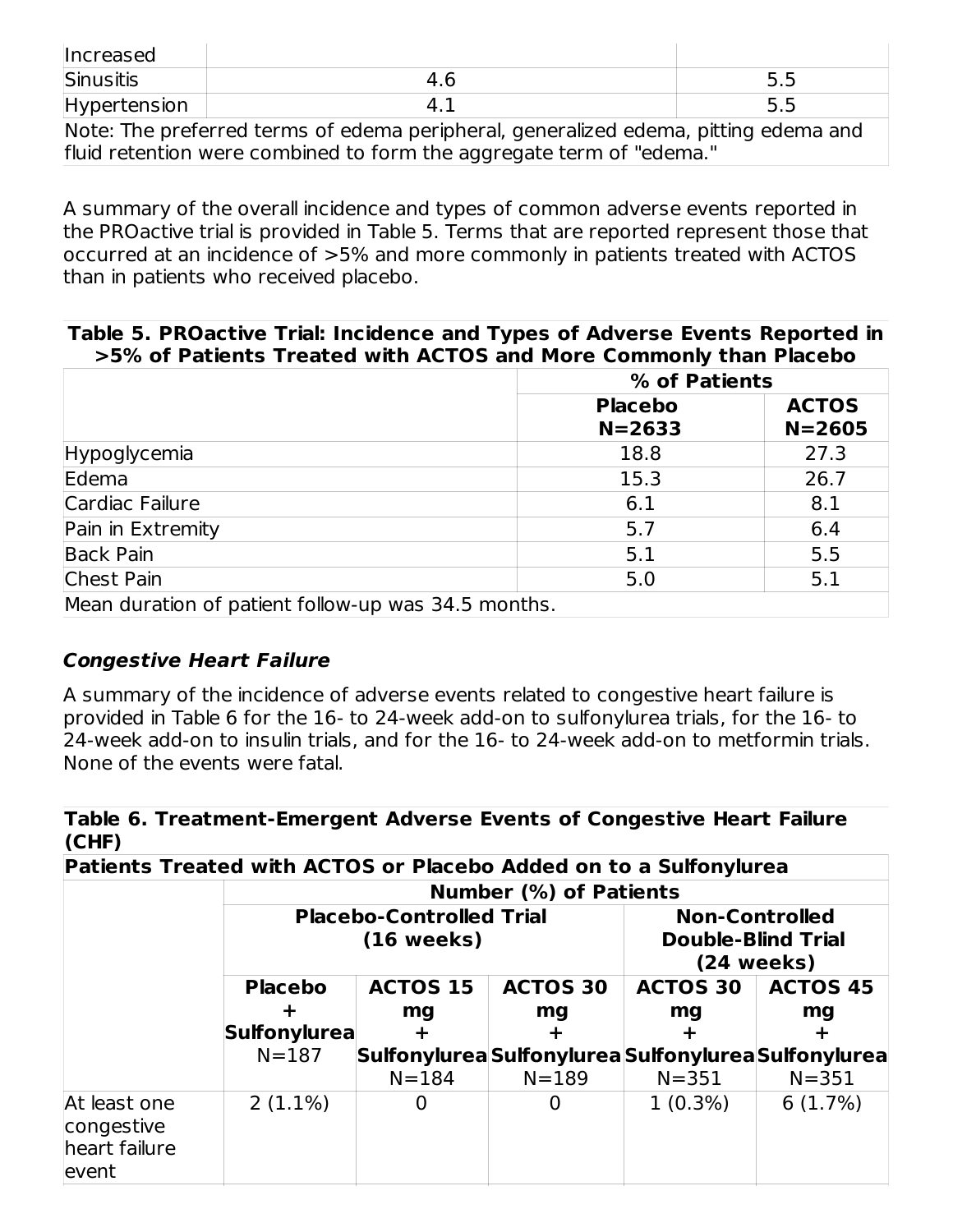| Hospitalized                                                 | $2(1.1\%)$                                                                                                            | $\overline{0}$  | $\overline{0}$                | $\Omega$                                                           | $2(0.6\%)$           |  |
|--------------------------------------------------------------|-----------------------------------------------------------------------------------------------------------------------|-----------------|-------------------------------|--------------------------------------------------------------------|----------------------|--|
| Patients Treated with ACTOS or Placebo Added on to Insulin   |                                                                                                                       |                 |                               |                                                                    |                      |  |
|                                                              |                                                                                                                       |                 | <b>Number (%) of Patients</b> |                                                                    |                      |  |
|                                                              | <b>Placebo-Controlled Trial</b><br>$(16$ weeks)                                                                       |                 |                               | <b>Non-Controlled</b><br><b>Double-Blind Trial</b><br>$(24$ weeks) |                      |  |
|                                                              | <b>Placebo</b>                                                                                                        | <b>ACTOS 15</b> | <b>ACTOS 30</b>               | <b>ACTOS 30</b>                                                    | <b>ACTOS 45</b>      |  |
|                                                              | + Insulin                                                                                                             | mg              | mg                            | mg                                                                 | mg                   |  |
|                                                              | $N = 187$                                                                                                             | + Insulin       | + Insulin                     | + Insulin                                                          | + Insulin            |  |
|                                                              |                                                                                                                       | $N = 191$       | $N = 188$                     | $N = 345$                                                          | $N = 345$            |  |
| At least one<br>congestive heart<br>failure event            | $\overline{0}$                                                                                                        | $2(1.0\%)$      | $2(1.1\%)$                    | $3(0.9\%)$                                                         | $5(1.4\%)$           |  |
| Hospitalized                                                 | $\overline{0}$                                                                                                        | $2(1.0\%)$      | $1(0.5\%)$                    | $1(0.3\%)$                                                         | $3(0.9\%)$           |  |
| Patients Treated with ACTOS or Placebo Added on to Metformin |                                                                                                                       |                 |                               |                                                                    |                      |  |
|                                                              |                                                                                                                       |                 | <b>Number (%) of Patients</b> |                                                                    |                      |  |
|                                                              | <b>Placebo-Controlled Trial</b><br><b>Non-Controlled</b><br><b>Double-Blind Trial</b><br>$(16$ weeks)<br>$(24$ weeks) |                 |                               |                                                                    |                      |  |
|                                                              |                                                                                                                       | <b>Placebo</b>  | <b>ACTOS 30</b>               | <b>ACTOS 30</b>                                                    | <b>ACTOS 45</b>      |  |
|                                                              |                                                                                                                       | + Metformin     | mg                            | mg                                                                 | mg                   |  |
|                                                              |                                                                                                                       | $N = 160$       | + Metformin                   | $\div$                                                             | $\textcolor{red}{+}$ |  |
|                                                              |                                                                                                                       |                 | $N = 168$                     | <b>Metformin</b>                                                   | <b>Metformin</b>     |  |
|                                                              |                                                                                                                       |                 |                               | $N = 411$                                                          | $N = 416$            |  |
| At least one<br>congestive heart<br>failure event            |                                                                                                                       | $\overline{0}$  | $1(0.6\%)$                    | $\Omega$                                                           | $1(0.2\%)$           |  |
| Hospitalized                                                 |                                                                                                                       | $\mathbf 0$     | $1(0.6\%)$                    | $\mathbf 0$                                                        | $1(0.2\%)$           |  |

Patients with type 2 diabetes and NYHA class II or early class III congestive heart failure were randomized to receive 24 weeks of double-blind treatment with either ACTOS at daily doses of 30 mg to 45 mg (n=262) or glyburide at daily doses of 10 mg to 15 mg (n=256). A summary of the incidence of adverse events related to congestive heart failure reported in this study is provided in Table 7.

#### **Table 7. Treatment-Emergent Adverse Events of Congestive Heart Failure (CHF) in Patients with NYHA Class II or III Congestive Heart Failure Treated with ACTOS or Glyburide**

|                                                           |                           | Number (%) of Subjects |  |  |
|-----------------------------------------------------------|---------------------------|------------------------|--|--|
|                                                           | <b>ACTOS</b><br>$N = 262$ | Glyburide<br>$N = 256$ |  |  |
| Death due to cardiovascular causes (adjudicated)          | $5(1.9\%)$                | 6(2.3%)                |  |  |
| Overnight hospitalization for worsening CHF (adjudicated) | 26 (9.9%)                 | 12(4.7%)               |  |  |
| Emergency room visit for CHF (adjudicated)                | 4(1.5%)                   | $3(1.2\%)$             |  |  |
| Patients experiencing CHF progression during study        | 35 (13.4%)                | $ 21(8.2\%) $          |  |  |

Congestive heart failure events leading to hospitalization that occurred during the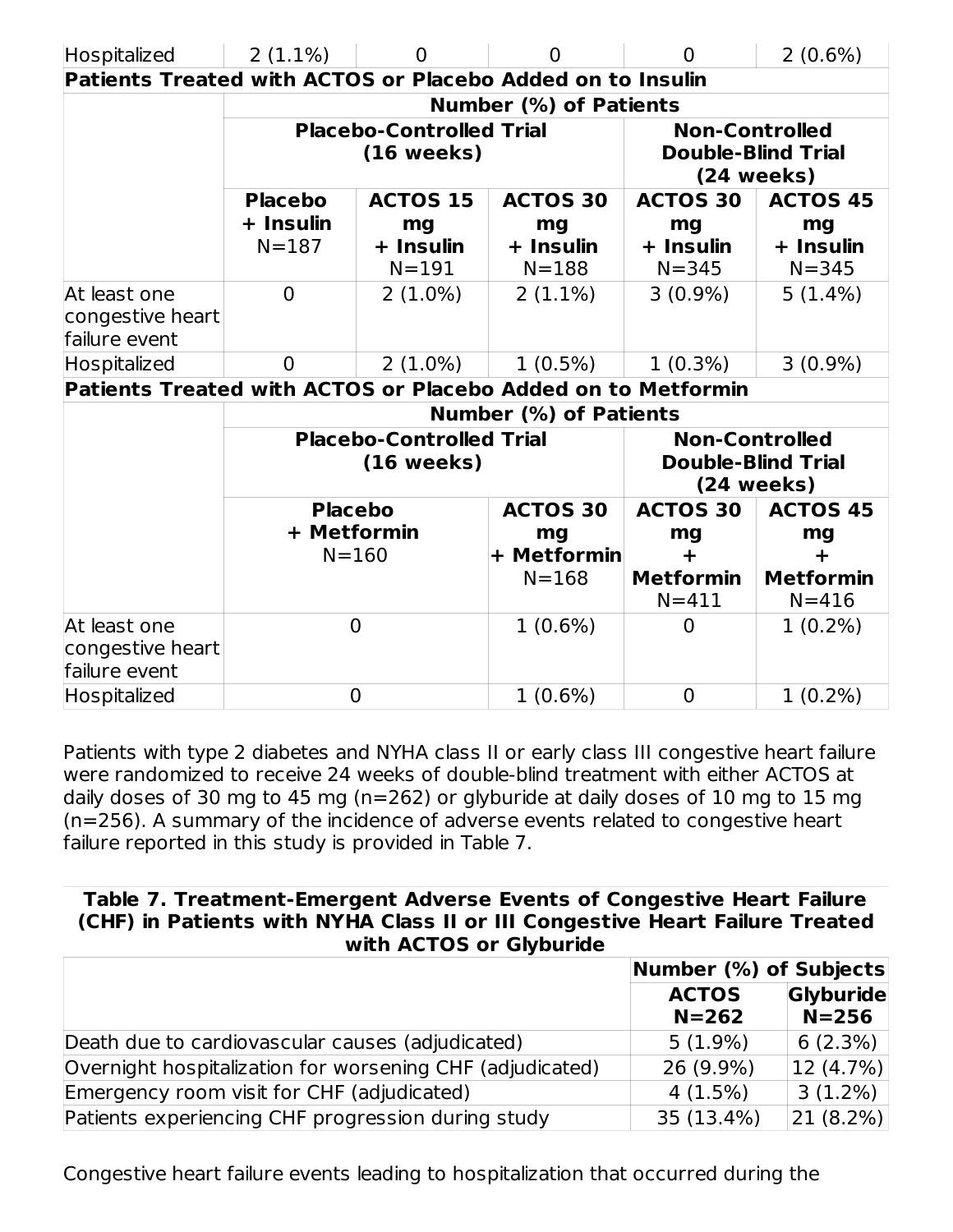PROactive trial are summarized in Table 8.

| (CHF) in PROactive Trial                                 |                                  |                            |
|----------------------------------------------------------|----------------------------------|----------------------------|
|                                                          | Number (%) of<br><b>Patients</b> |                            |
|                                                          | <b>Placebo</b><br>$N = 2633$     | <b>ACTOS</b><br>$N = 2605$ |
| At least one hospitalized congestive heart failure event | 108 (4.1%)                       | 149<br>$(5.7\%)$           |
| Fatal                                                    | 22 (0.8%)                        | 25<br>$(1.0\%)$            |
| Hospitalized, nonfatal                                   | 86 (3.3%)                        | 124<br>(4.7%)              |

# **Table 8. Treatment-Emergent Adverse Events of Congestive Heart Failure**

#### **Cardiovascular Safety**

In the PROactive trial, 5238 patients with type 2 diabetes and a history of macrovascular disease were randomized to ACTOS (N=2605), force-titrated up to 45 mg daily or placebo (N=2633) in addition to standard of care. Almost all patients (95%) were receiving cardiovascular medications (beta blockers, ACE inhibitors, angiotensin II receptor blockers, calcium channel blockers, nitrates, diuretics, aspirin, statins and fibrates). At baseline, patients had a mean age of 62 years, mean duration of diabetes of 9.5 years, and mean HbA1c of 8.1%. Mean duration of follow-up was 34.5 months.

The primary objective of this trial was to examine the effect of ACTOS on mortality and macrovascular morbidity in patients with type 2 diabetes mellitus who were at high risk for macrovascular events. The primary efficacy variable was the time to the first occurrence of any event in a cardiovascular composite endpoint that included all-cause mortality, nonfatal myocardial infarction (MI) including silent MI, stroke, acute coronary syndrome, cardiac intervention including coronary artery bypass grafting or percutaneous intervention, major leg amputation above the ankle, and bypass surgery or revascularization in the leg. A total of 514 (19.7%) patients treated with ACTOS and 572 (21.7%) placebo-treated patients experienced at least one event from the primary composite endpoint (hazard ratio 0.90; 95% Confidence Interval: 0.80, 1.02; p=0.10).

Although there was no statistically significant difference between ACTOS and placebo for the three-year incidence of a first event within this composite, there was no increase in mortality or in total macrovascular events with ACTOS. The number of first occurrences and total individual events contributing to the primary composite endpoint is shown in Table 9.

| <b>WILLING</b> CUI GIOVASCURI COMPOSILE LIMPONIL |                              |                             |                             |                      |
|--------------------------------------------------|------------------------------|-----------------------------|-----------------------------|----------------------|
|                                                  | <b>Placebo</b><br>$N = 2633$ |                             | <b>ACTOS</b><br>$N = 2605$  |                      |
| <b>Cardiovascular Events</b>                     | <b>First Events</b><br>n(%)  | <b>Total</b><br>events<br>n | <b>First Events</b><br>n(%) | Total<br>events<br>n |

#### **Table 9. PROactive: Number of First and Total Events for Each Component within the Cardiovascular Composite Endpoint**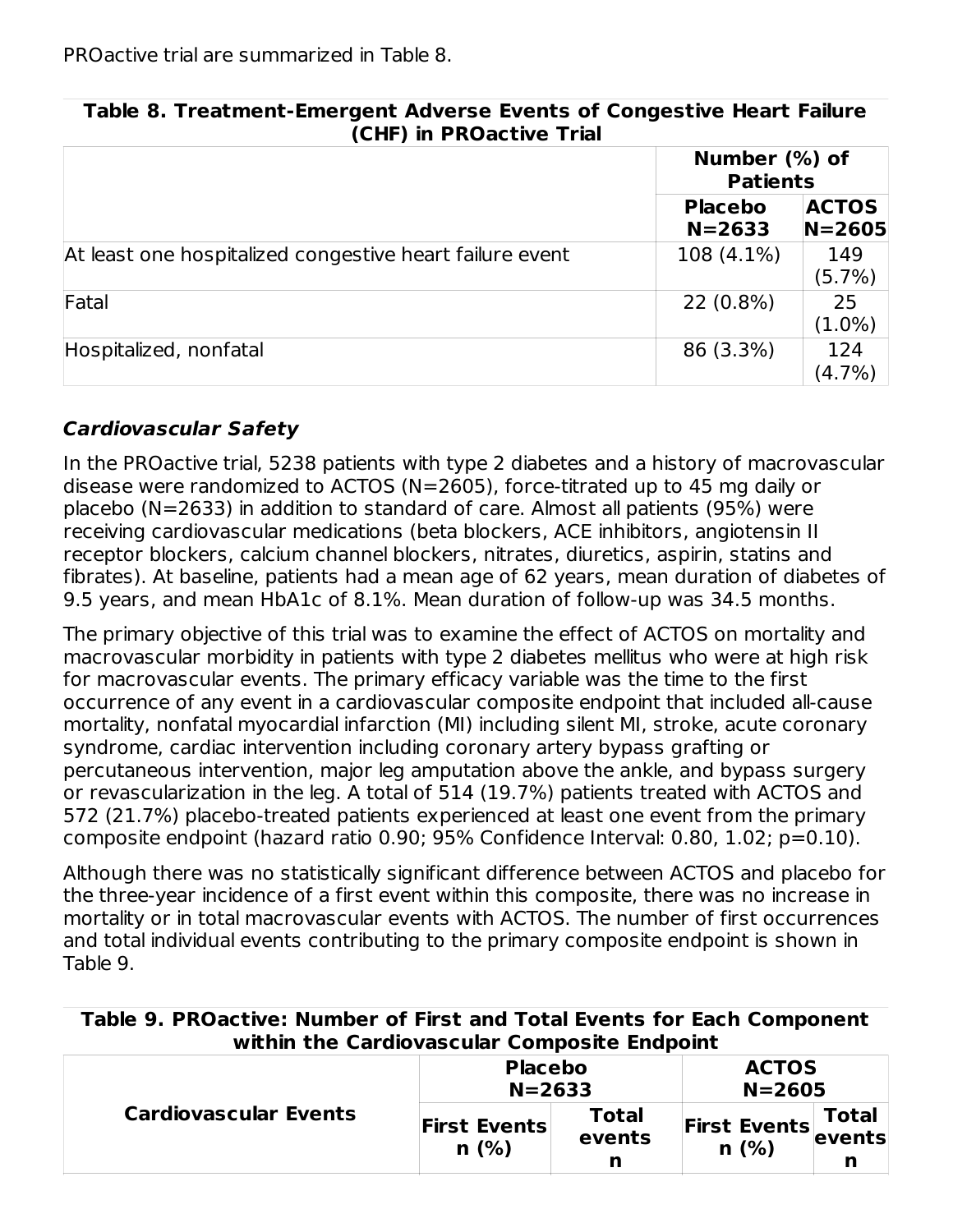| Any event                                                                   | 572 (21.7) | 900 | 514 (19.7) | 803 |  |
|-----------------------------------------------------------------------------|------------|-----|------------|-----|--|
| All-cause mortality                                                         | 122(4.6)   | 186 | 110(4.2)   | 177 |  |
| Nonfatal myocardial infarction (MI)                                         | 118(4.5)   | 157 | 105(4.0)   | 131 |  |
| <b>Stroke</b>                                                               | 96(3.6)    | 119 | 76 (2.9)   | 92  |  |
| Acute coronary syndrome                                                     | 63(2.4)    | 78  | 42(1.6)    | 65  |  |
| Cardiac intervention (CABG/PCI)                                             | 101(3.8)   | 240 | 101(3.9)   | 195 |  |
| Major leg amputation                                                        | 15(0.6)    | 28  | 9(0.3)     | 28  |  |
| Leg revascularization                                                       | 57(2.2)    | 92  | 71(2.7)    | 115 |  |
| $CABG =$ coronary artery bypass grafting; $PCl =$ percutaneous intervention |            |     |            |     |  |

#### **Weight Gain**

Dose-related weight gain occurs when ACTOS is used alone or in combination with other antidiabetic medications. The mechanism of weight gain is unclear but probably involves a combination of fluid retention and fat accumulation.

Tables 10 and 11 summarize the changes in body weight with ACTOS and placebo in the 16- to 26-week randomized, double-blind monotherapy and 16- to 24-week combination add-on therapy trials and in the PROactive trial.

| Table 10. Weight Changes (kg) from Baseline During Randomized, Double-<br><b>Blind Clinical Trials</b> |                |                                                                                                   |                                                                       |                                                                       |                                                                       |  |
|--------------------------------------------------------------------------------------------------------|----------------|---------------------------------------------------------------------------------------------------|-----------------------------------------------------------------------|-----------------------------------------------------------------------|-----------------------------------------------------------------------|--|
|                                                                                                        |                | Control<br><b>ACTOS</b><br><b>ACTOS</b><br><b>Group</b><br>15 <sub>mg</sub><br>30 mg<br>(Placebo) |                                                                       |                                                                       |                                                                       |  |
|                                                                                                        |                | <b>Median</b><br>(25 <sup>th</sup> /75 <sup>th</sup> )<br>percentile)                             | <b>Median</b><br>(25 <sup>th</sup> /75 <sup>th</sup> )<br>percentile) | <b>Median</b><br>(25 <sup>th</sup> /75 <sup>th</sup> )<br>percentile) | <b>Median</b><br>(25 <sup>th</sup> /75 <sup>th</sup> )<br>percentile) |  |
| Monotherapy<br>(16 to 26<br> weeks)                                                                    |                | $-1.4$ $(-2.7/0.0)$<br>$N = 256$                                                                  | $0.9(-0.5/3.4)$<br>$N = 79$                                           | $1.0(-0.9/3.4)$<br>$N = 188$                                          | 2.6<br>(0.2/5.4)<br>$N = 79$                                          |  |
| <b>Combination</b><br><b>Therapy</b>                                                                   |                | Sulfonylurea - 0.5 (-1.8/0.7)<br>$N = 187$                                                        | 2.0(0.2/3.2)<br>$N = 183$                                             | 3.1(1.1/5.4)<br>$N = 528$                                             | 4.1<br>(1.8/7.3)<br>$N = 333$                                         |  |
| (16 to 24<br> weeks)                                                                                   | Metformin      | $-1.4$ ( $-3.2/0.3$ )<br>$N = 160$                                                                | N/A                                                                   | $0.9(-1.3/3.2)$<br>$N = 567$                                          | $1.8(-$<br>0.9/5.0<br>$N = 407$                                       |  |
|                                                                                                        | <b>Insulin</b> | $0.2$ ( $-1.4/1.4$ )<br>$N = 182$                                                                 | 2.3(0.5/4.3)<br>$N = 190$                                             | 3.3(0.9/6.3)<br>$N = 522$                                             | 4.1<br>(1.4/6.8)<br>$N = 338$                                         |  |

#### **Table 11. Median Change in Body Weight in Patients Treated with ACTOS Versus Patients Treated with Placebo During the Double-Blind Treatment Period in the PROactive Trial**

| <b>Placebo</b>                                  | <b>ACTOS</b>                                    |
|-------------------------------------------------|-------------------------------------------------|
| Median<br>(25 <sup>th</sup> /75 <sup>th</sup> ) | Median<br>(25 <sup>th</sup> /75 <sup>th</sup> ) |
| percentile)                                     | percentile)                                     |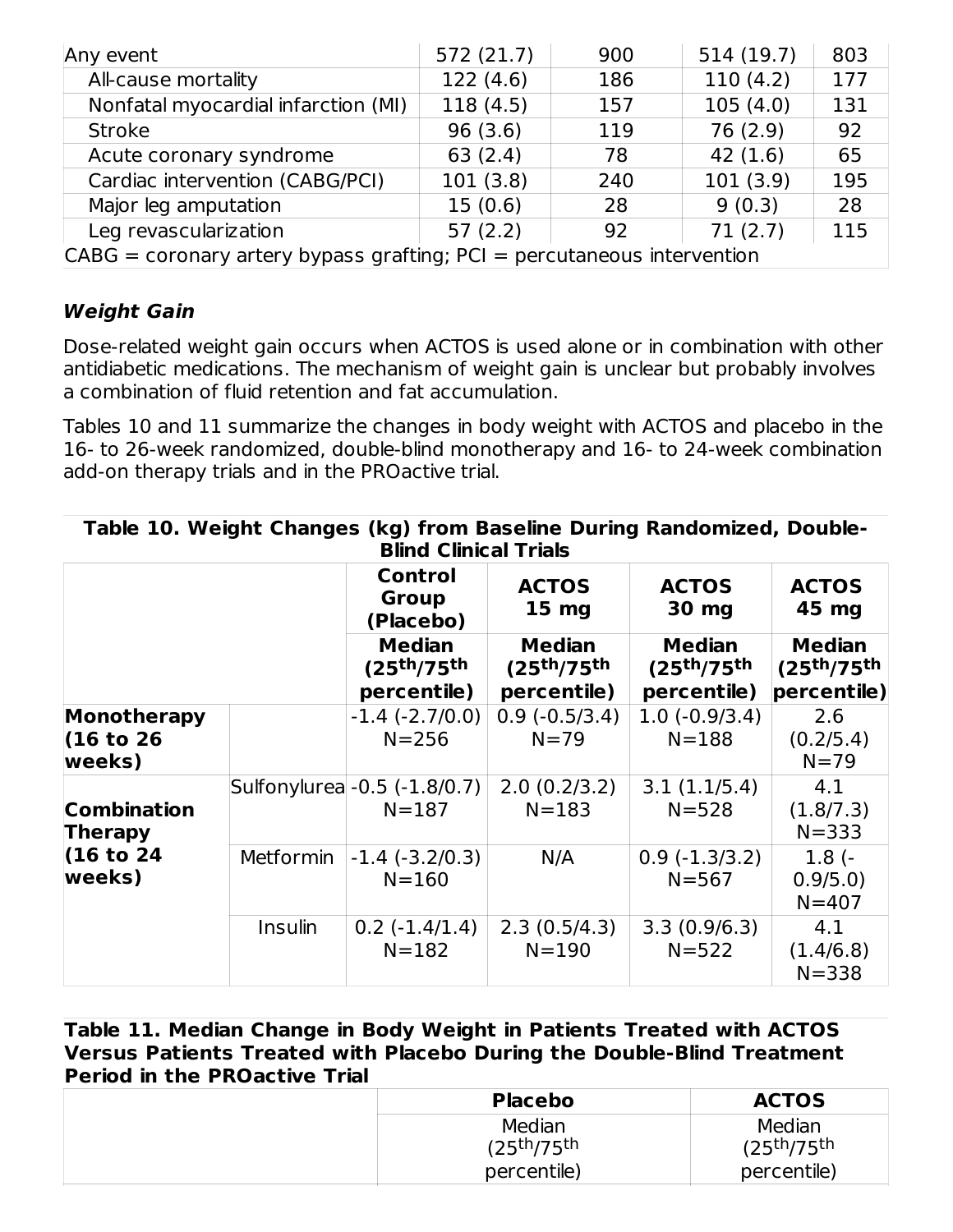| Change from baseline to final visit                             | $-0.5$ ( $-3.3$ , 2.0) | $+3.6(0.0, 7.5)$ |
|-----------------------------------------------------------------|------------------------|------------------|
| (kq)                                                            | $N = 2581$             | $N = 2560$       |
| Note: Median exposure for both ACTOS and Placebo was 2.7 years. |                        |                  |

#### **Edema**

Edema induced from taking ACTOS is reversible when ACTOS is discontinued. The edema usually does not require hospitalization unless there is coexisting congestive heart failure. A summary of the frequency and types of edema adverse events occurring in clinical investigations of ACTOS is provided in Table 12.

| Table 12. Adverse Events of Edema in Patients Treated with ACTOS |                |                             |                                  |                               |                               |
|------------------------------------------------------------------|----------------|-----------------------------|----------------------------------|-------------------------------|-------------------------------|
|                                                                  |                |                             | <b>Number (%) of Patients</b>    |                               |                               |
|                                                                  |                | <b>Placebo</b>              | <b>ACTOS</b><br>15 <sub>mg</sub> | <b>ACTOS</b><br>30 mg         | <b>ACTOS</b><br>45 mg         |
| Monotherapy (16 to 26 weeks)                                     |                | $3(1.2\%)$<br>$N = 259$     | 2(2.5%)<br>$N = 81$              | 13 (4.7%)<br>$N = 275$        | 11<br>$(6.5\%)$<br>$N = 169$  |
| Combined Therapy<br>$(16 \text{ to } 24 \text{ weeks})$          | Sulfonylurea   | $4(2.1\%)$<br>$N = 187$     | 3(1.6%)<br>$N = 184$             | 61 (11.3%)<br>$N = 540$       | 81<br>(23.1%)<br>$N = 351$    |
|                                                                  | Metformin      | 4(2.5%)<br>$N = 160$        | N/A                              | 34 (5.9%)<br>$N = 579$        | 58<br>$(13.9\%)$<br>$N = 416$ |
| $\epsilon$<br>--                                                 | Insulin<br>. . | 13 (7.0%)<br>$N = 187$<br>. | 24 (12.6%)<br>$N = 191$          | 109 (20.5%)<br>$N = 533$<br>. | 90<br>$(26.1\%)$<br>$N = 345$ |

Note: The preferred terms of edema peripheral, generalized edema, pitting edema and fluid retention were combined to form the aggregate term of "edema."

| Table 13. Adverse Events of Edema in Patients in the PROactive Trial |  |  |
|----------------------------------------------------------------------|--|--|
| <b>Number (%) of Patients</b>                                        |  |  |
| <b>ACTOS</b>                                                         |  |  |
| $N = 2605$                                                           |  |  |
| 712 (27.3%)                                                          |  |  |
|                                                                      |  |  |

Note: The preferred terms of edema peripheral, generalized edema, pitting edema and fluid retention were combined to form the aggregate term of "edema."

#### **Hepatic Effects**

There has been no evidence of induced hepatotoxicity with ACTOS in the ACTOS controlled clinical trial database to date. One randomized, double-blind 3-year trial comparing ACTOS to glyburide as add-on to metformin and insulin therapy was specifically designed to evaluate the incidence of serum ALT elevation to greater than three times the upper limit of the reference range, measured every eight weeks for the first 48 weeks of the trial then every 12 weeks thereafter. A total of 3/1051 (0.3%) patients treated with ACTOS and 9/1046 (0.9%) patients treated with glyburide developed ALT values greater than three times the upper limit of the reference range.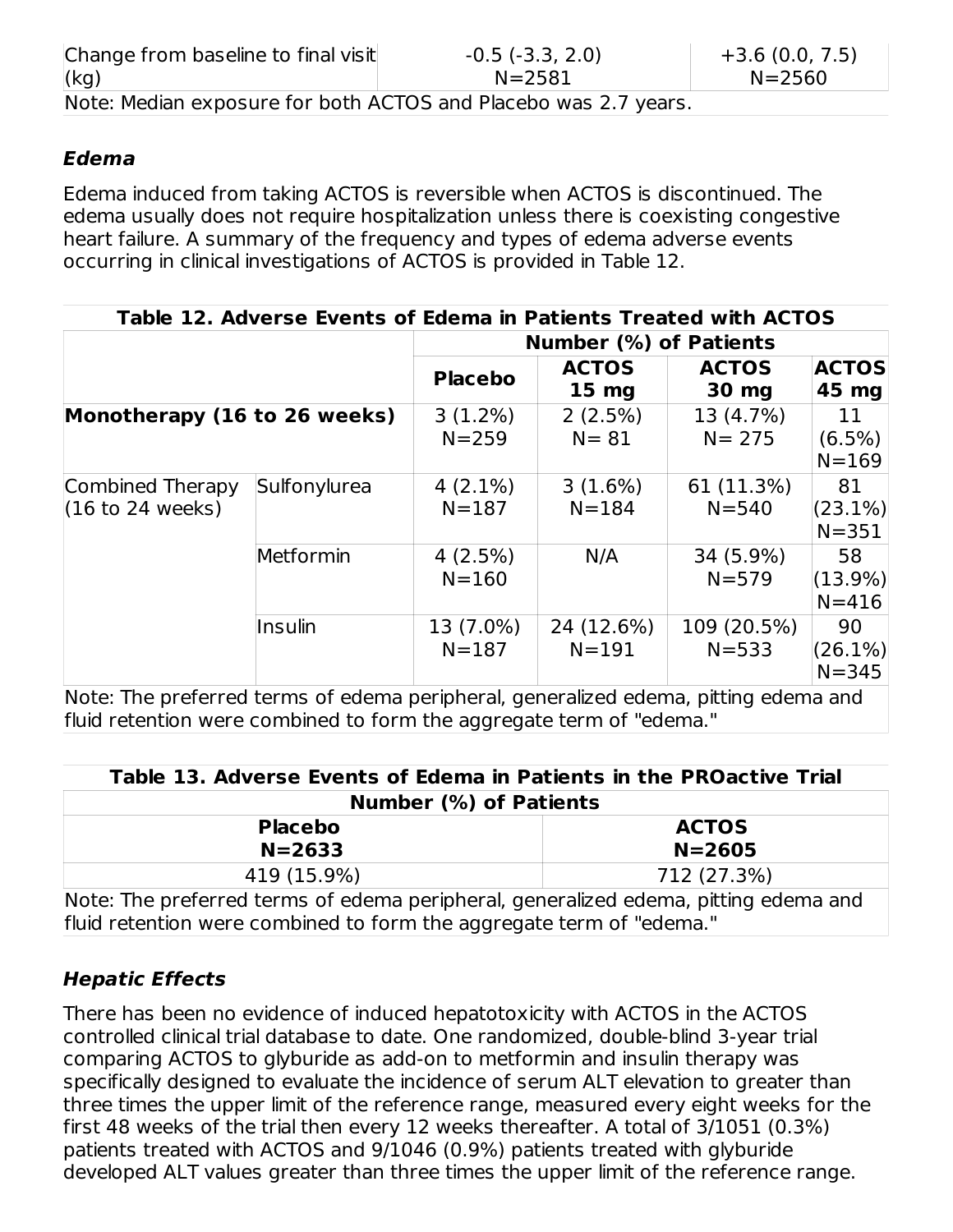None of the patients treated with ACTOS in the ACTOS controlled clinical trial database to date have had a serum ALT greater than three times the upper limit of the reference range and a corresponding total bilirubin greater than two times the upper limit of the reference range, a combination predictive of the potential for severe drug-induced liver iniurv.

# **Hypoglycemia**

In the ACTOS clinical trials, adverse events of hypoglycemia were reported based on clinical judgment of the investigators and did not require confirmation with fingerstick glucose testing.

In the 16-week add-on to sulfonylurea trial, the incidence of reported hypoglycemia was 3.7% with ACTOS 30 mg and 0.5% with placebo. In the 16-week add-on to insulin trial, the incidence of reported hypoglycemia was 7.9% with ACTOS 15 mg, 15.4% with ACTOS 30 mg, and 4.8% with placebo.

The incidence of reported hypoglycemia was higher with ACTOS 45 mg compared to ACTOS 30 mg in both the 24-week add-on to sulfonylurea trial (15.7% vs. 13.4%) and in the 24-week add-on to insulin trial (47.8% vs. 43.5%).

Three patients in these four trials were hospitalized due to hypoglycemia. All three patients were receiving ACTOS 30 mg (0.9%) in the 24-week add-on to insulin trial. An additional 14 patients reported severe hypoglycemia (defined as causing considerable interference with patient's usual activities) that did not require hospitalization. These patients were receiving ACTOS 45 mg in combination with sulfonylurea (n=2) or ACTOS 30 mg or 45 mg in combination with insulin (n=12).

# **Urinary Bladder Tumors**

Tumors were observed in the urinary bladder of male rats in the two-year carcinogenicity study [see Nonclinical Toxicology (13.1)]. During the three year PROactive clinical trial, 14 patients out of 2605 (0.54%) randomized to ACTOS and 5 out of 2633 (0.19%) randomized to placebo were diagnosed with bladder cancer. After excluding patients in whom exposure to study drug was less than one year at the time of diagnosis of bladder cancer, there were 6 (0.23%) cases on ACTOS and two (0.08%) cases on placebo. After completion of the trial, a large subset of patients was observed for up to 10 additional years, with little additional exposure to ACTOS. During the 13 years of both PROactive and observational follow-up, the occurrence of bladder cancer did not differ between patients randomized to ACTOS or placebo (HR =1.00; 95% CI: 0.59-1.72) [see Warnings and Precautions (5.4)].

# **Laboratory Abnormalities**

# **Hematologic Effects**

ACTOS may cause decreases in hemoglobin and hematocrit. In placebo-controlled monotherapy trials, mean hemoglobin values declined by 2% to 4% in patients treated with ACTOS compared with a mean change in hemoglobin of  $-1\%$  to  $+1\%$  in placebotreated patients. These changes primarily occurred within the first 4 to 12 weeks of therapy and remained relatively constant thereafter. These changes may be related to increased plasma volume associated with ACTOS therapy and are not likely to be associated with any clinically significant hematologic effects.

# **Creatine Phosphokinase**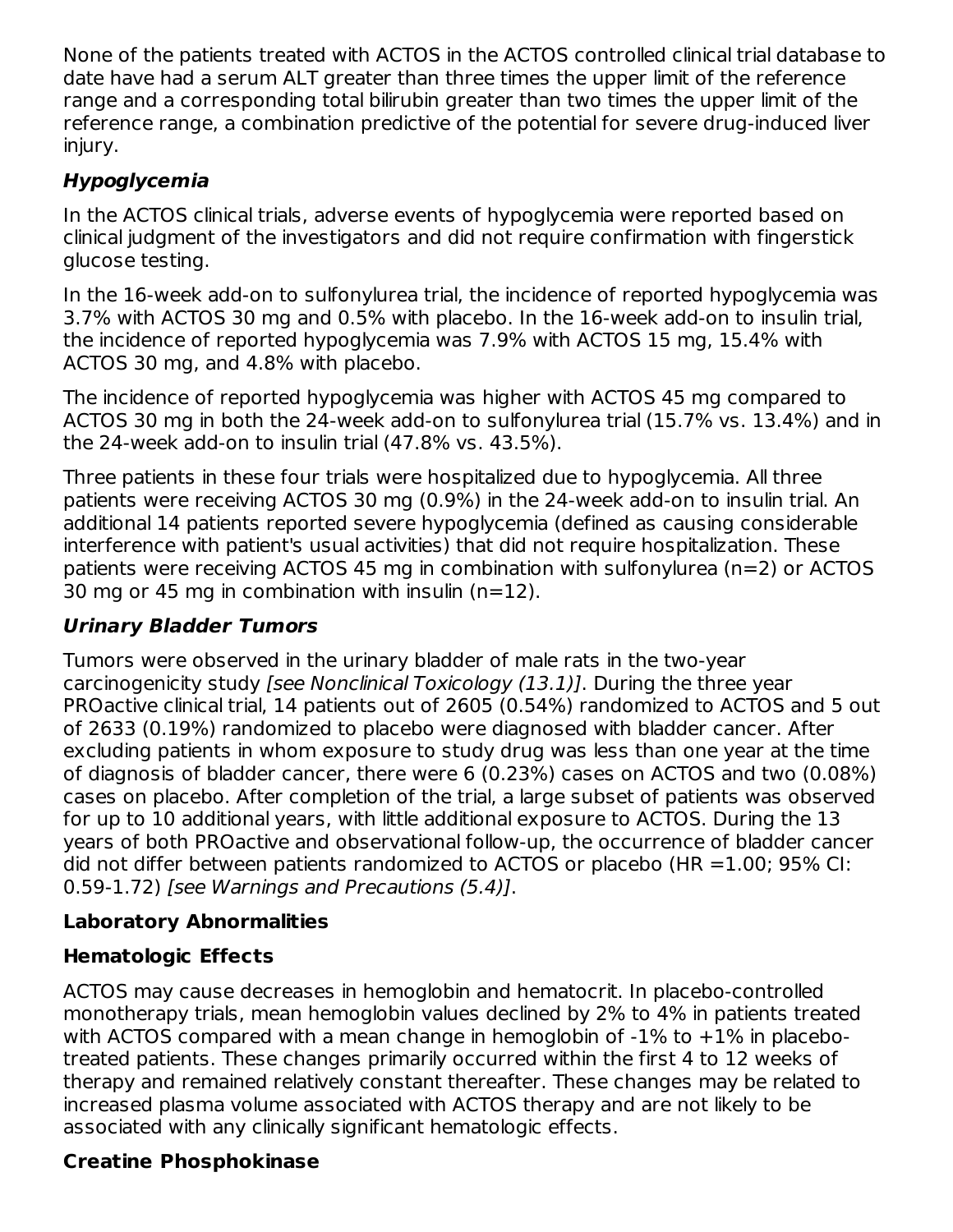During protocol-specified measurement of serum creatine phosphokinase (CPK) in ACTOS clinical trials, an isolated elevation in CPK to greater than 10 times the upper limit of the reference range was noted in nine (0.2%) patients treated with ACTOS (values of 2150 to 11400 IU/L) and in no comparator-treated patients. Six of these nine patients continued to receive ACTOS, two patients were noted to have the CPK elevation on the last day of dosing and one patient discontinued ACTOS due to the elevation. These elevations resolved without any apparent clinical sequelae. The relationship of these events to ACTOS therapy is unknown.

#### **6.2 Postmarketing Experience**

The following adverse reactions have been identified during post-approval use of ACTOS. Because these reactions are reported voluntarily from a population of uncertain size, it is generally not possible to reliably estimate their frequency or establish a causal relationship to drug exposure.

- New onset or worsening diabetic macular edema with decreased visual acuity [see Warnings and Precautions (5.7)].
- Fatal and nonfatal hepatic failure [see Warnings and Precautions (5.3)].

Postmarketing reports of congestive heart failure have been reported in patients treated with ACTOS, both with and without previously known heart disease and both with and without concomitant insulin administration.

In postmarketing experience, there have been reports of unusually rapid increases in weight and increases in excess of that generally observed in clinical trials. Patients who experience such increases should be assessed for fluid accumulation and volumerelated events such as excessive edema and congestive heart failure [see Boxed Warning and Warnings and Precautions (5.1)].

# **7 DRUG INTERACTIONS**

# **7.1 Strong CYP2C8 Inhibitors**

An inhibitor of CYP2C8 (e.g., gemfibrozil) significantly increases the exposure (area under the serum concentration-time curve or AUC) and half-life (t $_{\rm 1/2})$  of pioglitazone. Therefore, the maximum recommended dose of ACTOS is 15 mg daily if used in combination with gemfibrozil or other strong CYP2C8 inhibitors [see Dosage and Administration (2.3) and Clinical Pharmacology (12.3)].

# **7.2 CYP2C8 Inducers**

An inducer of CYP2C8 (e.g., rifampin) may significantly decrease the exposure (AUC) of pioglitazone. Therefore, if an inducer of CYP2C8 is started or stopped during treatment with ACTOS, changes in diabetes treatment may be needed based on clinical response without exceeding the maximum recommended daily dose of 45 mg for ACTOS [see Clinical Pharmacology (12.3)].

# **7.3 Topiramate**

A decrease in the exposure of pioglitazone and its active metabolites were noted with concomitant administration of pioglitazone and topiramate [see Clinical Pharmacology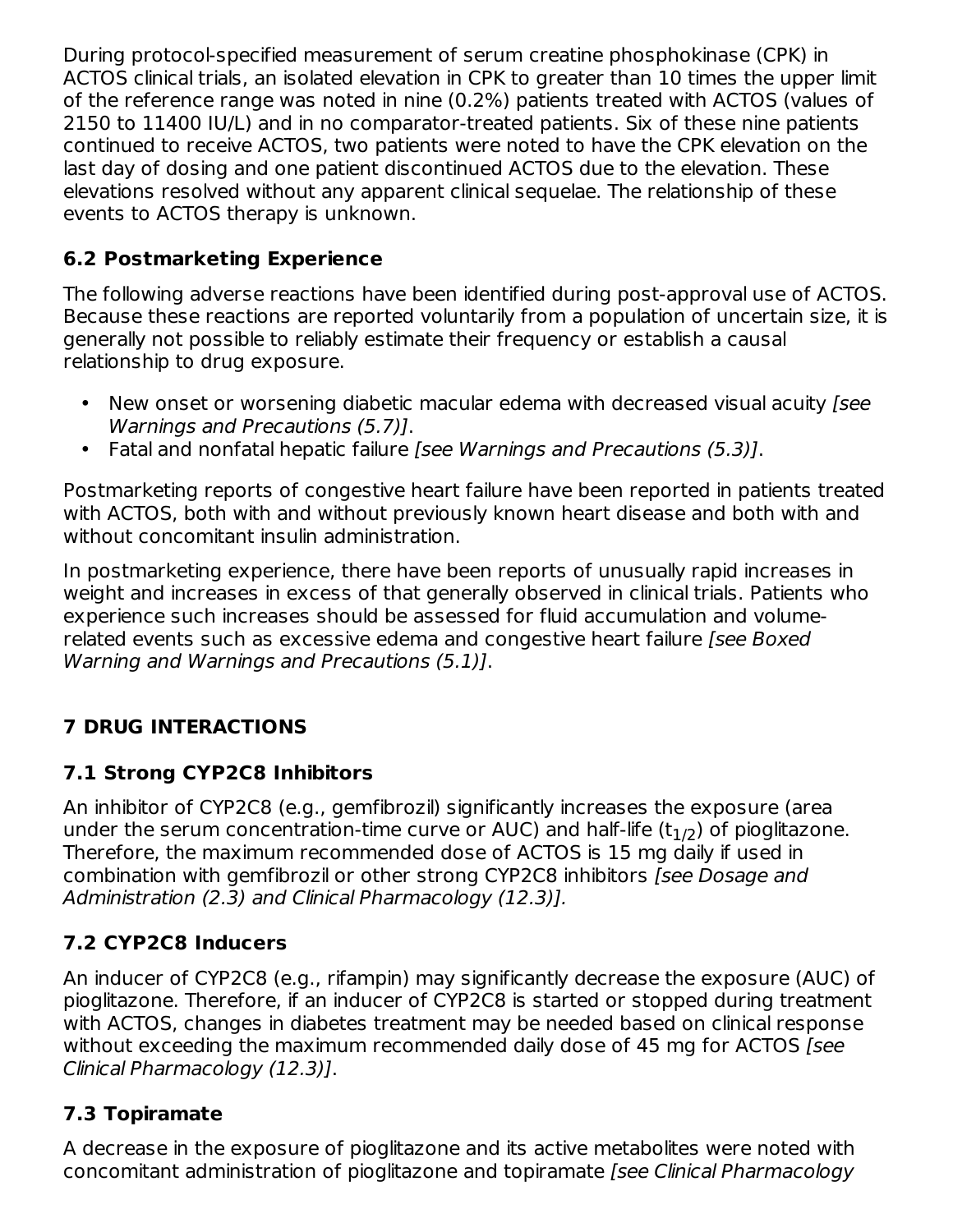(12.3)]. The clinical relevance of this decrease is unknown; however, when ACTOS and topiramate are used concomitantly, monitor patients for adequate glycemic control.

# **8 USE IN SPECIFIC POPULATIONS**

# **8.1 Pregnancy**

# **Risk Summary**

Limited data with ACTOS in pregnant women are not sufficient to determine a drugassociated risk for major birth defects or miscarriage. There are risks to the mother and fetus associated with poorly controlled diabetes in pregnancy [see Clinical Considerations].

In animal reproduction studies, no adverse developmental effects were observed when pioglitazone was administered to pregnant rats and rabbits during organogenesis at exposures up to 5- and 35-times the 45 mg clinical dose, respectively, based on body surface area [see Data].

The estimated background risk of major birth defects is 6-10% in women with pregestational diabetes with a HbA1c >7 and has been reported to be as high as 20-25% in women with a HbA1c >10. The estimated background risk of miscarriage for the indicated population is unknown. In the U.S. general population, the estimated background risk of major birth defects and miscarriage in clinically recognized pregnancies is 2-4% and 15-20%, respectively.

#### **Clinical Considerations**

#### Disease-associated maternal and/or embryo/fetal risk

Poorly controlled diabetes in pregnancy increases the maternal risk for diabetic ketoacidosis, pre-eclampsia, spontaneous abortions, preterm delivery, still birth and delivery complications. Poorly controlled diabetes increases the fetal risk for major birth defects, still birth, and macrosomia related morbidity.

#### **Data**

# **Animal Data**

Pioglitazone administered to pregnant rats during organogenesis did not cause adverse developmental effects at a dose of 20 mg/kg (~5-times the 45 mg clinical dose), but delayed parturition and reduced embryofetal viability at 40 and 80 mg/kg, or ≥9-times the 45 mg clinical dose, by body surface area. In pregnant rabbits administered pioglitazone during organogenesis, no adverse developmental effects were observed at 80 mg/kg (~35-times the 45 mg clinical dose), but reduced embryofetal viability at 160 mg/kg, or  $\sim$ 69-times the 45 mg clinical dose, by body surface area. When pregnant rats received pioglitazone during late gestation and lactation, delayed postnatal development, attributed to decreased body weight, occurred in offspring at maternal doses of 10 mg/kg and above or  $≥2$  times the 45 mg clinical dose, by body surface area.

# **8.2 Lactation**

# **Risk Summary**

There is no information regarding the presence of pioglitazone in human milk, the effects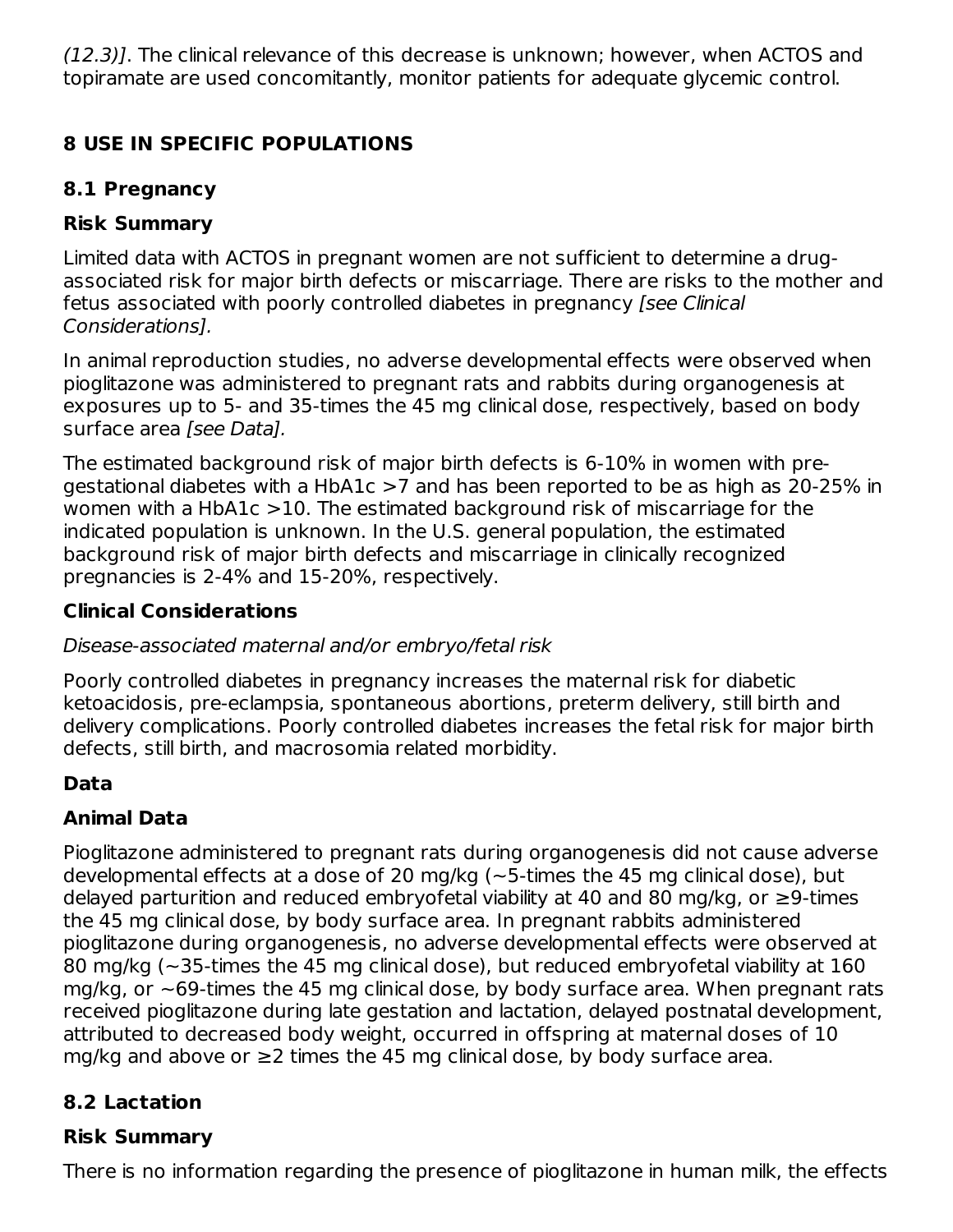on the breastfed infant, or the effects on milk production. Pioglitazone is present in rat milk; however due to species-specific differences in lactation physiology, animal data may not reliably predict drug levels in human milk. The developmental and health benefits of breastfeeding should be considered along with the mother's clinical need for ACTOS and any potential adverse effects on the breastfed infant from ACTOS or from the underlying maternal condition.

#### **8.3 Females and Males of Reproductive Potential**

Discuss the potential for unintended pregnancy with premenopausal women as therapy with ACTOS, like other thiazolidinediones, may result in ovulation in some anovulatory women.

#### **8.4 Pediatric Use**

Safety and effectiveness of ACTOS in pediatric patients have not been established.

ACTOS is not recommended for use in pediatric patients based on adverse effects observed in adults, including fluid retention and congestive heart failure, fractures, and urinary bladder tumors [see Warnings and Precautions (5.1, 5.4, 5.5 and 5.6)].

#### **8.5 Geriatric Use**

A total of 92 patients (15.2%) treated with ACTOS in the three pooled 16- to 26-week double-blind, placebo-controlled, monotherapy trials were ≥65 years old and two patients (0.3%) were  $≥75$  years old. In the two pooled 16- to 24-week add-on to sulfonylurea trials, 201 patients (18.7%) treated with ACTOS were ≥65 years old and 19  $(1.8\%)$  were  $\geq$ 75 years old. In the two pooled 16- to 24-week add-on to metformin trials, 155 patients (15.5%) treated with ACTOS were  $\geq$ 65 years old and 19 (1.9%) were ≥75 years old. In the two pooled 16- to 24-week add-on to insulin trials, 272 patients  $(25.4%)$  treated with ACTOS were  $\geq 65$  years old and 22 (2.1%) were  $\geq 75$  years old.

In PROactive, 1068 patients (41.0%) treated with ACTOS were ≥65 years old and 42  $(1.6\%)$  were  $\geq$ 75 years old.

In pharmacokinetic studies with pioglitazone, no significant differences were observed in pharmacokinetic parameters between elderly and younger patients [see Clinical Pharmacology (12.3)].

Although clinical experiences have not identified differences in effectiveness and safety between the elderly (≥65 years) and younger patients, these conclusions are limited by small sample sizes for patients  $\geq$ 75 years old.

#### **10 OVERDOSAGE**

During controlled clinical trials, one case of overdose with ACTOS was reported. A male patient took 120 mg per day for four days, then 180 mg per day for seven days. The patient denied any clinical symptoms during this period.

In the event of overdosage, appropriate supportive treatment should be initiated according to the patient's clinical signs and symptoms.

#### **11 DESCRIPTION**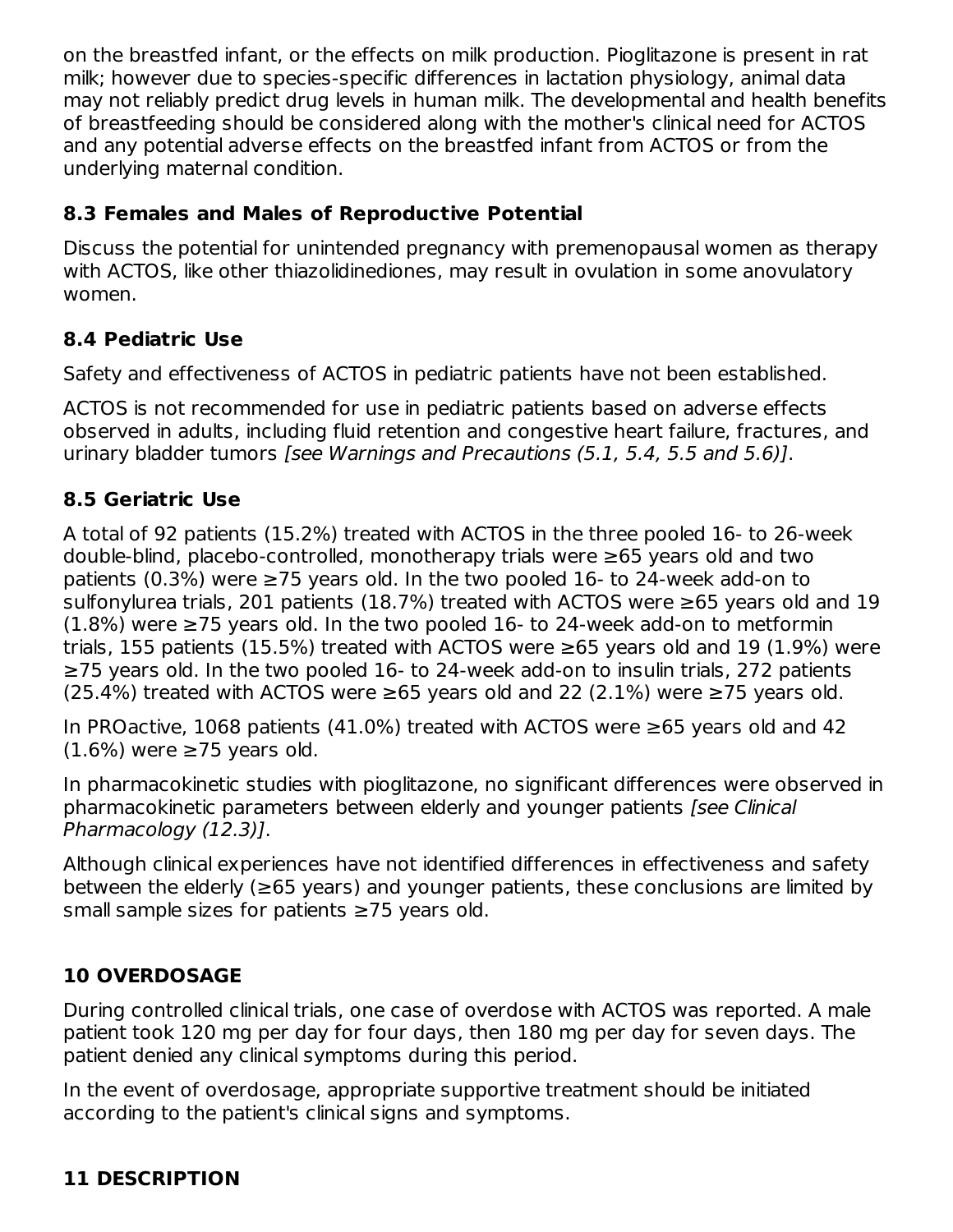ACTOS tablets are a thiazolidinedione and an agonist for peroxisome proliferatoractivated receptor (PPAR) gamma that contains an oral antidiabetic medication: pioglitazone.

Pioglitazone  $[(\pm)$ -5- $[4$ - $[2$ - $(5$ -ethyl-2-pyridinyl) ethoxy] phenyl] methyl]-2,4-] thiazolidinedione monohydrochloride contains one asymmetric carbon, and the compound is synthesized and used as the racemic mixture. The two enantiomers of pioglitazone interconvert in vivo. No differences were found in the pharmacologic activity between the two enantiomers. The structural formula is as shown:



Pioglitazone hydrochloride is an odorless white crystalline powder that has a molecular formula of  $\mathsf{C}_1$ 9H $_{20}$ N $_{2}$ O $_{3}$ S•HCl and a molecular weight of 392.90 daltons. It is soluble in N,N-dimethylformamide, slightly soluble in anhydrous ethanol, very slightly soluble in acetone and acetonitrile, practically insoluble in water, and insoluble in ether.

ACTOS is available as a tablet for oral administration containing 15 mg, 30 mg, or 45 mg of pioglitazone (as the base) formulated with the following excipients: lactose monohydrate NF, hydroxypropylcellulose NF, carboxymethylcellulose calcium NF, and magnesium stearate NF.

# **12 CLINICAL PHARMACOLOGY**

#### **12.1 Mechanism of Action**

ACTOS is a thiazolidinedione that depends on the presence of insulin for its mechanism of action. ACTOS decreases insulin resistance in the periphery and in the liver resulting in increased insulin-dependent glucose disposal and decreased hepatic glucose output. Pioglitazone is not an insulin secretagogue. Pioglitazone is an agonist for peroxisome proliferator-activated receptor-gamma (PPARγ). PPAR receptors are found in tissues important for insulin action such as adipose tissue, skeletal muscle, and liver. Activation of PPARγ nuclear receptors modulates the transcription of a number of insulin responsive genes involved in the control of glucose and lipid metabolism.

In animal models of diabetes, pioglitazone reduces the hyperglycemia, hyperinsulinemia, and hypertriglyceridemia characteristic of insulin-resistant states such as type 2 diabetes. The metabolic changes produced by pioglitazone result in increased responsiveness of insulin-dependent tissues and are observed in numerous animal models of insulin resistance.

Because pioglitazone enhances the effects of circulating insulin (by decreasing insulin resistance), it does not lower blood glucose in animal models that lack endogenous insulin.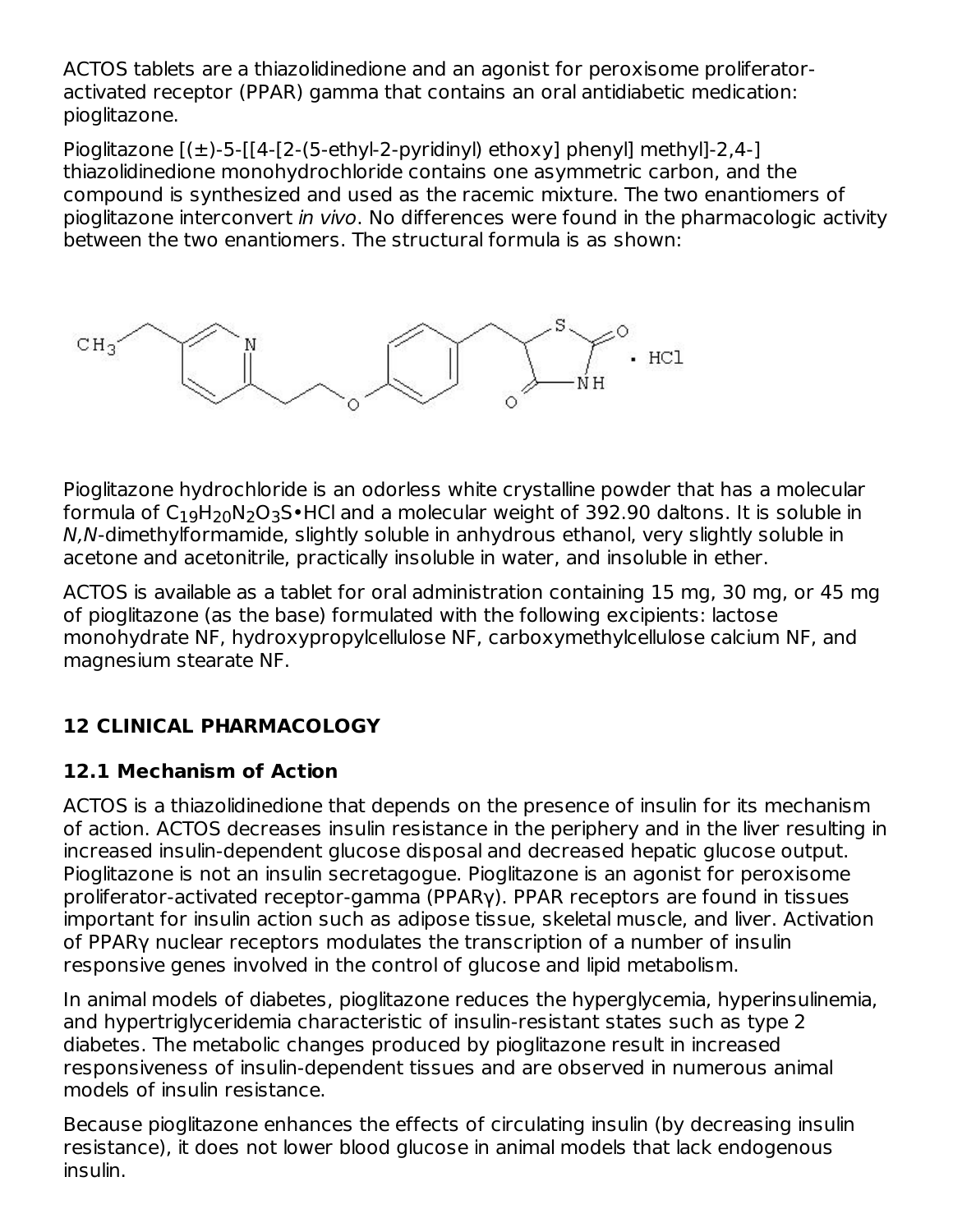#### **12.2 Pharmacodynamics**

Clinical studies demonstrate that ACTOS improves insulin sensitivity in insulin-resistant patients. ACTOS enhances cellular responsiveness to insulin, increases insulin-dependent glucose disposal and improves hepatic sensitivity to insulin. In patients with type 2 diabetes, the decreased insulin resistance produced by ACTOS results in lower plasma glucose concentrations, lower plasma insulin concentrations, and lower HbA1c values. In controlled clinical trials, ACTOS had an additive effect on glycemic control when used in combination with a sulfonylurea, metformin, or insulin [see Clinical Studies (14.2)].

Patients with lipid abnormalities were included in clinical trials with ACTOS. Overall, patients treated with ACTOS had mean decreases in serum triglycerides, mean increases in HDL cholesterol, and no consistent mean changes in LDL and total cholesterol. There is no conclusive evidence of macrovascular benefit with ACTOS *[see Warnings and* Precautions (5.8) and Adverse Reactions (6.1)].

In a 26-week, placebo-controlled, dose-ranging monotherapy study, mean serum triglycerides decreased in the 15 mg, 30 mg, and 45 mg ACTOS dose groups compared to a mean increase in the placebo group. Mean HDL cholesterol increased to a greater extent in patients treated with ACTOS than in the placebo-treated patients. There were no consistent differences for LDL and total cholesterol in patients treated with ACTOS compared to placebo (see Table 14).

| <b>Study</b>                                                                                        |                |                                                          |                                               |                                            |  |
|-----------------------------------------------------------------------------------------------------|----------------|----------------------------------------------------------|-----------------------------------------------|--------------------------------------------|--|
|                                                                                                     | <b>Placebo</b> | <b>ACTOS</b><br>15 <sub>mg</sub><br>Once<br><b>Daily</b> | <b>ACTOS</b><br>30 mg<br>Once<br><b>Daily</b> | <b>ACTOS</b><br>45 mg<br><b>Once Daily</b> |  |
| Triglycerides (mg/dL)                                                                               | $N = 79$       | $N = 79$                                                 | $N = 84$                                      | $N=77$                                     |  |
| Baseline (mean)                                                                                     | 263            | 284                                                      | 261                                           | 260                                        |  |
| Percent change from baseline (adjusted<br>$ mean^*)$                                                | 4.8%           | $-9.0\%$ <sup>†</sup>                                    | $-9.6\%$ <sup>†</sup>                         | $-9.3\%$ <sup>†</sup>                      |  |
| <b>HDL Cholesterol (mg/dL)</b>                                                                      | $N = 79$       | $N = 79$                                                 | $N = 83$                                      | $N=77$                                     |  |
| Baseline (mean)                                                                                     | 42             | 40                                                       | 41                                            | 41                                         |  |
| Percent change from baseline (adjusted<br>$ mean^*)$                                                | 8.1%           | $14.1\%$ <sup>†</sup>                                    | 12.2%                                         | $19.1\%$ <sup>†</sup>                      |  |
| LDL Cholesterol (mg/dL)                                                                             | $N = 65$       | $N = 63$                                                 | $N = 74$                                      | $N = 62$                                   |  |
| Baseline (mean)                                                                                     | 139            | 132                                                      | 136                                           | 127                                        |  |
| Percent change from baseline (adjusted<br>$ mean^*)$                                                | 4.8%           | 7.2%                                                     | 5.2%                                          | 6.0%                                       |  |
| <b>Total Cholesterol (mg/dL)</b>                                                                    | $N = 79$       | $N = 79$                                                 | $N = 84$                                      | $N = 77$                                   |  |
| Baseline (mean)                                                                                     | 225            | 220                                                      | 223                                           | 214                                        |  |
| Percent change from baseline (adjusted<br>$ mean^*)$<br><b>ALC 1</b><br>$\sim$ $\sim$ $\sim$ $\sim$ | 4.4%           | 4.6%                                                     | $3.3\%$                                       | 6.4%                                       |  |

#### **Table 14. Lipids in a 26-Week Placebo-Controlled Monotherapy Dose-Ranging Study**

 $\hspace{0.1mm}^*$  Adjusted for baseline, pooled center, and pooled center by treatment interaction

† p<0.05 versus placebo

In the two other monotherapy studies (16 weeks and 24 weeks) and in combination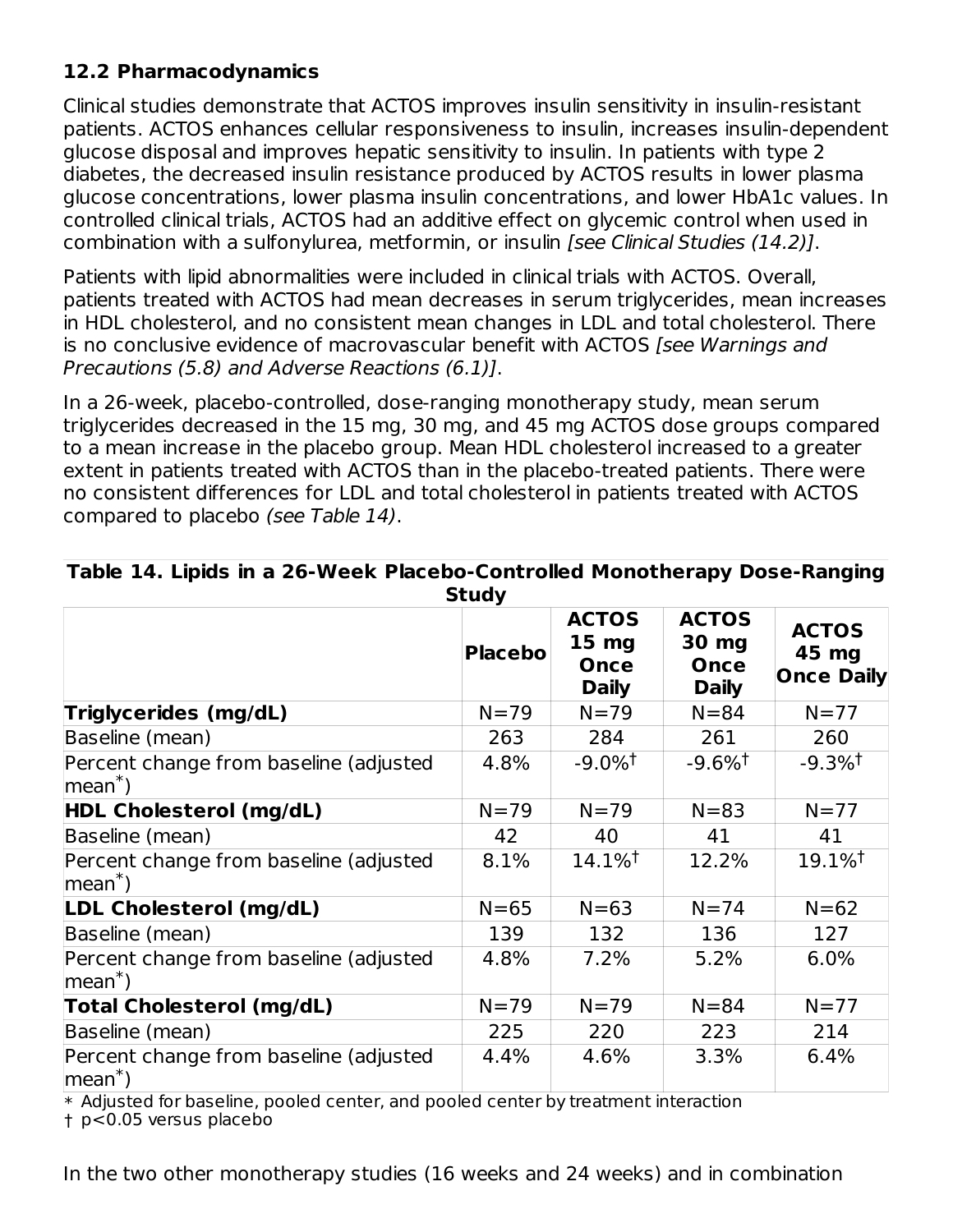therapy studies with sulfonylurea (16 weeks and 24 weeks), metformin (16 weeks and 24 weeks) or insulin (16 weeks and 24 weeks), the results were generally consistent with the data above.

# **12.3 Pharmacokinetics**

Following once-daily administration of ACTOS, steady-state serum concentrations of both pioglitazone and its major active metabolites, M-III (keto derivative of pioglitazone) and M-IV (hydroxyl derivative of pioglitazone), are achieved within seven days. At steady-state, M-III and M-IV reach serum concentrations equal to or greater than that of pioglitazone. At steady-state, in both healthy volunteers and patients with type 2 diabetes, pioglitazone comprises approximately 30% to 50% of the peak total pioglitazone serum concentrations (pioglitazone plus active metabolites) and 20% to 25% of the total AUC.

C<sub>max</sub>, AUC, and trough serum concentrations (C<sub>min</sub>) for pioglitazone and M-III and M-IV, increased proportionally with administered doses of 15 mg and 30 mg per day.

# **Absorption**

Following oral administration of pioglitazone,  $\mathsf{T}_{\mathsf{max}}$  of pioglitazone was within two hours. Food delays the T $_{\sf max}$  to three to four hours but does not alter the extent of absorption (AUC).

# **Distribution**

The mean apparent volume of distribution (Vd/F) of pioglitazone following single-dose administration is  $0.63 \pm 0.41$  (mean  $\pm$  SD) L/kg of body weight. Pioglitazone is extensively protein bound (>99%) in human serum, principally to serum albumin. Pioglitazone also binds to other serum proteins, but with lower affinity. M-III and M-IV are also extensively bound (>98%) to serum albumin.

#### **Metabolism**

Pioglitazone is extensively metabolized by hydroxylation and oxidation; the metabolites also partly convert to glucuronide or sulfate conjugates. Metabolites M-III and M-IV are the major circulating active metabolites in humans.

In vitro data demonstrate that multiple CYP isoforms are involved in the metabolism of pioglitazone, which include CYP2C8 and, to a lesser degree, CYP3A4 with additional contributions from a variety of other isoforms including the mainly extrahepatic CYP1A1. In vivo study of pioglitazone in combination with gemfibrozil, a strong CYP2C8 inhibitor, showed that pioglitazone is a CYP2C8 substrate *[see Dosage and Administration (2.3)* and Drug Interactions (7)]. Urinary 6ß-hydroxycortisol/cortisol ratios measured in patients treated with ACTOS showed that pioglitazone is not a strong CYP3A4 enzyme inducer.

#### **Excretion and Elimination**

Following oral administration, approximately 15% to 30% of the pioglitazone dose is recovered in the urine. Renal elimination of pioglitazone is negligible, and the drug is excreted primarily as metabolites and their conjugates. It is presumed that most of the oral dose is excreted into the bile either unchanged or as metabolites and eliminated in the feces.

The mean serum half-life (t $_{\rm 1/2}$ ) of pioglitazone and its metabolites (M-III and M-IV) range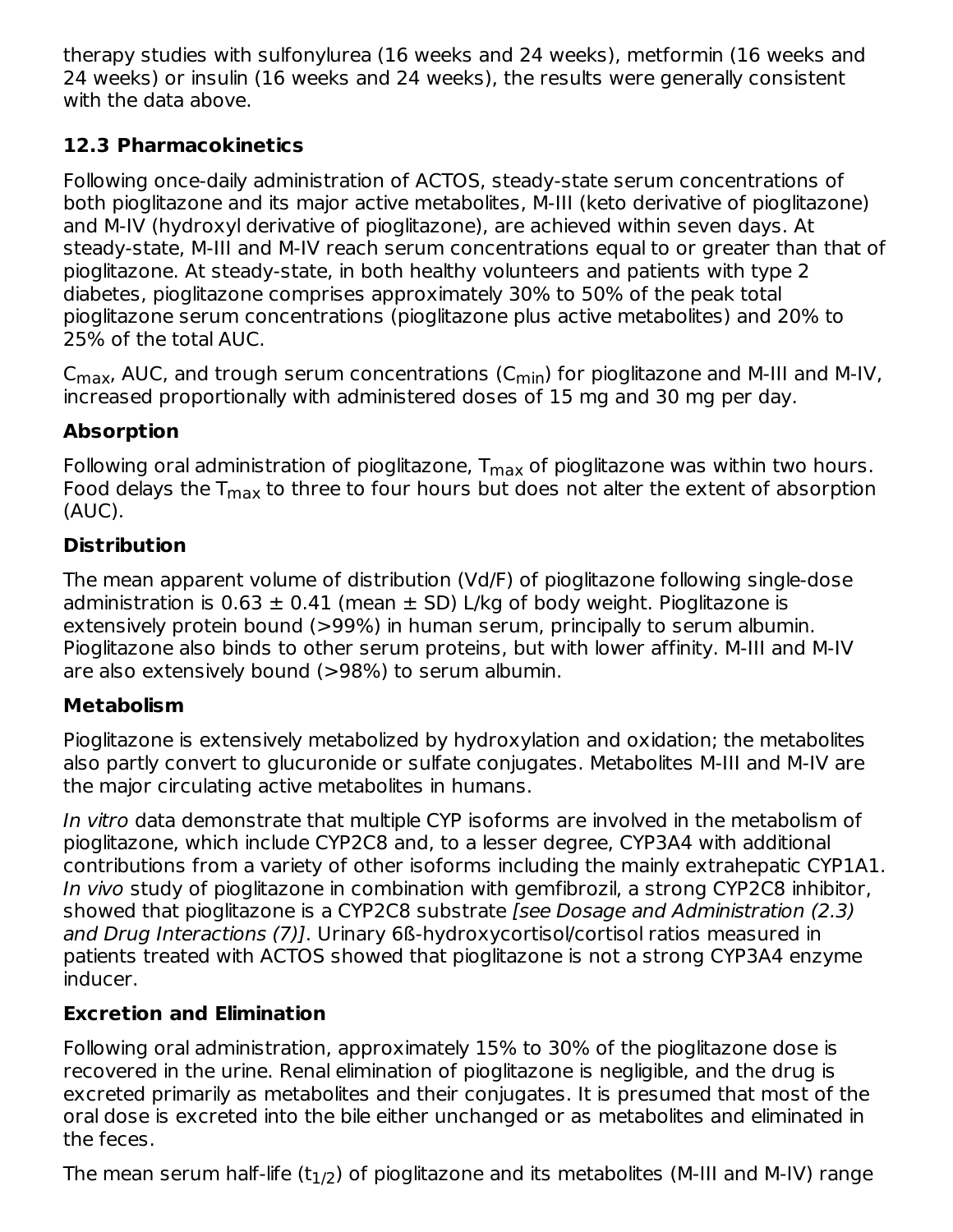from three to seven hours and 16 to 24 hours, respectively. Pioglitazone has an apparent clearance, CL/F, calculated to be five to seven L/hr. 1/2

#### **Renal Impairment**

The serum elimination half-life of pioglitazone, M-III, and M-IV remains unchanged in patients with moderate (creatinine clearance [CLcr] 30 to 50 mL/min) and severe (CLcr <30 mL/min) renal impairment when compared to subjects with normal renal function. Therefore, no dose adjustment in patients with renal impairment is required.

#### **Hepatic Impairment**

Compared with healthy controls, subjects with impaired hepatic function (Child-Turcotte-Pugh Grade B/C) have an approximate 45% reduction in pioglitazone and total pioglitazone (pioglitazone, M-III, and M-IV) mean C<sub>max</sub> but no change in the mean AUC values. Therefore, no dose adjustment in patients with hepatic impairment is required.

There are postmarketing reports of liver failure with ACTOS and clinical trials have generally excluded patients with serum ALT >2.5 times the upper limit of the reference range. Use caution in patients with liver disease [see Warnings and Precautions (5.3)].

#### **Geriatric Patients**

In healthy elderly subjects, C<sub>max</sub> of pioglitazone was not significantly different, but AUC values were approximately 21% higher than those achieved in younger subjects. The mean  $\rm t_{1/2}$  of pioglitazone was also prolonged in elderly subjects (about ten hours) as compared to younger subjects (about seven hours). These changes were not of a magnitude that would be considered clinically relevant.

#### **Pediatric Patients**

Safety and efficacy of pioglitazone in pediatric patients have not been established. ACTOS is not recommended for use in pediatric patients [see Use in Specific Populations  $(8.4)$ .

#### **Gender**

The mean C $_{\sf max}$  and AUC values of pioglitazone were increased 20% to 60% in women compared to men. In controlled clinical trials, HbA1c decreases from baseline were generally greater for females than for males (average mean difference in HbA1c 0.5%). Because therapy should be individualized for each patient to achieve glycemic control, no dose adjustment is recommended based on gender alone.

#### **Ethnicity**

Pharmacokinetic data among various ethnic groups are not available.

#### **Drug-Drug Interactions**

| Table 15. Effect of Pioglitazone Coadministration on Systemic Exposure of |
|---------------------------------------------------------------------------|
| <b>Other Drugs</b>                                                        |
|                                                                           |

|                                                       | <b>Coadministered Drug</b>              |                            |                                            |  |
|-------------------------------------------------------|-----------------------------------------|----------------------------|--------------------------------------------|--|
| <b>Pioglitazone</b><br><b>Dosage</b><br>Regimen (mg)* | <b>Name and Dose</b><br><b>Regimens</b> | Change in AUC <sup>t</sup> | Change in<br>$C_{\text{max}}$ <sup>1</sup> |  |
|                                                       | $Warfar †$                              |                            |                                            |  |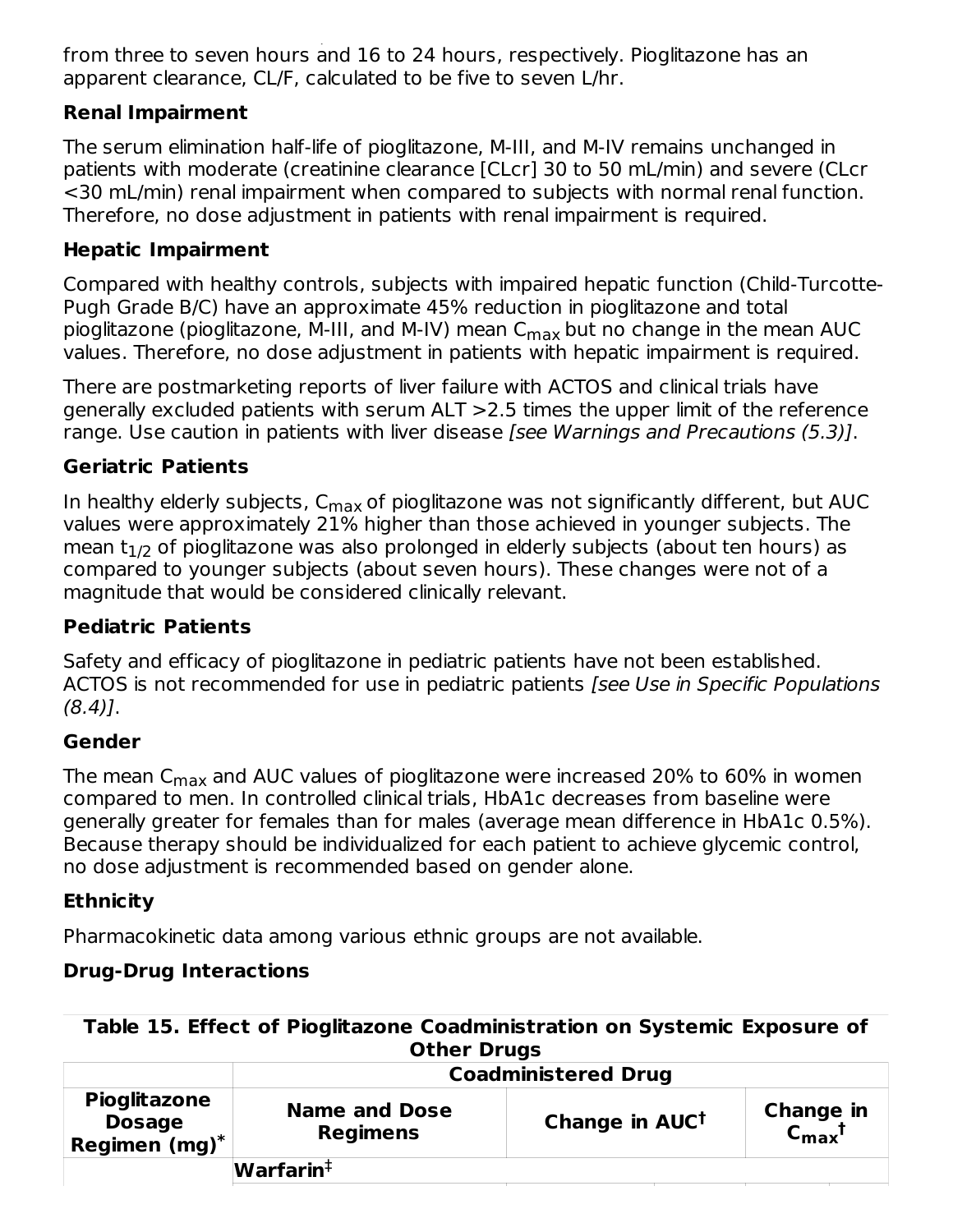| 45 mg<br>$(N = 12)$      | Daily loading then<br>maintenance doses based PT<br>and INR values Quick's Value<br>$= 35 \pm 5\%$ | R-Warfarin       | 13%              | $R-$<br><b>Warfarin</b> | 12%        |
|--------------------------|----------------------------------------------------------------------------------------------------|------------------|------------------|-------------------------|------------|
|                          |                                                                                                    | S-Warfarin       | $\downarrow$ 1%  | $S-$<br>Warfarin        | <b>11%</b> |
|                          | <b>Digoxin</b>                                                                                     |                  |                  |                         |            |
| 45 mg<br>$(N = 12)$      | 0.200 mg twice daily (loading<br>dose) then 0.250 mg daily<br>(maintenance dose, 7 days)           | <b>115%</b>      |                  | <b>117%</b>             |            |
| 45 mg daily              | <b>Oral Contraceptive</b>                                                                          |                  |                  |                         |            |
| for 21 days              | [Ethinyl Estradiol (EE) 0.035                                                                      | EE               | $\downarrow$ 11% | EE                      | 13%        |
| $(N = 35)$               | mg plus<br>Norethindrone (NE) 1 mg]<br>for 21 days                                                 | <b>NE</b>        | <b>13%</b>       | <b>NE</b>               | 17%        |
| 45 mg                    | <b>Fexofenadine</b>                                                                                |                  |                  |                         |            |
| $(N = 23)$               | 60 mg twice daily for 7 days                                                                       | <b>130%</b>      |                  | <b>137%</b>             |            |
| 45 mg                    | <b>Glipizide</b>                                                                                   | $\downarrow$ 3%  |                  |                         |            |
| $(N = 14)$               | 5 mg daily for 7 days                                                                              |                  |                  | 18%                     |            |
| 45 mg daily              | <b>Metformin</b>                                                                                   |                  |                  |                         |            |
| for 8 days<br>$(N = 16)$ | 1000 mg single dose on Day<br>8                                                                    | 13%              |                  | $\downarrow$ 5%         |            |
| 45 mg                    | <b>Midazolam</b>                                                                                   |                  |                  |                         |            |
| $(N = 21)$               | 7.5 mg single dose on Day<br>15                                                                    | 126%             |                  | 126%                    |            |
| 45 mg                    | <b>Ranitidine</b>                                                                                  |                  |                  |                         |            |
| $(N = 24)$               | 150 mg twice daily for 7<br>days                                                                   | <b>11%</b>       |                  | $1\%$                   |            |
| 45 mg daily              | <b>Nifedipine ER</b>                                                                               |                  |                  |                         |            |
| for 4 days<br>$(N = 24)$ | 30 mg daily for 4 days                                                                             | 13%              |                  | 17%                     |            |
| 45 mg                    | <b>Atorvastatin Ca</b>                                                                             |                  |                  |                         |            |
| $(N = 25)$               | 80 mg daily for 7 days                                                                             | $\downarrow$ 14% |                  | ↓23%                    |            |
| 45 mg                    | <b>Theophylline</b>                                                                                |                  |                  |                         |            |
| $(N = 22)$               | 400 mg twice daily for 7<br>days                                                                   | <b>12%</b>       |                  | 15%                     |            |

\* Daily for 7 days unless otherwise noted

† % change (with/without coadministered drug and no change = 0%); symbols of  $\uparrow$  and  $\downarrow$  indicate the exposure increase and decrease, respectively

‡ Pioglitazone had no clinically significant effect on prothrombin time

#### **Table 16. Effect of Coadministered Drugs on Pioglitazone Systemic Exposure**

| <b>Coadministered Drug and Dosage</b>                      | <b>Pioglitazone</b>             |                               |                                                |  |
|------------------------------------------------------------|---------------------------------|-------------------------------|------------------------------------------------|--|
| <b>Regimen</b>                                             | <b>Dose Regimen</b><br>$(mg)^*$ | Change<br>in AUC <sup>t</sup> | <b>Change</b><br>in $C_{\rm max}$ <sup>t</sup> |  |
| Gemfibrozil 600 mg<br>twice daily for 2 days<br>$(N = 12)$ | $15 \text{ mg}$<br>single dose  | $13.2-fold^{\ddagger}$        | 16%                                            |  |
| Ketoconazole 200 mg<br>twice daily for 7 days              | 45 mg                           | <b>134%</b>                   | <b>114%</b>                                    |  |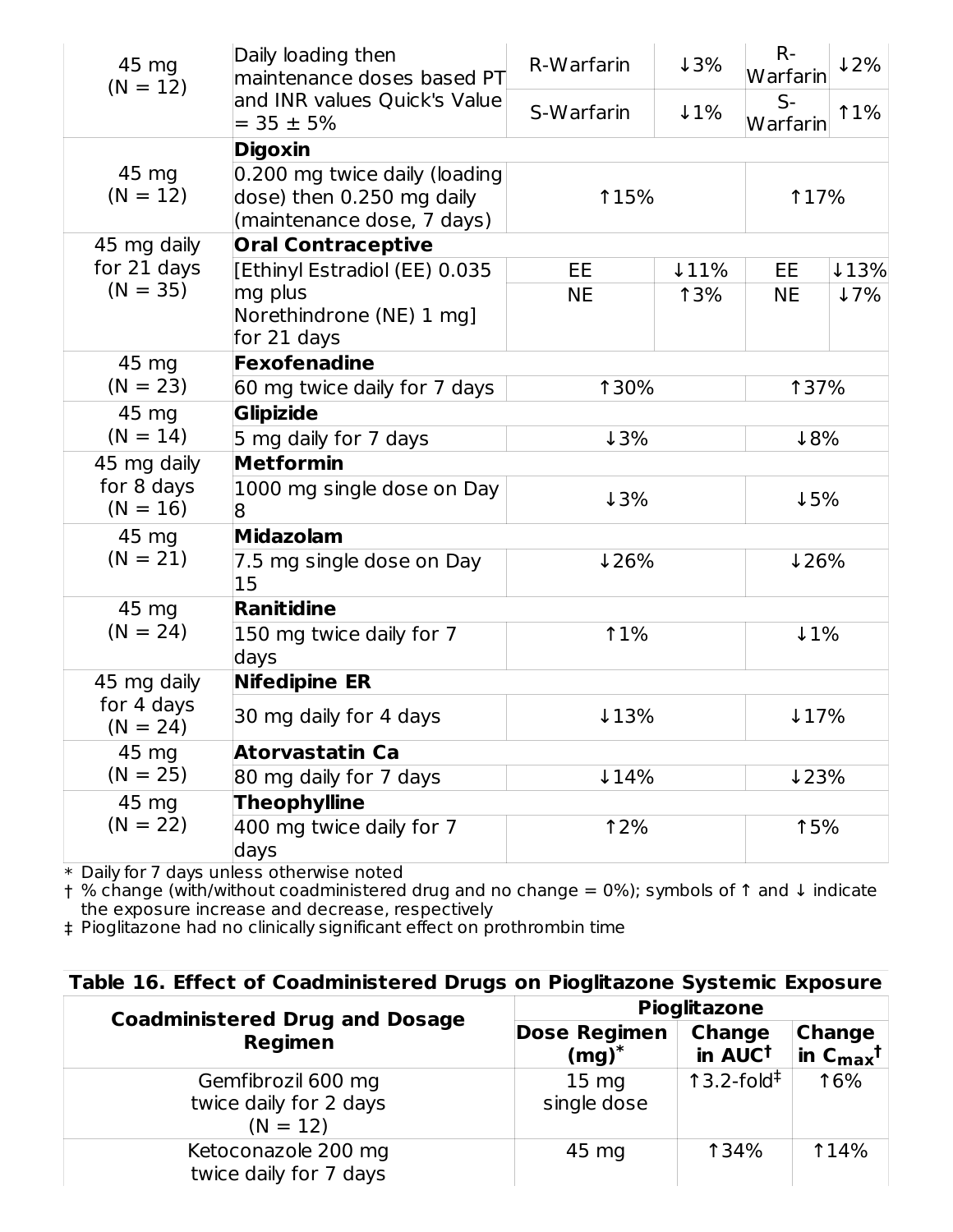| $(N = 28)$                                                            |                      |                                    |            |
|-----------------------------------------------------------------------|----------------------|------------------------------------|------------|
| Rifampin 600 mg<br>daily for 5 days<br>$(N = 10)$                     | 30 mg<br>single dose | 154%                               | 15%        |
| Fexofenadine 60 mg<br>twice daily for 7 days<br>$(N = 23)$            | 45 mg                | $1\%$                              | $0\%$      |
| Ranitidine 150 mg<br>twice daily for 4 days<br>$(N = 23)$             | 45 mg                | ↓13%                               | 116%       |
| Nifedipine ER 30 mg<br>daily for 7 days<br>$(N = 23)$                 | 45 mg                | 15%                                | <b>14%</b> |
| Atorvastatin Ca 80 mg<br>daily for 7 days<br>$(N = 24)$               | 45 mg                | 124%                               | ↓31%       |
| Theophylline 400 mg<br>twice daily for 7 days<br>$(N = 22)$           | 45 mg                | $4\%$                              | 12%        |
| Topiramate 96 mg<br>twice daily for 7 days <sup>§</sup><br>$(N = 26)$ | 30 mg $\frac{5}{3}$  | $\text{15\%}^{\text{\textdegree}}$ | $0\%$      |

\* Daily for 7 days unless otherwise noted

† Mean ratio (with/without coadministered drug and no change = 1-fold) % change (with/without coadministered drug and no change = 0%); symbols of  $\uparrow$  and  $\downarrow$  indicate the exposure increase and decrease, respectively

‡ The half-life of pioglitazone increased from 8.3 hours to 22.7 hours in the presence of gemfibrozil [see Dosage and Administration (2.3) and Drug Interactions (7.1)]

§ Indicates duration of concomitant administration with highest twice-daily dose of topiramate from Day 14 onwards over the 22 days of study

¶ Additional decrease in active metabolites; 60% for M-III and 16% for M-IV

#### **13 NONCLINICAL TOXICOLOGY**

#### **13.1 Carcinogenesis, Mutagenesis, Impairment of Fertility**

A two-year carcinogenicity study was conducted in male and female rats at oral doses up to 63 mg/kg (approximately 14 times the maximum recommended human oral dose of 45 mg based on mg/m<sup>2</sup>). Drug-induced tumors were not observed in any organ except for the urinary bladder of male rats. Benign and/or malignant transitional cell neoplasms were observed in male rats at 4 mg/kg/day and above (approximately equal to the maximum recommended human oral dose based on mg/m<sup>2</sup>). Urinary calculi with subsequent irritation and hyperplasia were postulated as the mechanism for bladder tumors observed in male rats. A two-year mechanistic study in male rats utilizing dietary acidification to reduce calculi formation was completed in 2009. Dietary acidification decreased but did not abolish the hyperplastic changes in the bladder. The presence of calculi exacerbated the hyperplastic response to pioglitazone but was not considered the primary cause of the hyperplastic changes.

The relevance to humans of the bladder findings in the male rat cannot be excluded.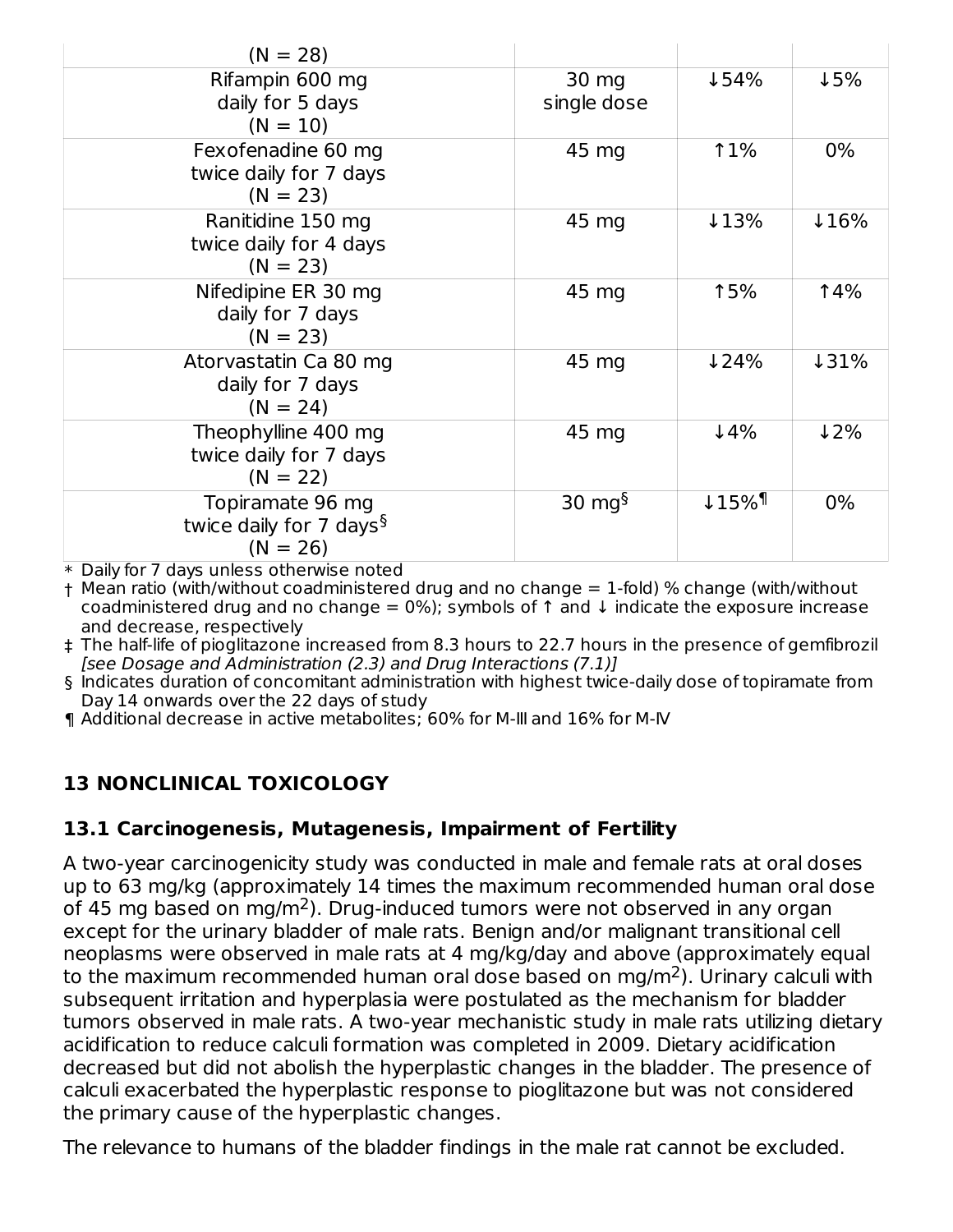A two-year carcinogenicity study was also conducted in male and female mice at oral doses up to 100 mg/kg/day (approximately 11 times the maximum recommended human oral dose based on mg/m<sup>2</sup>). No drug-induced tumors were observed in any organ.

Pioglitazone hydrochloride was not mutagenic in a battery of genetic toxicology studies, including the Ames bacterial assay, a mammalian cell forward gene mutation assay (CHO/HPRT and AS52/XPRT), an in vitro cytogenetics assay using CHL cells, an unscheduled DNA synthesis assay, and an in vivo micronucleus assay.

No adverse effects upon fertility were observed in male and female rats at oral doses up to 40 mg/kg pioglitazone hydrochloride daily prior to and throughout mating and gestation (approximately nine times the maximum recommended human oral dose based on mg/m<sup>2</sup>).

#### **13.2 Animal Toxicology and/or Pharmacology**

Heart enlargement has been observed in mice (100 mg/kg), rats (4 mg/kg and above) and dogs (3 mg/kg) treated orally with pioglitazone hydrochloride (approximately 11, 1, and 2 times the maximum recommended human oral dose for mice, rats, and dogs, respectively, based on mg/m<sup>2</sup>). In a one-year rat study, drug-related early death due to apparent heart dysfunction occurred at an oral dose of 160 mg/kg/day (approximately 35 times the maximum recommended human oral dose based on  $mg/m<sup>2</sup>$ ). Heart enlargement was seen in a 13-week study in monkeys at oral doses of 8.9 mg/kg and above (approximately four times the maximum recommended human oral dose based on mg/m<sup>2</sup>), but not in a 52-week study at oral doses up to 32 mg/kg (approximately 13 times the maximum recommended human oral dose based on mg/m<sup>2</sup>).

# **14 CLINICAL STUDIES**

#### **14.1 Monotherapy**

Three randomized, double-blind, placebo-controlled trials with durations from 16 to 26 weeks were conducted to evaluate the use of ACTOS as monotherapy in patients with type 2 diabetes. These trials examined ACTOS at doses up to 45 mg or placebo once daily in a total of 865 patients.

In a 26-week dose-ranging monotherapy trial, 408 patients with type 2 diabetes were randomized to receive 7.5 mg, 15 mg, 30 mg, or 45 mg of ACTOS, or placebo once daily. Therapy with any previous antidiabetic agent was discontinued eight weeks prior to the double-blind period. Treatment with 15 mg, 30 mg, and 45 mg of ACTOS produced statistically significant improvements in HbA1c and fasting plasma glucose (FPG) at endpoint compared to placebo (see Figure 1, Table 17).

Figure 1 shows the time course for changes in HbA1c in this 26-week study.

#### **Figure 1. Mean Change from Baseline for HbA1c in a 26-Week Placebo-Controlled Dose-Ranging Study (Observed Values)**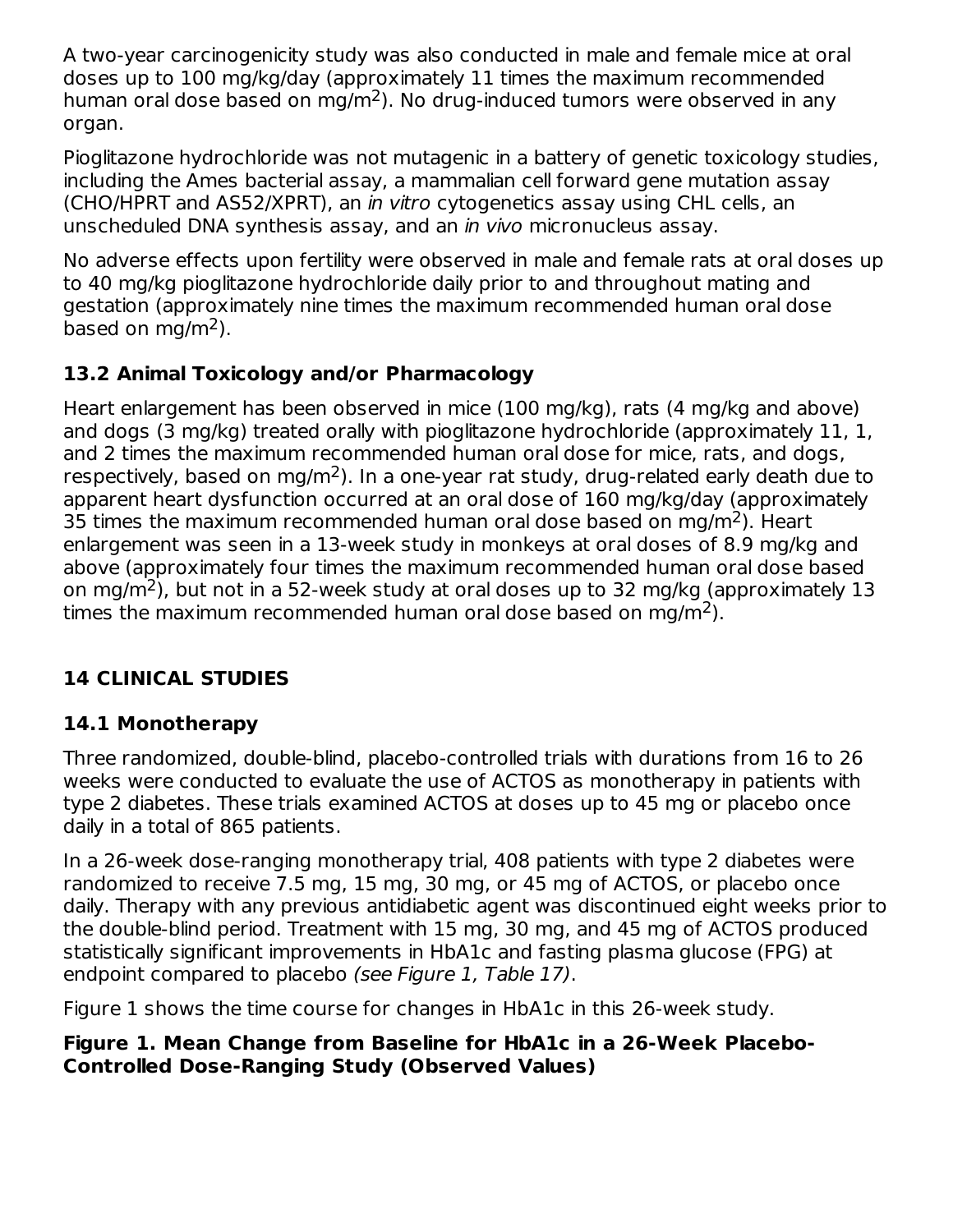

| Table 17. Glycemic Parameters in a 26-Week Placebo-Controlled Dose- |
|---------------------------------------------------------------------|
| <b>Ranging Monotherapy Trial</b>                                    |

|                                                       | <b>Placebo</b> | <b>ACTOS</b><br>15 <sub>mg</sub><br>Once<br><b>Daily</b> | <b>ACTOS</b><br>30 mg<br>Once<br><b>Daily</b> | <b>ACTOS</b><br>45 mg<br>Once<br><b>Daily</b> |
|-------------------------------------------------------|----------------|----------------------------------------------------------|-----------------------------------------------|-----------------------------------------------|
| <b>Total Population</b>                               |                |                                                          |                                               |                                               |
| $HbA1c$ (%)                                           | $N = 79$       | $N = 79$                                                 | $N = 85$                                      | $N = 76$                                      |
| Baseline (mean)                                       | 10.4           | 10.2                                                     | 10.2                                          | 10.3                                          |
| Change from baseline (adjusted mean <sup>*</sup> )    | 0.7            | $-0.3$                                                   | $-0.3$                                        | $-0.9$                                        |
| Difference from placebo (adjusted mean <sup>*</sup> ) |                | $-1.0^{+}$                                               | $-1.0^{\dagger}$                              | $-1.6^{\dagger}$                              |
| 95% Confidence Interval                               |                | $(-1.6, -0.4)$                                           | $(-1.6, -0.4)$                                | $(-2.2, -$                                    |
|                                                       |                |                                                          |                                               | 1.0)                                          |
| <b>Fasting Plasma Glucose (mg/dL)</b>                 | $N = 79$       | $N = 79$                                                 | $N = 84$                                      | $N = 77$                                      |
| Baseline (mean)                                       | 268            | 267                                                      | 269                                           | 276                                           |
| Change from baseline (adjusted mean <sup>*</sup> )    | 9              | $-30$                                                    | $-32$                                         | $-56$                                         |
| Difference from placebo (adjusted mean <sup>*</sup> ) |                | $-39†$                                                   | $-41^{\dagger}$                               | $-65^{\dagger}$                               |
| 95% Confidence Interval                               |                | $(-63, -16)$                                             | $(-64, -18)$                                  | $(-89, -$                                     |
|                                                       |                |                                                          |                                               | 42)                                           |

 $\hspace{0.1mm}^*$  Adjusted for baseline, pooled center, and pooled center by treatment interaction † p ≤0.05 vs. placebo

In a 24-week placebo-controlled monotherapy trial, 260 patients with type 2 diabetes were randomized to one of two forced-titration ACTOS treatment groups or a mocktitration placebo group. Therapy with any previous antidiabetic agent was discontinued six weeks prior to the double-blind period. In one ACTOS treatment group, patients received an initial dose of 7.5 mg once daily. After four weeks, the dose was increased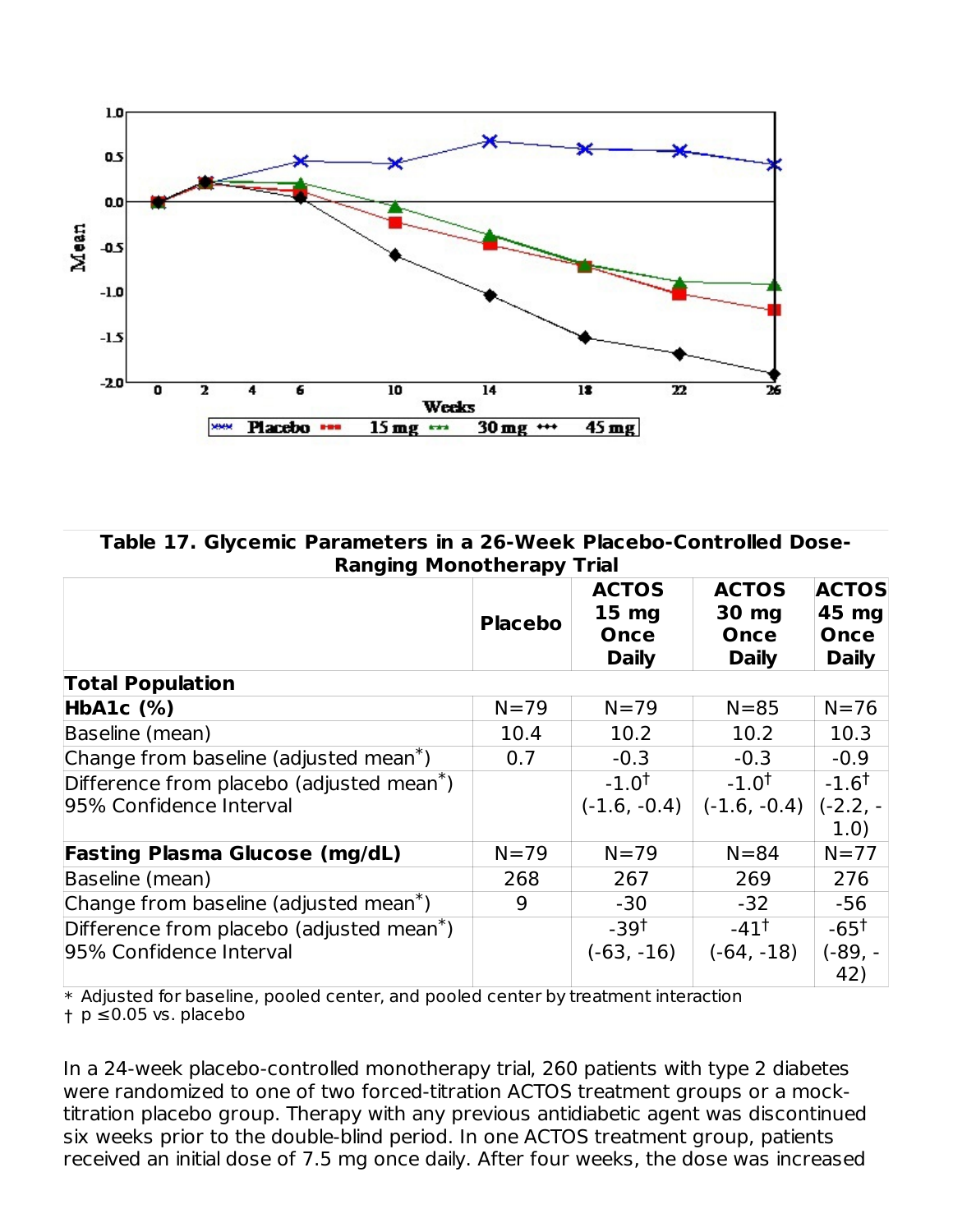to 15 mg once daily and after another four weeks, the dose was increased to 30 mg once daily for the remainder of the trial (16 weeks). In the second ACTOS treatment group, patients received an initial dose of 15 mg once daily and were titrated to 30 mg once daily and 45 mg once daily in a similar manner. Treatment with ACTOS, as described, produced statistically significant improvements in HbA1c and FPG at endpoint compared to placebo (see Table 18).

| Table 18. Glycemic Parameters in a 24-Week Placebo-Controlled Forced- |
|-----------------------------------------------------------------------|
| <b>Titration Monotherapy Trial</b>                                    |

|                                                                                  | <b>Placebo</b> | <b>ACTOS</b><br>30 $mg^*$<br>Once<br><b>Daily</b> | <b>ACTOS</b><br>45<br>$mg^*$<br>Once<br><b>Daily</b> |
|----------------------------------------------------------------------------------|----------------|---------------------------------------------------|------------------------------------------------------|
| <b>Total Population</b>                                                          |                |                                                   |                                                      |
| $HbA1c$ (%)                                                                      | $N = 83$       | $N = 85$                                          | $N = 85$                                             |
| Baseline (mean)                                                                  | 10.8           | 10.3                                              | 10.8                                                 |
| Change from baseline (adjusted mean <sup>t</sup> )                               | 0.9            | $-0.6$                                            | $-0.6$                                               |
| Difference from placebo (adjusted mean <sup>†</sup> )<br>95% Confidence Interval |                | $-1.5^+$<br>$(-2.0, -1.0)$                        | $-1.5^{\ddagger}$<br>$(-2.0, -$<br>1.0)              |
| <b>Fasting Plasma Glucose (mg/dL)</b>                                            | $N = 78$       | $N = 82$                                          | $N = 85$                                             |
| Baseline (mean)                                                                  | 279            | 268                                               | 281                                                  |
| Change from baseline (adjusted mean <sup>t</sup> )                               | 18             | $-44$                                             | $-50$                                                |
| Difference from placebo (adjusted mean <sup>†</sup> )<br>95% Confidence Interval |                | $-62^{\ddagger}$<br>$(-82, -0.41)$                | $-68†$<br>$(-88, -$<br>0.48)                         |

\* Final dose in forced titration

† Adjusted for baseline, pooled center, and pooled center by treatment interaction

‡ p ≤0.05 vs. placebo

In a 16-week monotherapy trial, 197 patients with type 2 diabetes were randomized to treatment with 30 mg of ACTOS or placebo once daily. Therapy with any previous antidiabetic agent was discontinued six weeks prior to the double-blind period. Treatment with 30 mg of ACTOS produced statistically significant improvements in HbA1c and FPG at endpoint compared to placebo (see Table 19).

| Table 19. Glycemic Parameters in a 16-Week Placebo-Controlled |
|---------------------------------------------------------------|
| <b>Monotherapy Trial</b>                                      |

|                                                       | <b>Placebo</b> | ACTOS 30 mg<br><b>Once Daily</b> |
|-------------------------------------------------------|----------------|----------------------------------|
| <b>Total Population</b>                               |                |                                  |
| $HbA1c$ (%)                                           | $N = 93$       | $N = 100$                        |
| Baseline (mean)                                       | 10.3           | 10.5                             |
| Change from baseline (adjusted mean <sup>*</sup> )    | 0.8            | $-0.6$                           |
| Difference from placebo (adjusted mean <sup>*</sup> ) |                | $-1.4^{\dagger}$                 |
| 95% Confidence Interval                               |                | $(-1.8, -0.9)$                   |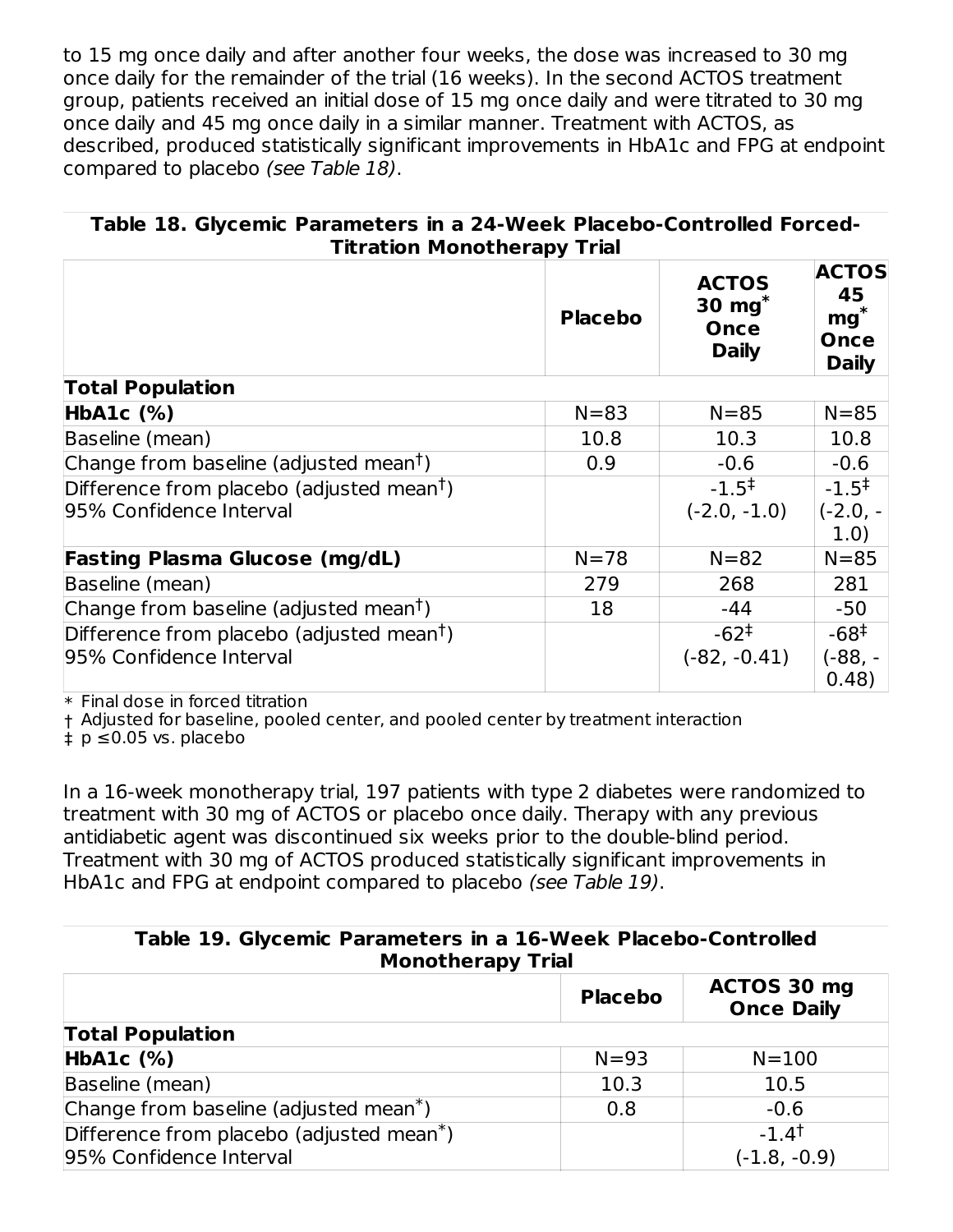| <b>Fasting Plasma Glucose (mg/dL)</b>                 | $N = 91$ | $N = 99$           |
|-------------------------------------------------------|----------|--------------------|
| Baseline (mean)                                       | 270      | 273                |
| Change from baseline (adjusted mean <sup>*</sup> )    |          | -50                |
| Difference from placebo (adjusted mean <sup>*</sup> ) |          | $-58$ <sup>†</sup> |
| 95% Confidence Interval                               |          | $(-77, -38)$       |

 $\hspace{0.1mm}^*$  Adjusted for baseline, pooled center, and pooled center by treatment interaction

† p ≤0.050 vs. placebo

#### **14.2 Combination Therapy**

Three 16-week, randomized, double-blind, placebo-controlled clinical trials were conducted to evaluate the effects of ACTOS (15 mg and/or 30 mg) on glycemic control in patients with type 2 diabetes who were inadequately controlled (HbA1c ≥8%) despite current therapy with a sulfonylurea, metformin, or insulin. In addition, three 24-week randomized, double-blind clinical trials were conducted to evaluate the effects of ACTOS 30 mg vs. ACTOS 45 mg on glycemic control in patients with type 2 diabetes who were inadequately controlled (HbA1c ≥8%) despite current therapy with a sulfonylurea, metformin, or insulin. Previous diabetes treatment may have been monotherapy or combination therapy.

#### **Add-on to Sulfonylurea Trials**

Two clinical trials were conducted with ACTOS in combination with a sulfonylurea. Both studies included patients with type 2 diabetes on any dose of a sulfonylurea, either alone or in combination with another antidiabetic agent. All other antidiabetic agents were withdrawn at least three weeks prior to starting study treatment.

In the first study, 560 patients were randomized to receive 15 mg or 30 mg of ACTOS or placebo once daily for 16 weeks in addition to their current sulfonylurea regimen. Treatment with ACTOS as add-on to sulfonylurea produced statistically significant improvements in HbA1c and FPG at endpoint compared to placebo add-on to sulfonylurea (see Table 20).

| <b>Sulfonylurea Trial</b>                                                                         |                                |                           |                                                    |  |  |  |
|---------------------------------------------------------------------------------------------------|--------------------------------|---------------------------|----------------------------------------------------|--|--|--|
|                                                                                                   | <b>Placebo</b><br>Sulfonylurea | <b>ACTOS 15</b><br>mg     | <b>ACTOS 30</b><br>mg<br>Sulfonylurea Sulfonylurea |  |  |  |
| <b>Total Population</b>                                                                           |                                |                           |                                                    |  |  |  |
| $HbA1c$ (%)                                                                                       | $N = 181$                      | $N = 176$                 | $N = 182$                                          |  |  |  |
| Baseline (mean)                                                                                   | 9.9                            | 10.0                      | 9.9                                                |  |  |  |
| Change from baseline (adjusted mean <sup>*</sup> )                                                | 0.1                            | $-0.8$                    | $-1.2$                                             |  |  |  |
| Difference from placebo +sulfonylurea<br>(adjusted mean <sup>*</sup> )<br>95% Confidence Interval |                                | $-0.9†$<br>$(-1.2, -0.6)$ | $-1.3^{\dagger}$<br>$(-1.6, -1.0)$                 |  |  |  |
| <b>Fasting Plasma Glucose (mg/dL)</b>                                                             | $N = 182$                      | $N = 179$                 | $N = 186$                                          |  |  |  |
| Baseline (mean)                                                                                   | 236                            | 247                       | 239                                                |  |  |  |
| Change from baseline (adjusted mean <sup>*</sup> )                                                | 6                              | $-34$                     | $-52$                                              |  |  |  |
| Difference from placebo + sulfonylurea                                                            |                                | $-39†$                    | $-58†$                                             |  |  |  |

# **Table 20. Glycemic Parameters in a 16-Week Placebo-Controlled, Add-on to**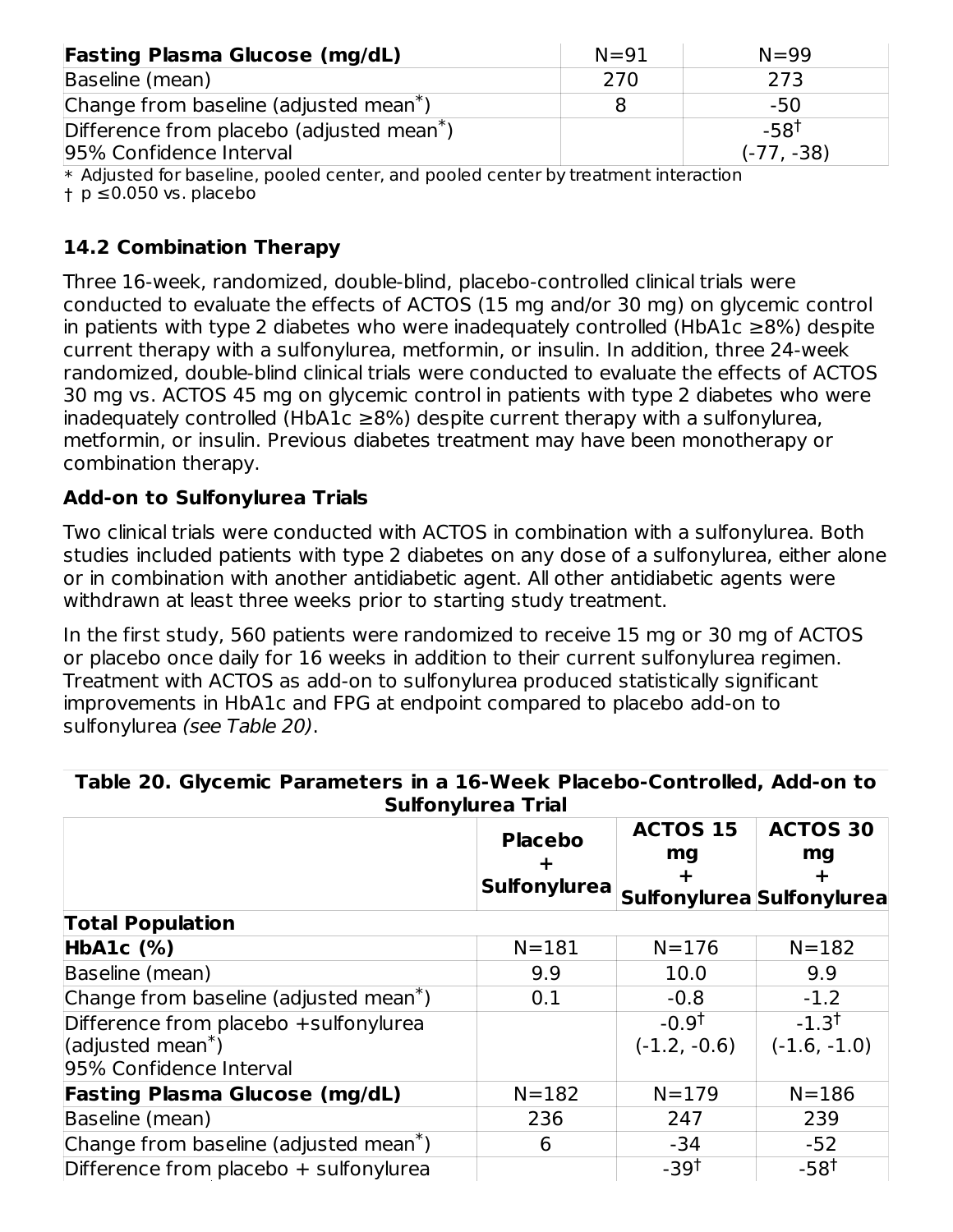$\hspace{0.1mm}^*$  Adjusted for baseline, pooled center, and pooled center by treatment interaction † p≤0.05 vs. placebo + sulfonylurea

In the second trial, 702 patients were randomized to receive 30 mg or 45 mg of ACTOS once daily for 24 weeks in addition to their current sulfonylurea regimen. The mean reduction from baseline at Week 24 in HbA1c was 1.6% for the 30 mg dose and 1.7% for the 45 mg dose (see Table 21). The mean reduction from baseline at Week 24 in FPG was 52 mg/dL for the 30 mg dose and 56 mg/dL for the 45 mg dose.

The therapeutic effect of ACTOS in combination with sulfonylurea was observed in patients regardless of the sulfonylurea dose.

| Table 21. Glycemic Parameters in a 24-Week Add-on to Sulfonylurea Trial |                           |               |  |  |
|-------------------------------------------------------------------------|---------------------------|---------------|--|--|
|                                                                         | ACTOS 30 mg ACTOS 45<br>┿ | $mg +$        |  |  |
|                                                                         | Sulfonylurea Sulfonylurea |               |  |  |
| <b>Total Population</b>                                                 |                           |               |  |  |
| $HbA1c$ (%)                                                             | $N = 340$                 | $N = 332$     |  |  |
| Baseline (mean)                                                         | 9.8                       | 9.9           |  |  |
| Change from baseline (adjusted mean <sup>*</sup> )                      | $-1.6$                    | $-1.7$        |  |  |
| Difference from 30 mg daily ACTOS + sulfonylurea                        |                           | $-0.1$        |  |  |
| (adjusted mean <sup>*</sup> ) (95% CI)                                  |                           | $(-0.4, 0.1)$ |  |  |
| <b>Fasting Plasma Glucose (mg/dL)</b>                                   | $N = 338$                 | $N = 329$     |  |  |
| Baseline (mean)                                                         | 214                       | 217           |  |  |
| Change from baseline (adjusted mean <sup>*</sup> )                      | $-52$                     | -56           |  |  |
| Difference from 30 mg daily ACTOS + sulfonylurea                        |                           | $-5$          |  |  |
| (adjusted mean <sup>*</sup> ) (95% CI)                                  |                           | $(-12, 3)$    |  |  |
| $ 95\% \text{ Cl} = 95\%$ confidence interval                           |                           |               |  |  |

 $\hspace{0.1mm}^*$  Adjusted for baseline, pooled center, and pooled center by treatment interaction

#### **Add-on to Metformin Trials**

Two clinical trials were conducted with ACTOS in combination with metformin. Both trials included patients with type 2 diabetes on any dose of metformin, either alone or in combination with another antidiabetic agent. All other antidiabetic agents were withdrawn at least three weeks prior to starting study treatment.

In the first trial, 328 patients were randomized to receive either 30 mg of ACTOS or placebo once daily for 16 weeks in addition to their current metformin regimen. Treatment with ACTOS as add-on to metformin produced statistically significant improvements in HbA1c and FPG at endpoint compared to placebo add-on to metformin (see Table 22).

| Table 22. Glycemic Parameters in a 16-Week Placebo-Controlled, Add-on to |  |  |  |  |
|--------------------------------------------------------------------------|--|--|--|--|
| <b>Metformin Trial</b>                                                   |  |  |  |  |
|                                                                          |  |  |  |  |

| <b>Placebo</b> | ACTOS 30 mg                 |
|----------------|-----------------------------|
|                | $+$ Metformin $+$ Metformin |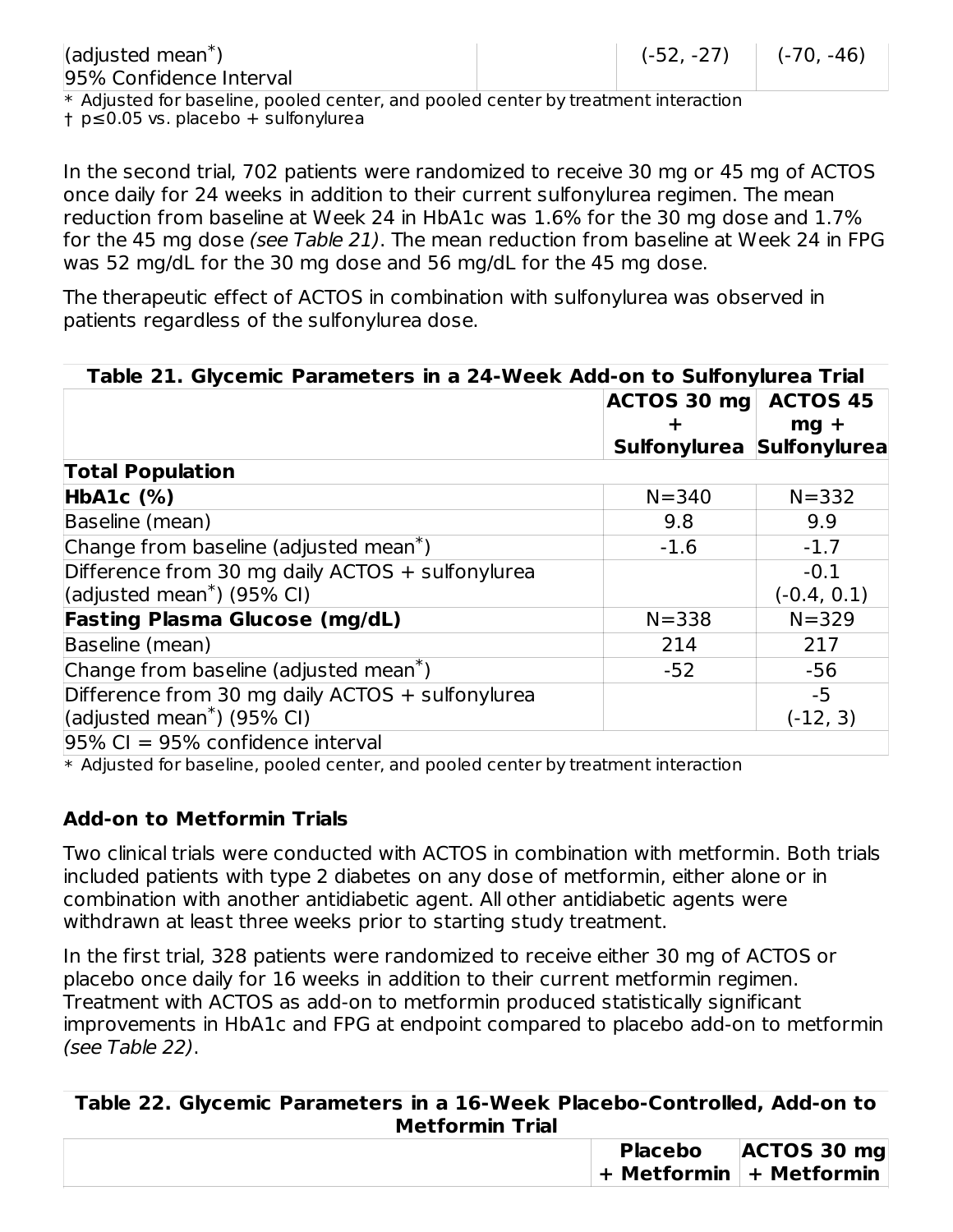| <b>Total Population</b>                                           |           |                |  |  |
|-------------------------------------------------------------------|-----------|----------------|--|--|
| $HbA1c$ (%)                                                       | $N = 153$ | $N = 161$      |  |  |
| Baseline (mean)                                                   | 9.8       | 9.9            |  |  |
| Change from baseline (adjusted mean <sup>*</sup> )                | 0.2       | $-0.6$         |  |  |
| Difference from placebo + metformin (adjusted mean <sup>*</sup> ) |           | $-0.8†$        |  |  |
| 95% Confidence Interval                                           |           | $(-1.2, -0.5)$ |  |  |
| <b>Fasting Plasma Glucose (mg/dL)</b>                             | $N = 157$ | $N = 165$      |  |  |
| Baseline (mean)                                                   | 260       | 254            |  |  |
| Change from baseline (adjusted mean <sup>*</sup> )                | -5        | $-43$          |  |  |
| Difference from placebo + metformin (adjusted mean <sup>*</sup> ) |           | $-38†$         |  |  |
| 95% Confidence Interval                                           |           | (-49, -26)     |  |  |

\* Adjusted for baseline, pooled center, and pooled center by treatment interaction

† p≤0.05 vs. placebo + metformin

In the second trial, 827 patients were randomized to receive either 30 mg or 45 mg of ACTOS once daily for 24 weeks in addition to their current metformin regimen. The mean reduction from baseline at Week 24 in HbA1c was 0.8% for the 30 mg dose and 1.0% for the 45 mg dose (see Table 23). The mean reduction from baseline at Week 24 in FPG was 38 mg/dL for the 30 mg dose and 51 mg/dL for the 45 mg dose.

| Table 23. Glycemic Parameters in a 24-Week Add-on to Metformin Study |                    |                       |  |  |
|----------------------------------------------------------------------|--------------------|-----------------------|--|--|
|                                                                      | <b>ACTOS 30 mg</b> | <b>ACTOS 45</b><br>mg |  |  |
|                                                                      | <b>Metformin</b>   | Metformin             |  |  |
| <b>Total Population</b>                                              |                    |                       |  |  |
| $HbA1c$ (%)                                                          | $N = 400$          | $N = 398$             |  |  |
| Baseline (mean)                                                      | 9.9                | 9.8                   |  |  |
| Change from baseline (adjusted mean <sup>*</sup> )                   | $-0.8$             | $-1.0$                |  |  |
| Difference from 30 mg daily ACTOS + Metformin (adjusted              |                    | $-0.2$                |  |  |
| $ mean^*$ ) (95% CI)                                                 |                    | $(-0.5, 0.1)$         |  |  |
| <b>Fasting Plasma Glucose (mg/dL)</b>                                | $N = 398$          | $N = 399$             |  |  |
| Baseline (mean)                                                      | 233                | 232                   |  |  |
| Change from baseline (adjusted mean <sup>*</sup> )                   | $-38$              | $-51$                 |  |  |
| Difference from 30 mg daily ACTOS + Metformin (adjusted              |                    | $-12^{+}$             |  |  |
| $ mean^*$ ) (95% CI)                                                 |                    | $(-21, -4)$           |  |  |
| 95% CI = 95% confidence interval                                     |                    |                       |  |  |

 $\hspace{0.1mm}^*$  Adjusted for baseline, pooled center, and pooled center by treatment interaction

† p ≤0.05 vs. 30 mg daily ACTOS + metformin

The therapeutic effect of ACTOS in combination with metformin was observed in patients regardless of the metformin dose.

#### **Add-on to Insulin Trials**

Two clinical trials were conducted with ACTOS in combination with insulin. Both trials included patients with type 2 diabetes on insulin, either alone or in combination with another antidiabetic agent. All other antidiabetic agents were withdrawn prior to starting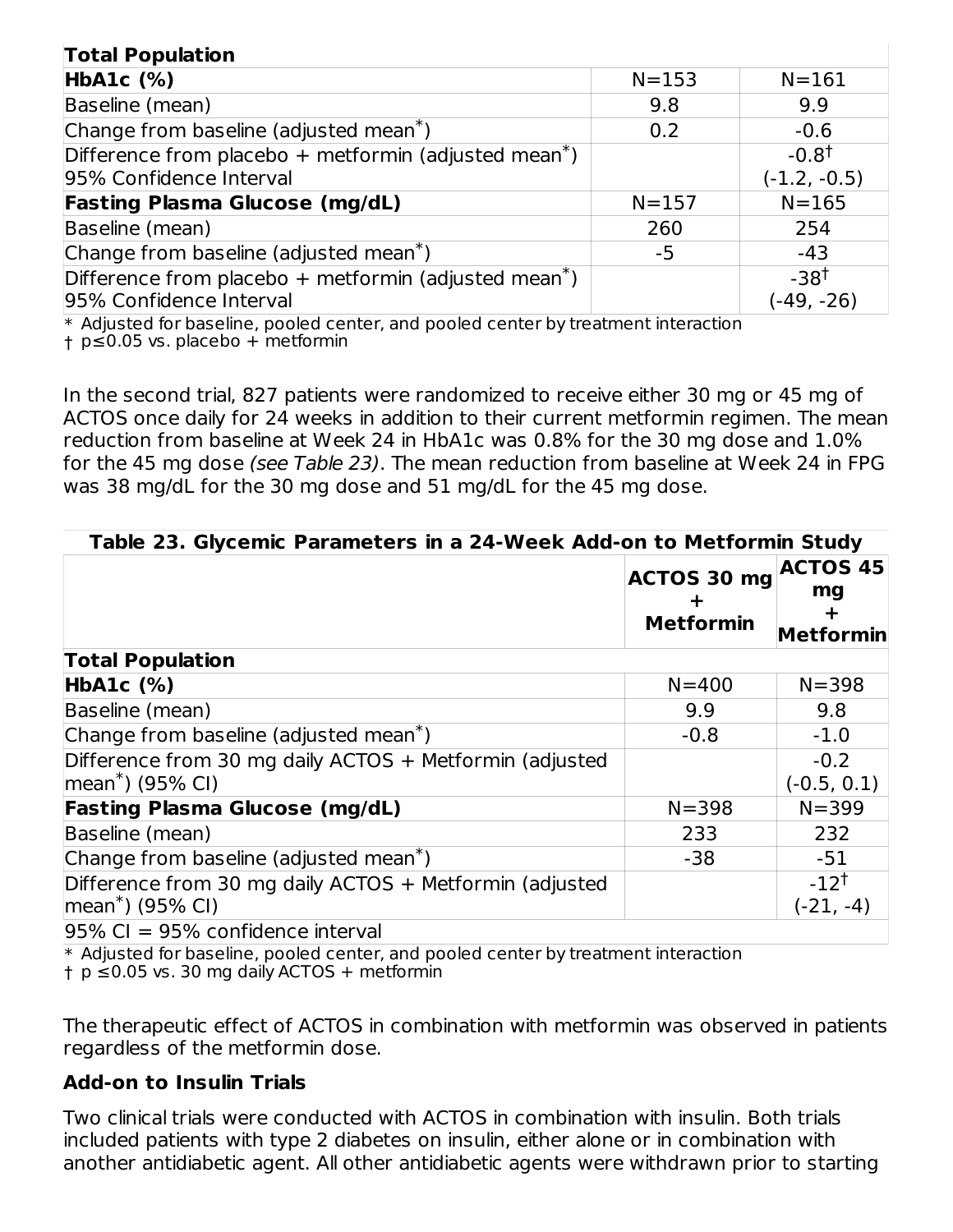study treatment. In the first trial, 566 patients were randomized to receive either 15 mg or 30 mg of ACTOS or placebo once daily for 16 weeks in addition to their insulin regimen. Treatment with ACTOS as add-on to insulin produced statistically significant improvements in HbA1c and FPG at endpoint compared to placebo add-on to insulin (see Table 24). The mean daily insulin dose at baseline in each treatment group was approximately 70 units. The majority of patients (75% overall, 86% treated with placebo, 77% treated with ACTOS 15 mg, and 61% treated with ACTOS 30 mg) had no change in their daily insulin dose from baseline to the final study visit. The mean change from baseline in daily dose of insulin (including patients with no insulin dose modifications) was -3 units in the patients treated with ACTOS 15 mg, -8 units in the patients treated with ACTOS 30 mg, and -1 unit in patients treated with placebo.

|  | Table 24. Glycemic Parameters in a 16-Week Placebo-Controlled, Add-on to |                      |  |  |
|--|--------------------------------------------------------------------------|----------------------|--|--|
|  |                                                                          | <b>Insulin Trial</b> |  |  |

|                                                                                      | <b>Placebo</b><br>+ Insulin | <b>ACTOS 15</b><br>mg<br>+ Insulin | <b>ACTOS 30</b><br>mg<br>+ Insulin |  |  |  |
|--------------------------------------------------------------------------------------|-----------------------------|------------------------------------|------------------------------------|--|--|--|
| <b>Total Population</b>                                                              |                             |                                    |                                    |  |  |  |
| $HbA1c$ (%)                                                                          | $N = 177$                   | $N = 177$                          | $N = 185$                          |  |  |  |
| Baseline (mean)                                                                      | 9.8                         | 9.8                                | 9.8                                |  |  |  |
| Change from baseline (adjusted mean <sup>*</sup> )                                   | $-0.3$                      | $-1.0$                             | $-1.3$                             |  |  |  |
| Difference from placebo + Insulin (adjusted<br>$ mean^*)$<br>95% Confidence Interval |                             | $-0.7†$<br>$(-1.0, -0.5)$          | $-1.0^{+}$<br>$(-1.3, -0.7)$       |  |  |  |
| <b>Fasting Plasma Glucose (mg/dL)</b>                                                | $N = 179$                   | $N = 183$                          | $N = 184$                          |  |  |  |
| Baseline (mean)                                                                      | 221                         | 222                                | 229                                |  |  |  |
| Change from baseline (adjusted mean <sup>*</sup> )                                   | 1                           | $-35$                              | $-48$                              |  |  |  |
| Difference from placebo + Insulin (adjusted<br>$ mean^*)$<br>95% Confidence Interval |                             | $-35^{\dagger}$<br>$(-51, -19)$    | $-49†$<br>$(-65, -33)$             |  |  |  |

 $\hspace{0.1mm}^*$  Adjusted for baseline, pooled center, and pooled center by treatment interaction

† p≤0.05 vs. placebo + insulin

In the second trial, 690 patients receiving a median of 60 units per day of insulin were randomized to receive either 30 mg or 45 mg of ACTOS once daily for 24 weeks in addition to their current insulin regimen. The mean reduction from baseline at Week 24 in HbA1c was 1.2% for the 30 mg dose and 1.5% for the 45 mg dose. The mean reduction from baseline at Week 24 in FPG was 32 mg/dL for the 30 mg dose and 46 mg/dL for the 45 mg dose (see Table 25). The mean daily insulin dose at baseline in both treatment groups was approximately 70 units. The majority of patients (55% overall, 58% treated with ACTOS 30 mg, and 52% treated with ACTOS 45 mg) had no change in their daily insulin dose from baseline to the final study visit. The mean change from baseline in daily dose of insulin (including patients with no insulin dose modifications) was -5 units in the patients treated with ACTOS 30 mg and -8 units in the patients treated with ACTOS 45 mg.

The therapeutic effect of ACTOS in combination with insulin was observed in patients regardless of the insulin dose.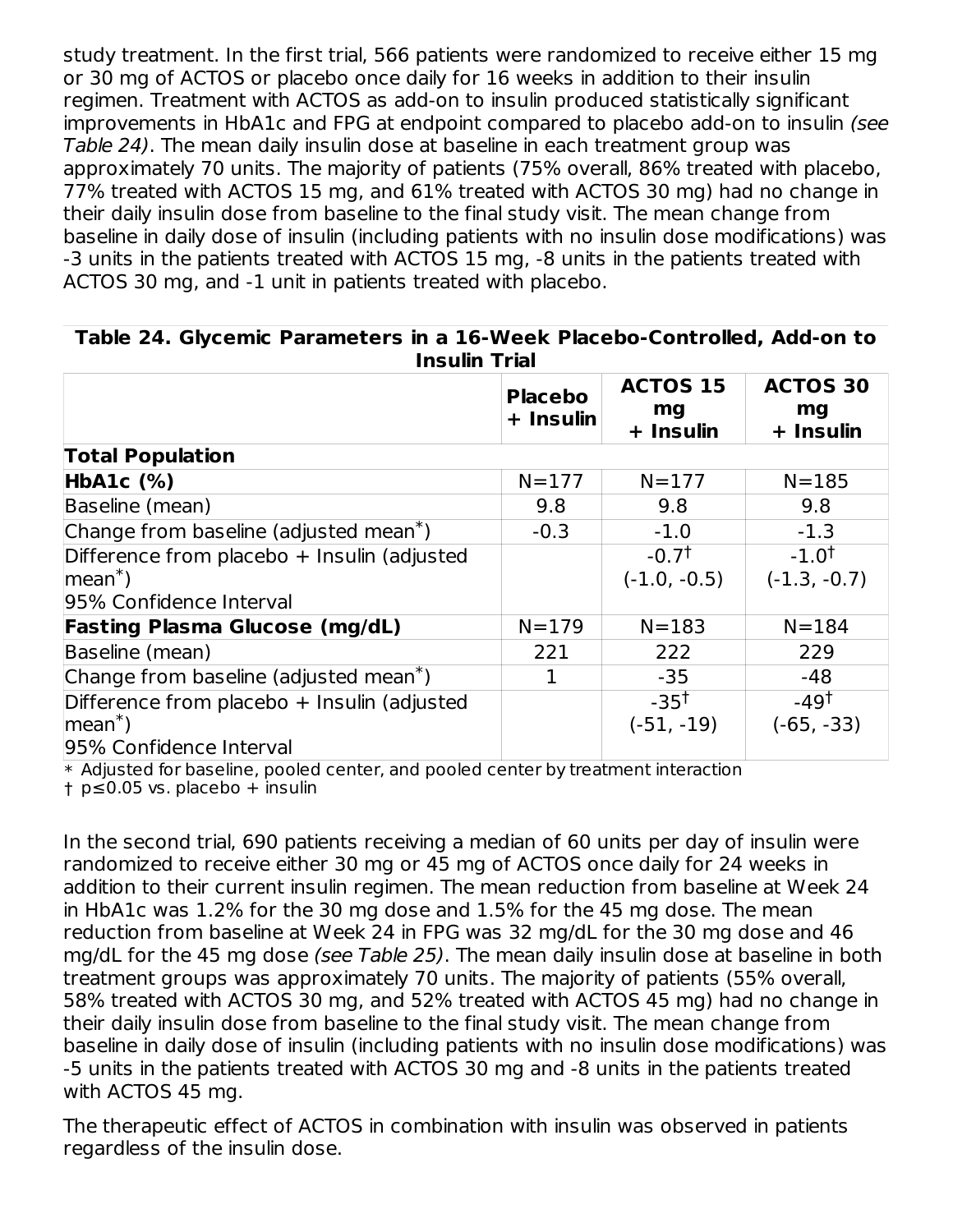| Table 25. Glycemic Parameters in a 24-Week Add-on to Insulin Trial                                |                               |                                         |  |
|---------------------------------------------------------------------------------------------------|-------------------------------|-----------------------------------------|--|
|                                                                                                   | ACTOS 30 mg<br><b>Insulin</b> | <b>ACTOS</b><br>45 mg<br><b>Insulin</b> |  |
| <b>Total Population</b>                                                                           |                               |                                         |  |
| $HbA1c$ (%)                                                                                       | $N = 328$                     | $N = 328$                               |  |
| Baseline (mean)                                                                                   | 9.9                           | 9.7                                     |  |
| Change from baseline (adjusted mean <sup>*</sup> )                                                | $-1.2$                        | $-1.5$                                  |  |
| Difference from 30 mg daily $ACTOS + Insulin$ (adjusted mean <sup>*</sup> )<br>$(95% \text{ Cl})$ |                               | $-0.3†$<br>$(-0.5, -$<br>0.1)           |  |
| <b>Fasting Plasma Glucose (mg/dL)</b>                                                             | $N = 325$                     | $N = 327$                               |  |
| Baseline (mean)                                                                                   | 202                           | 199                                     |  |
| Change from baseline (adjusted mean <sup>*</sup> )                                                | $-32$                         | $-46$                                   |  |
| Difference from 30 mg daily $ACTOS + Insulin$ (adjusted mean <sup>*</sup> )<br>$(95% \text{ Cl})$ |                               | $-14^{\dagger}$<br>$(-25, -3)$          |  |
| $95\%$ CI = 95% confidence interval                                                               |                               |                                         |  |

 $\hspace{0.1mm}^*$  Adjusted for baseline, pooled center, and pooled center by treatment interaction

† p ≤0.05 vs. 30 mg daily ACTOS + insulin

#### **16 HOW SUPPLIED/STORAGE AND HANDLING**

ACTOS is available in 15 mg, 30 mg, and 45 mg tablets as follows:

15 mg tablet: White to off-white, round, convex, nonscored tablet with "ACTOS" on one side, and "15" on the other, available in:

NDC 64764-151-04 Bottles of 30 NDC 64764-151-05 Bottles of 90 NDC 64764-151-06 Bottles of 500

30 mg tablet: White to off-white, round, flat, nonscored tablet with "ACTOS" on one side, and "30" on the other, available in:

NDC 64764-301-14 Bottles of 30 NDC 64764-301-15 Bottles of 90 NDC 64764-301-16 Bottles of 500

45 mg tablet: White to off-white, round, flat, nonscored tablet with "ACTOS" on one side, and "45" on the other, available in:

NDC 64764-451-24 Bottles of 30 NDC 64764-451-25 Bottles of 90 NDC 64764-451-26 Bottles of 500

#### **Storage**

Store at 25°C (77°F); excursions permitted to 15-30°C (59-86°F) [see USP Controlled Room Temperature]. Keep container tightly closed, and protect from light, moisture and humidity.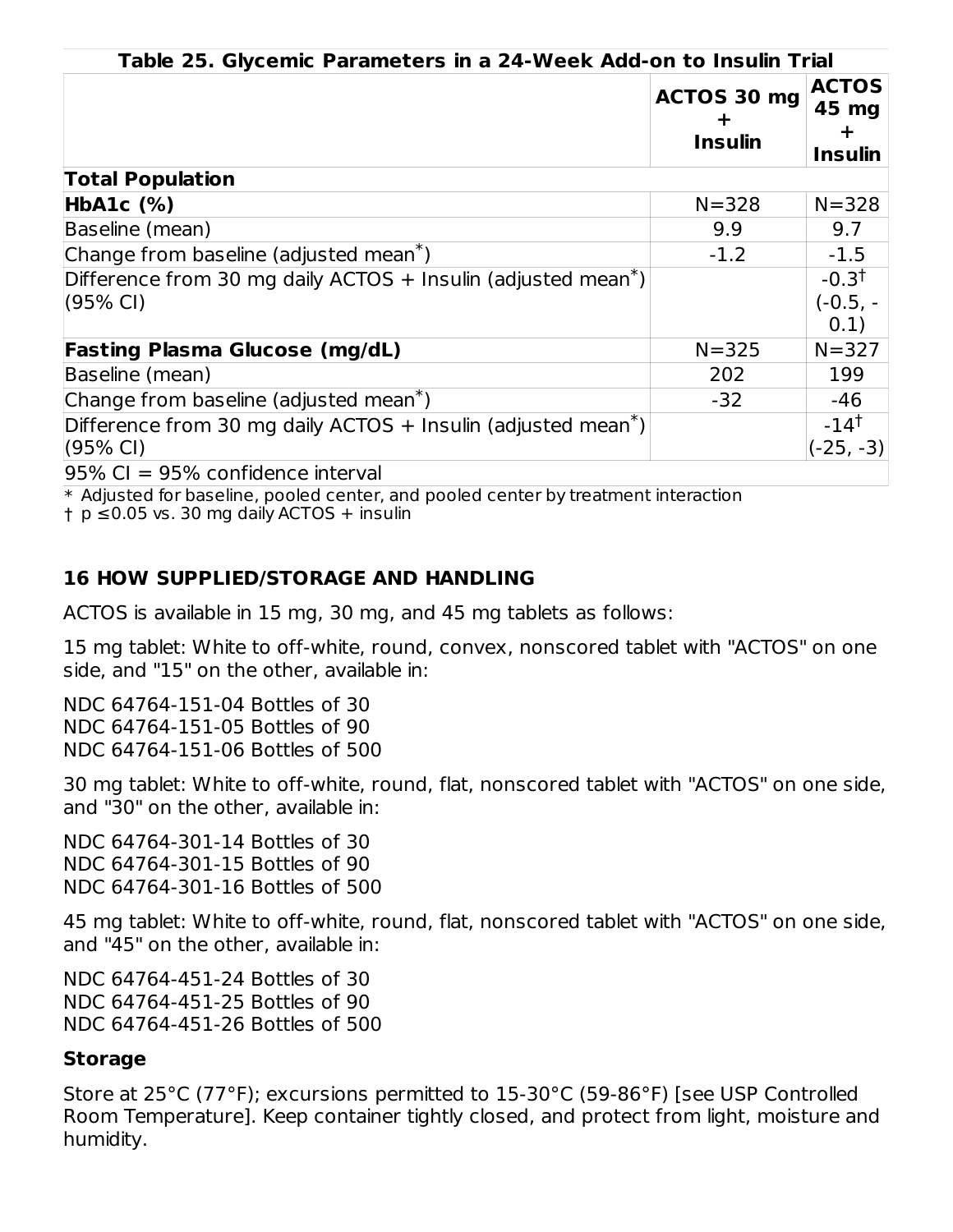#### **17 PATIENT COUNSELING INFORMATION**

See FDA-Approved Patient Labeling (Medication Guide).

- It is important to instruct patients to adhere to dietary instructions and to have blood glucose and glycosylated hemoglobin tested regularly. During periods of stress such as fever, trauma, infection, or surgery, medication requirements may change and patients should be reminded to seek medical advice promptly.
- Patients who experience an unusually rapid increase in weight or edema or who develop shortness of breath or other symptoms of heart failure while on ACTOS should immediately report these symptoms to a physician.
- Tell patients to promptly stop taking ACTOS and seek immediate medical advice if there is unexplained nausea, vomiting, abdominal pain, fatigue, anorexia, or dark urine as these symptoms may be due to hepatotoxicity.
- $\bullet$ Tell patients to promptly report any sign of macroscopic hematuria or other symptoms such as dysuria or urinary urgency that develop or increase during treatment as these may be due to bladder cancer.
- Tell patients to take ACTOS once daily. ACTOS can be taken with or without meals. If a dose is missed on one day, the dose should not be doubled the following day.
- When using combination therapy with insulin or other antidiabetic medications, the risks of hypoglycemia, its symptoms and treatment, and conditions that predispose to its development should be explained to patients and their family members.
- Inform female patients that treatment with ACTOS, like other thiazolidinediones, may result in an unintended pregnancy in some premenopausal anovulatory females due to its effect on ovulation [see Use in Specific Populations (8.3)].

#### Distributed by:

#### **Takeda Pharmaceuticals America, Inc.**

Lexington, MA 02421

ACTOS is a trademark of Takeda Pharmaceutical Company Limited registered with the U.S. Patent and Trademark Office and used under license by Takeda Pharmaceuticals America, Inc.

©1999 - 2020 Takeda Pharmaceuticals America, Inc.

ACT003 R23

#### **MEDICATION GUIDE**

#### **ACTOS (ak-TŌS) (pioglitazone) tablets**

Read this Medication Guide carefully before you start taking ACTOS and each time you get a refill. There may be new information. This information does not take the place of talking with your doctor about your medical condition or your treatment. If you have any questions about ACTOS, ask your doctor or pharmacist.

#### **What is the most important information I should know about ACTOS?**

#### **ACTOS can cause serious side effects, including new or worse heart failure.**

• ACTOS can cause your body to keep extra fluid (fluid retention), which leads to swelling (edema) and weight gain. Extra body fluid can make some heart problems worse or lead to heart failure. Heart failure means your heart does not pump blood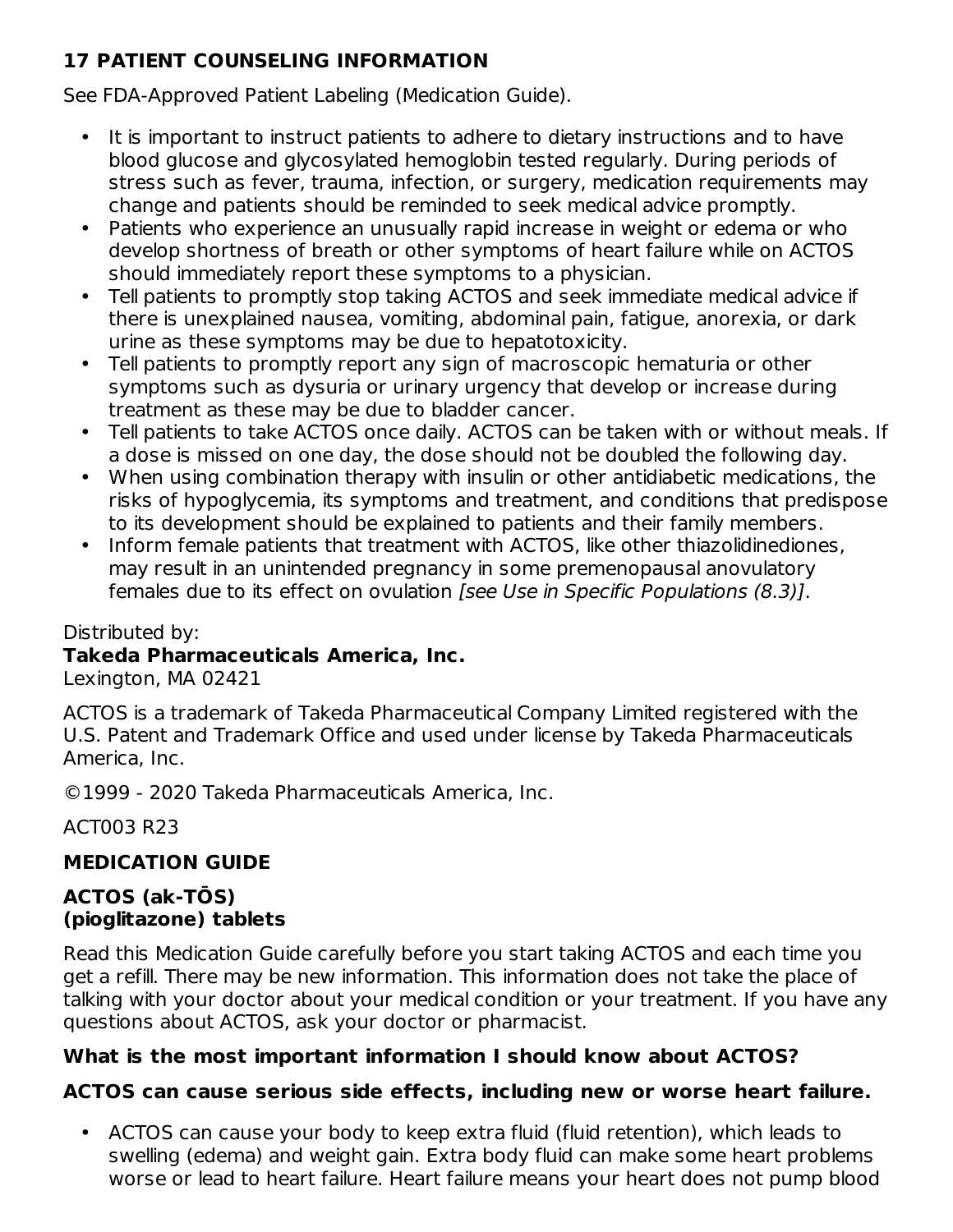well enough

- Do not take ACTOS if you have severe heart failure
- If you have heart failure with symptoms (such as shortness of breath or swelling), even if these symptoms are not severe, ACTOS may not be right for you

worse or lead to heart failure. Heart failure means your heart failure means your heart does not pump blood to

#### **Call your doctor right away if you have any of the following:**

- swelling or fluid retention, especially in the ankles or legs
- shortness of breath or trouble breathing, especially when you lie down
- an unusually fast increase in weight
- unusual tiredness

ACTOS can have other serious side effects. See "What are the possible side effects of ACTOS?"

#### **What is ACTOS?**

ACTOS is a prescription medicine used with diet and exercise to improve blood sugar (glucose) control in adults with type 2 diabetes. ACTOS is a diabetes medicine called pioglitazone that may be taken alone or with other diabetes medicines.

It is not known if ACTOS is safe and effective in children under the age of 18.

ACTOS is not recommended for use in children.

ACTOS is not for people with type 1 diabetes.

ACTOS is not for people with diabetic ketoacidosis (increased ketones in your blood or urine).

#### **Who should not take ACTOS?**

See "What is the most important information I should know about ACTOS?"

#### **Do not take ACTOS if you:**

- have severe heart failure
- are allergic to any of the ingredients in ACTOS. See the end of this Medication Guide for a complete list of ingredients in ACTOS

Talk to your doctor before taking ACTOS if you have either of these conditions.

#### **What should I tell my doctor before taking ACTOS?**

Before you take ACTOS, tell your doctor if you:

- **have heart failure**
- **have type 1 ("juvenile") diabetes or had diabetic ketoacidosis**
- **have a type of diabetic eye disease that causes swelling in the back of the eye (macular edema)**
- **have liver problems**
- **have or have had cancer of the bladder**
- **are pregnant or plan to become pregnant.** It is not known if ACTOS can harm your unborn baby. Talk to your doctor if you are pregnant or plan to become pregnant about the best way to control your blood glucose levels while pregnant
- **are a premenopausal woman (before the "change of life") who does not**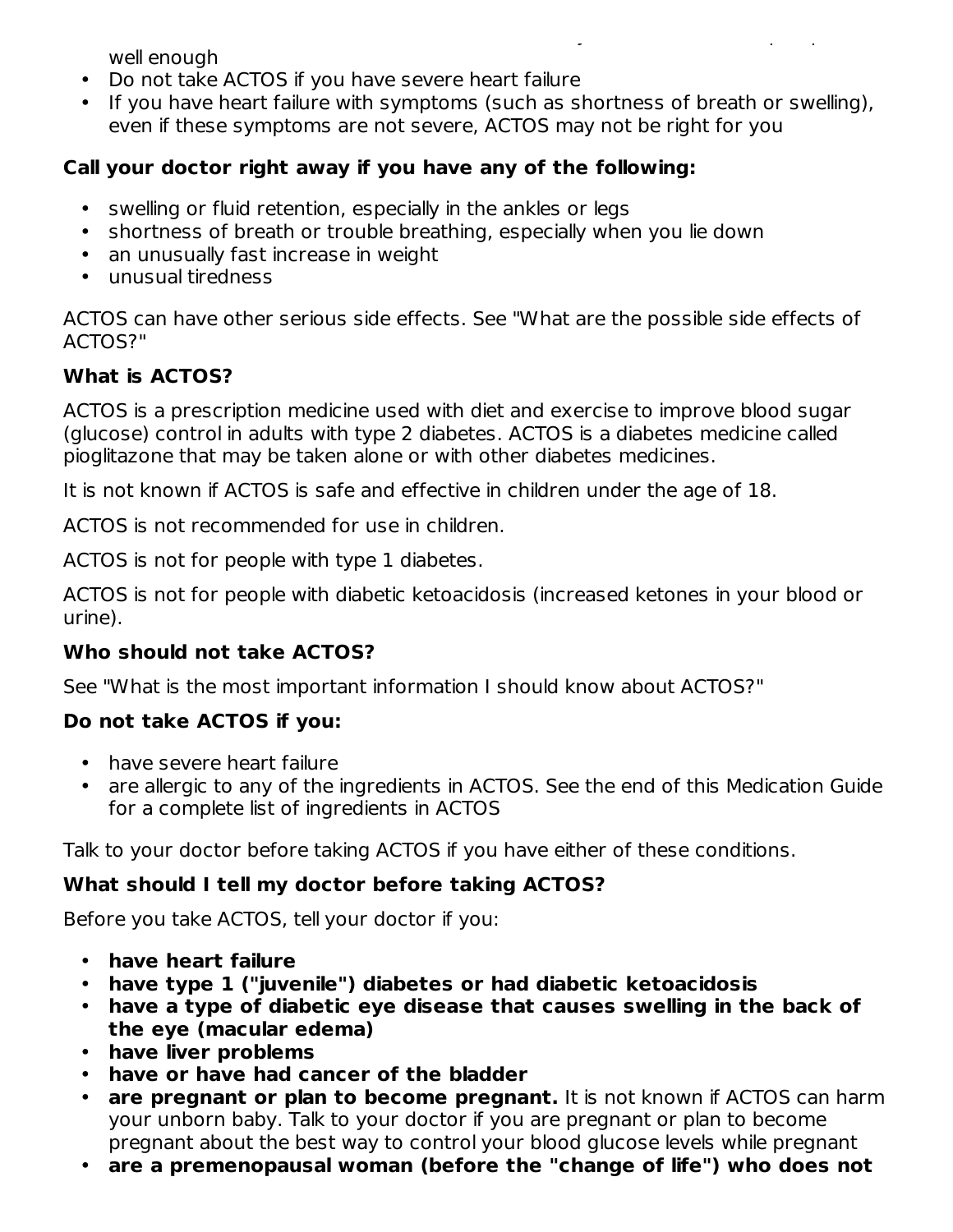**have periods regularly or at all.** ACTOS may increase your chance of becoming pregnant. Talk to your doctor about birth control choices while taking ACTOS. Tell your doctor right away if you become pregnant while taking ACTOS

• **are breastfeeding or plan to breastfeed.** It is not known if ACTOS passes into your milk and if it can harm your baby. Talk to your doctor about the best way to control your blood glucose levels while breastfeeding

**Tell your doctor about all the medicines you take** including prescription and over the counter medicines, vitamins, and herbal supplements.

ACTOS and some of your other medicines can affect each other. You may need to have your dose of ACTOS or certain other medicines changed.

Know the medicines you take. Keep a list of your medicines and show it to your doctor and pharmacist before you start a new medicine. They will tell you if it is okay to take ACTOS with other medicines.

#### **How should I take ACTOS?**

- Take ACTOS exactly as your doctor tells you to take it
- Your doctor may change your dose of ACTOS. Do not change your ACTOS dose unless your doctor tells you to
- ACTOS may be prescribed alone or with other diabetes medicines. This will depend on how well your blood sugar is controlled
- Take ACTOS one time each day, with or without food
- If you miss a dose of ACTOS, take your next dose as prescribed unless your doctor tells you differently. Do not take two doses at one time the next day
- If you take too much ACTOS, call your doctor or go to the nearest hospital emergency room right away
- If your body is under stress such as from a fever, infection, accident, or surgery the dose of your diabetes medicines may need to be changed. Call your doctor right away
- Stay on your diet and exercise programs and test your blood sugar regularly while taking ACTOS
- Your doctor should do certain blood tests before you start and while you take ACTOS
- Your doctor should also do hemoglobin A1C testing to check how well your blood sugar is controlled with ACTOS
- Your doctor should check your eyes regularly while you take ACTOS

#### **What are the possible side effects of ACTOS?**

#### **ACTOS may cause serious side effects including:**

- **See "What is the most important information I should know about ACTOS?"**
- **low blood sugar (hypoglycemia).** This can happen if you skip meals, if you also use another medicine that lowers blood sugar, or if you have certain medical problems. Lightheadedness, dizziness, shakiness, or hunger may happen if your blood sugar is too low. Call your doctor if low blood sugar levels are a problem for you
- **liver problems.** Call your doctor right away if you have: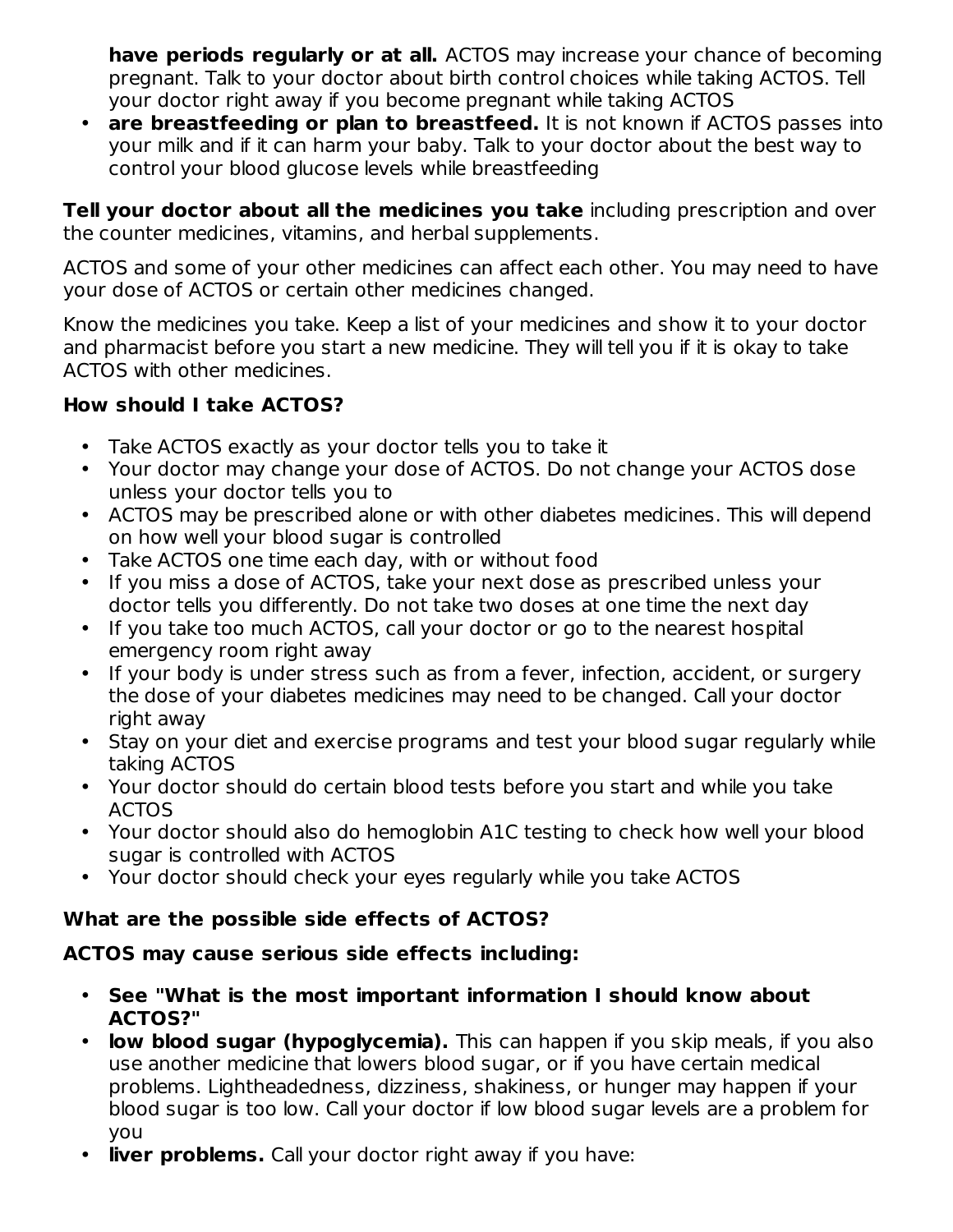- o nausea or vomiting
- o stomach pain
- o unusual or unexplained tiredness
- o loss of appetite
- o dark urine
- o yellowing of your skin or the whites of your eyes
- **bladder cancer.** There may be an increased chance of having bladder cancer when you take ACTOS. You should not take ACTOS if you are receiving treatment for bladder cancer. Tell your doctor right away if you have any of the following symptoms of bladder cancer:
	- o blood or a red color in your urine
	- o an increased need to urinate
	- o pain while you urinate
- **broken bones (fractures).** Usually in the hand, upper arm, or foot in women. Talk to your doctor for advice on how to keep your bones healthy.
- **diabetic eye disease with swelling in the back of the eye (macular edema).** Tell your doctor right away if you have any changes in your vision. Your doctor should check your eyes regularly
- **release of an egg from an ovary in a woman (ovulation) leading to pregnancy.** Ovulation may happen when premenopausal women who do not have regular monthly periods take ACTOS. This can increase your chance of getting pregnant

The most common side effects of ACTOS include:

- o cold-like symptoms (upper respiratory tract infection)
- o headache
- o sinus infection
- o muscle pain
- o sore throat

Tell your doctor if you have any side effect that bothers you or that does not go away. These are not all the side effects of ACTOS. For more information, ask your doctor or pharmacist.

Call your doctor for medical advice about side effects. You may report side effects to FDA at 1-800-FDA-1088.

#### **How should I store ACTOS?**

- Store ACTOS at 68°F to 77°F (20°C to 25°C). Keep ACTOS in the original container and protect from light
- Keep the ACTOS bottle tightly closed and keep tablets dry
- Keep ACTOS and all medicines out of the reach of children

#### **General information about the safe and effective use of ACTOS**

Medicines are sometimes prescribed for purposes other than those listed in a Medication Guide. Do not use ACTOS for a condition for which it was not prescribed. Do not give ACTOS to other people, even if they have the same symptoms you have. It may harm them.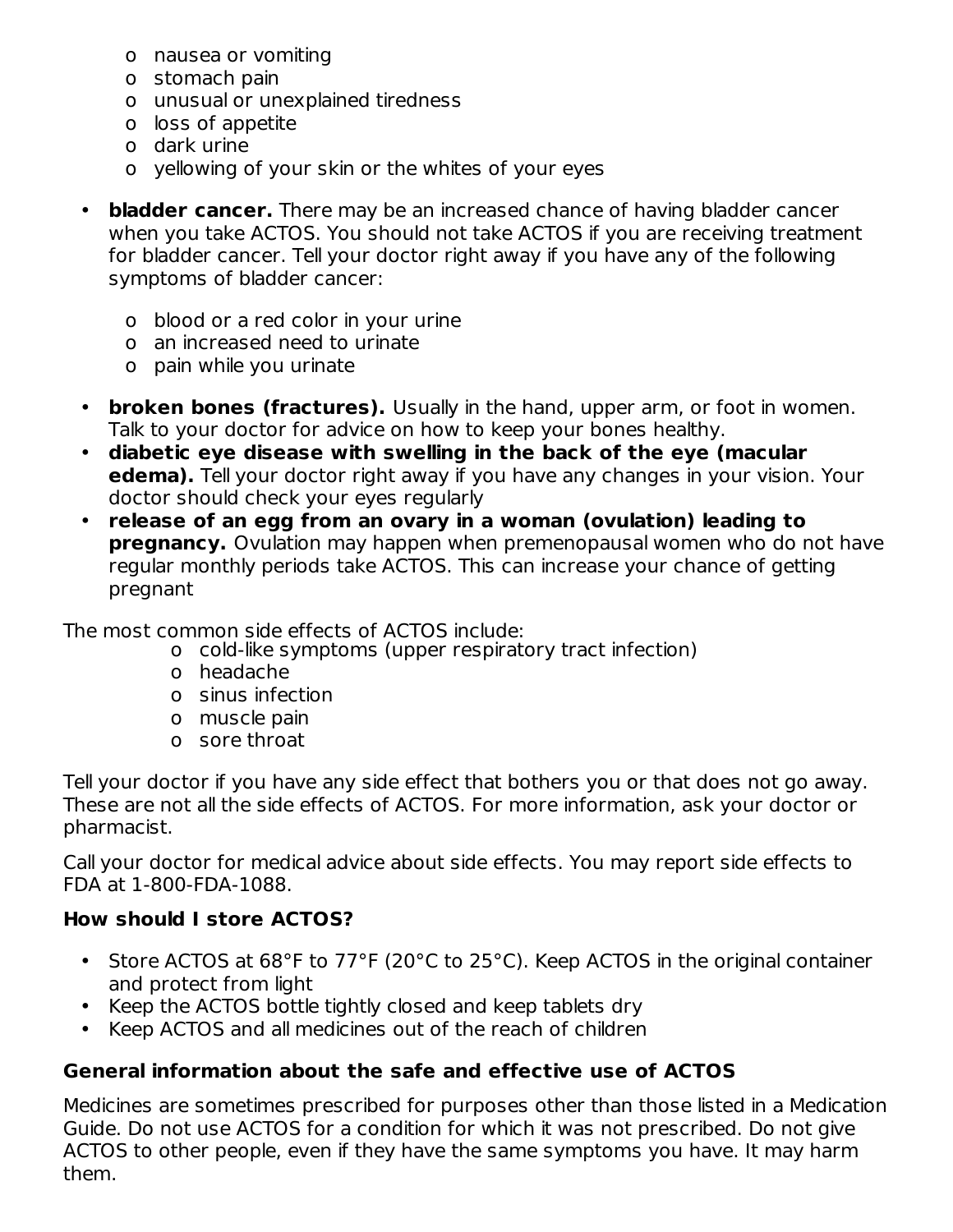This Medication Guide summarizes the most important information about ACTOS. If you would like more information, talk with your doctor. You can ask your doctor or pharmacist for information about ACTOS that is written for healthcare professionals. For more information, go to www.actos.com or call 1-877-825-3327.

#### **What are the ingredients in ACTOS?**

Active Ingredient: pioglitazone

Inactive Ingredients: lactose monohydrate, hydroxypropylcellulose, carboxymethylcellulose calcium, and magnesium stearate

This Medication Guide has been approved by the U.S. Food and Drug Administration.

Distributed by: **Takeda Pharmaceuticals America, Inc.** Lexington, MA 02421

Revised: December 2016

ACTOS is a trademark of Takeda Pharmaceutical Company Limited registered with the U.S. Patent and Trademark Office and used under license by Takeda Pharmaceuticals America, Inc.

© 2009 - 2020 Takeda Pharmaceuticals America, Inc.

ACT003 R23

# **PRINCIPAL DISPLAY PANEL - 15 mg Tablet Bottle Label**

NDC 64764-151-04 30 Tablets

actos (pioglitazone) **Tablets** 

15 mg

Each tablet contains pioglitazone hydrochloride equivalent to 15 mg pioglitazone.

Dispense with Medication Guide available in package insert or at www.actos.com

Takeda

Rx Only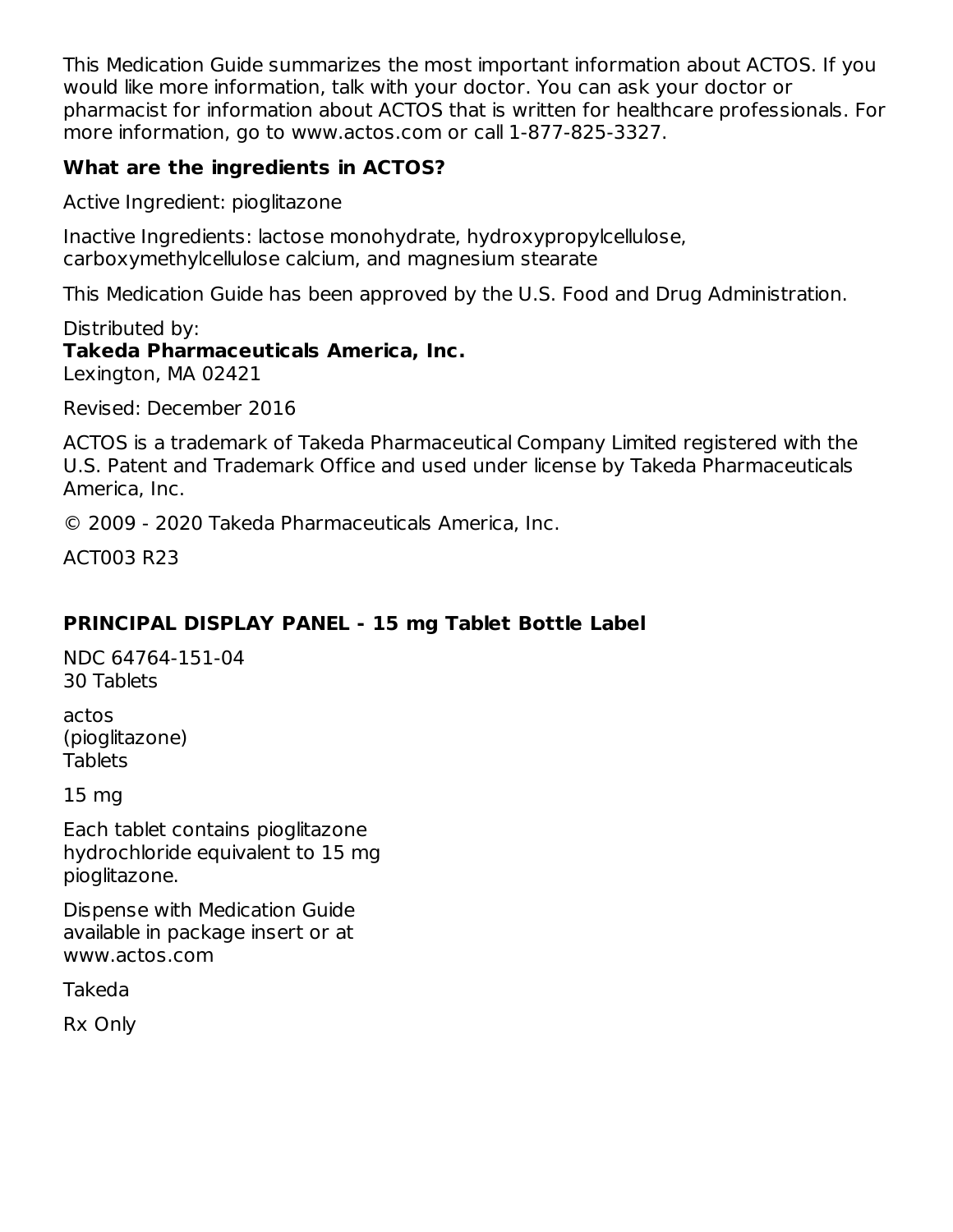

#### **PRINCIPAL DISPLAY PANEL - 30 mg Tablet Bottle Label**

NDC 64764-301-14 30 Tablets

actos (pioglitazone) **Tablets** 

30 mg

Each tablet contains pioglitazone hydrochloride equivalent to 30 mg pioglitazone.

Dispense with Medication Guide available in package insert or at www.actos.com

Takeda

Rx Only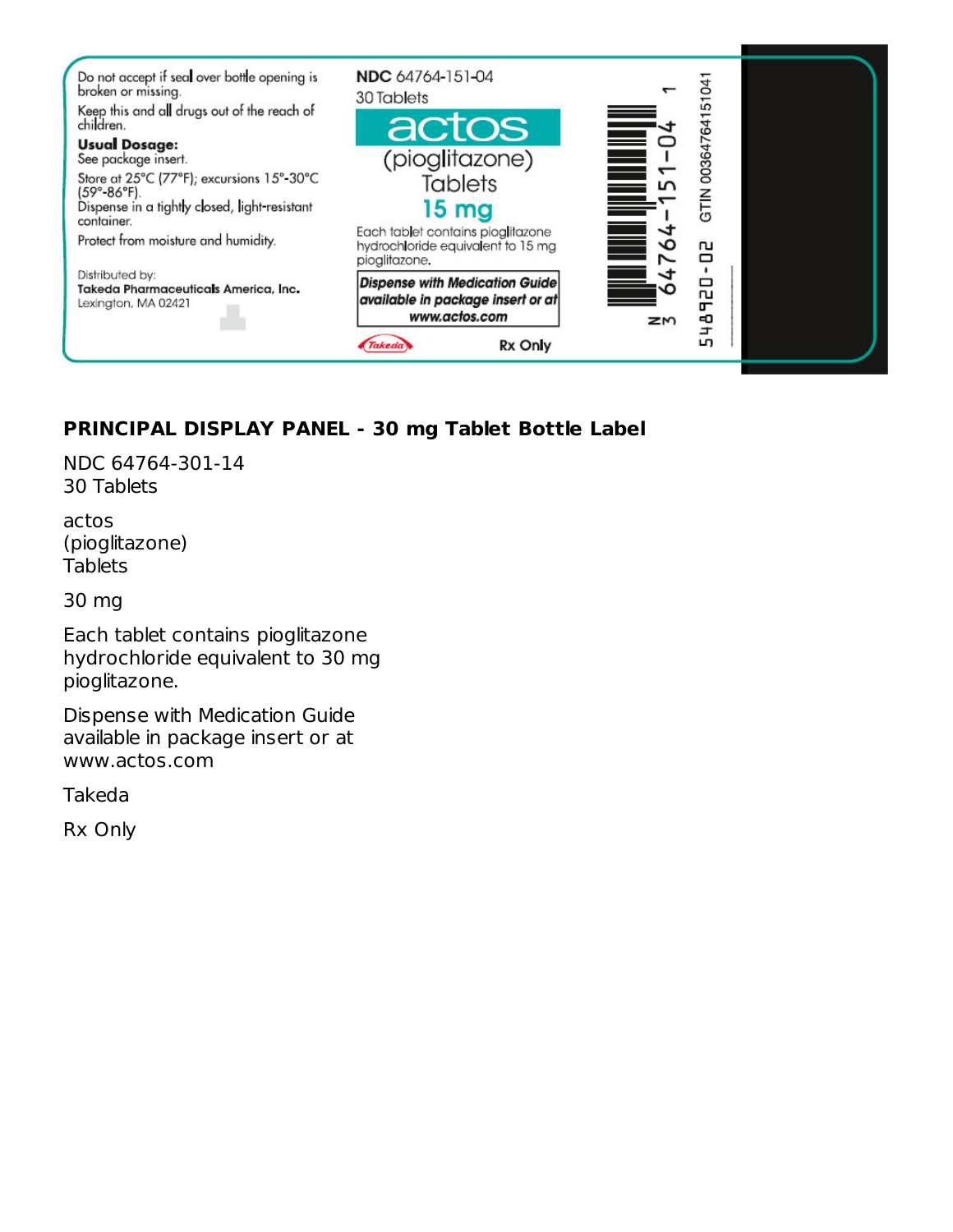

#### **PRINCIPAL DISPLAY PANEL - 45 mg Tablet Bottle Label**

NDC 64764-451-24 30 Tablets

actos (pioglitazone) **Tablets** 

45 mg

Each tablet contains pioglitazone hydrochloride equivalent to 45 mg pioglitazone.

Dispense with Medication Guide available in package insert or at www.actos.com

Takeda

Rx Only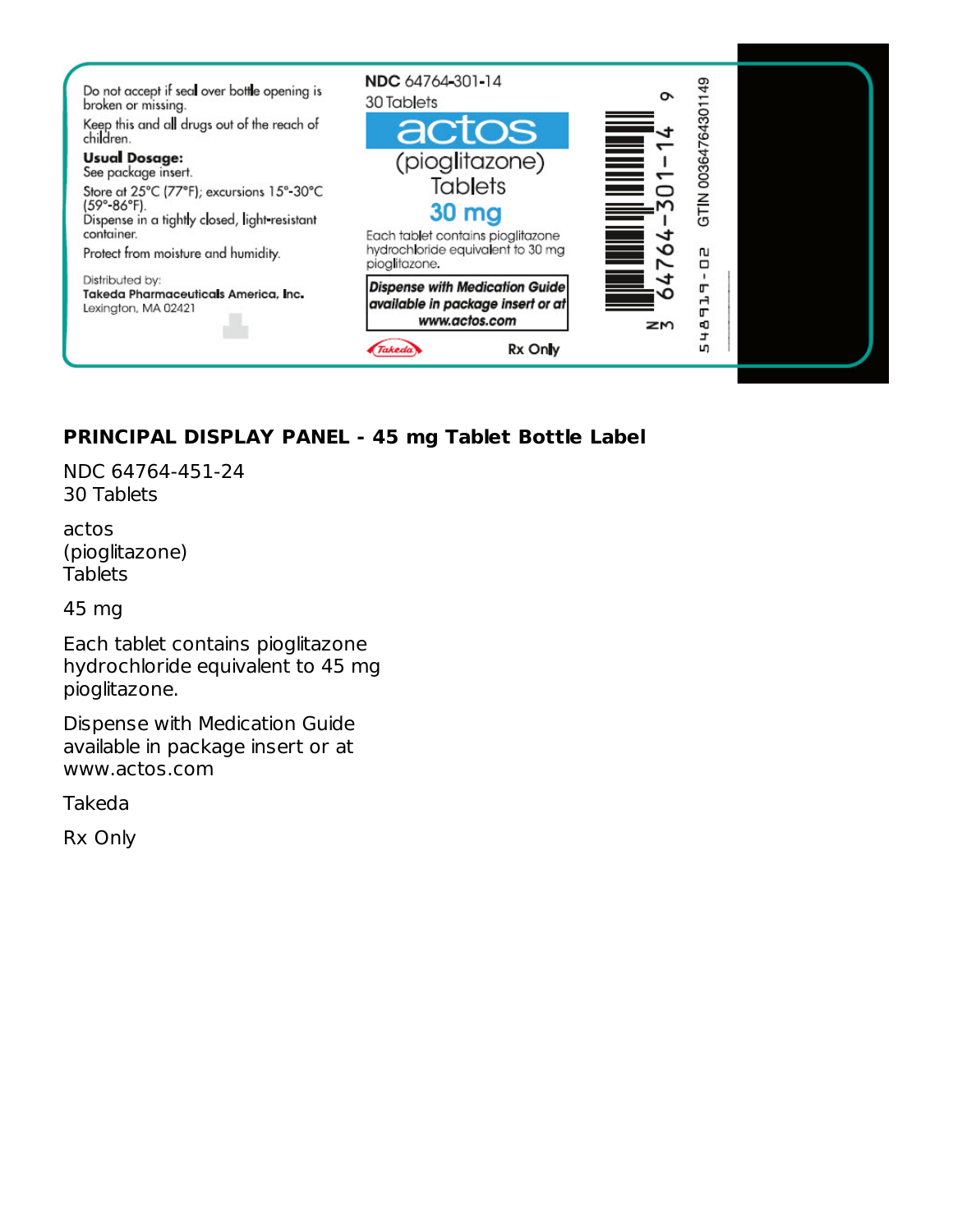

| <b>ACTOS</b><br>pioglitazone tablet                                                                |                            |                                                           |                           |                                    |                   |                 |
|----------------------------------------------------------------------------------------------------|----------------------------|-----------------------------------------------------------|---------------------------|------------------------------------|-------------------|-----------------|
|                                                                                                    |                            |                                                           |                           |                                    |                   |                 |
| <b>Product Information</b>                                                                         |                            |                                                           |                           |                                    |                   |                 |
| <b>Product Type</b>                                                                                |                            | <b>HUMAN PRESCRIPTION DRUG</b>                            | <b>Item Code (Source)</b> |                                    |                   | NDC:64764-151   |
| <b>Route of Administration</b>                                                                     |                            | ORAL                                                      |                           |                                    |                   |                 |
|                                                                                                    |                            |                                                           |                           |                                    |                   |                 |
| <b>Active Ingredient/Active Moiety</b>                                                             |                            |                                                           |                           |                                    |                   |                 |
|                                                                                                    |                            | <b>Ingredient Name</b>                                    |                           | <b>Basis of</b><br><b>Strength</b> |                   | <b>Strength</b> |
| PIOGLITAZONE HYDROCHLORIDE (UNII: JQT35NPK6C) (pioglitazone -<br>pioglitazone<br>UNII: X40V71U42S) |                            |                                                           |                           | 15 <sub>mg</sub>                   |                   |                 |
|                                                                                                    |                            |                                                           |                           |                                    |                   |                 |
| <b>Inactive Ingredients</b>                                                                        |                            |                                                           |                           |                                    |                   |                 |
|                                                                                                    |                            | <b>Ingredient Name</b>                                    |                           |                                    |                   | <b>Strength</b> |
| carboxymethylcellulose calcium (UNII: UTY7PDF93L)                                                  |                            |                                                           |                           |                                    |                   |                 |
|                                                                                                    |                            | HYDROXYPROPYL CELLULOSE (1600000 WAMW) (UNII: RFW2ET671P) |                           |                                    |                   |                 |
| lactose monohydrate (UNII: EWQ57Q8I5X)                                                             |                            |                                                           |                           |                                    |                   |                 |
| magnesium stearate (UNII: 70097M6I30)                                                              |                            |                                                           |                           |                                    |                   |                 |
|                                                                                                    |                            |                                                           |                           |                                    |                   |                 |
| <b>Product Characteristics</b>                                                                     |                            |                                                           |                           |                                    |                   |                 |
| Color                                                                                              | WHITE (white to off-white) |                                                           | <b>Score</b>              |                                    | no score          |                 |
| <b>Shape</b>                                                                                       | ROUND (round, convex)      |                                                           | <b>Size</b>               |                                    | 7 <sub>mm</sub>   |                 |
| <b>Flavor</b>                                                                                      |                            |                                                           | <b>Imprint Code</b>       |                                    | ACTOS;15          |                 |
| <b>Contains</b>                                                                                    |                            |                                                           |                           |                                    |                   |                 |
|                                                                                                    |                            |                                                           |                           |                                    |                   |                 |
| <b>Packaging</b>                                                                                   |                            |                                                           |                           |                                    |                   |                 |
|                                                                                                    |                            |                                                           | Monketing Ctash           |                                    | $M = rI \cdot rI$ |                 |
|                                                                                                    |                            |                                                           |                           |                                    |                   |                 |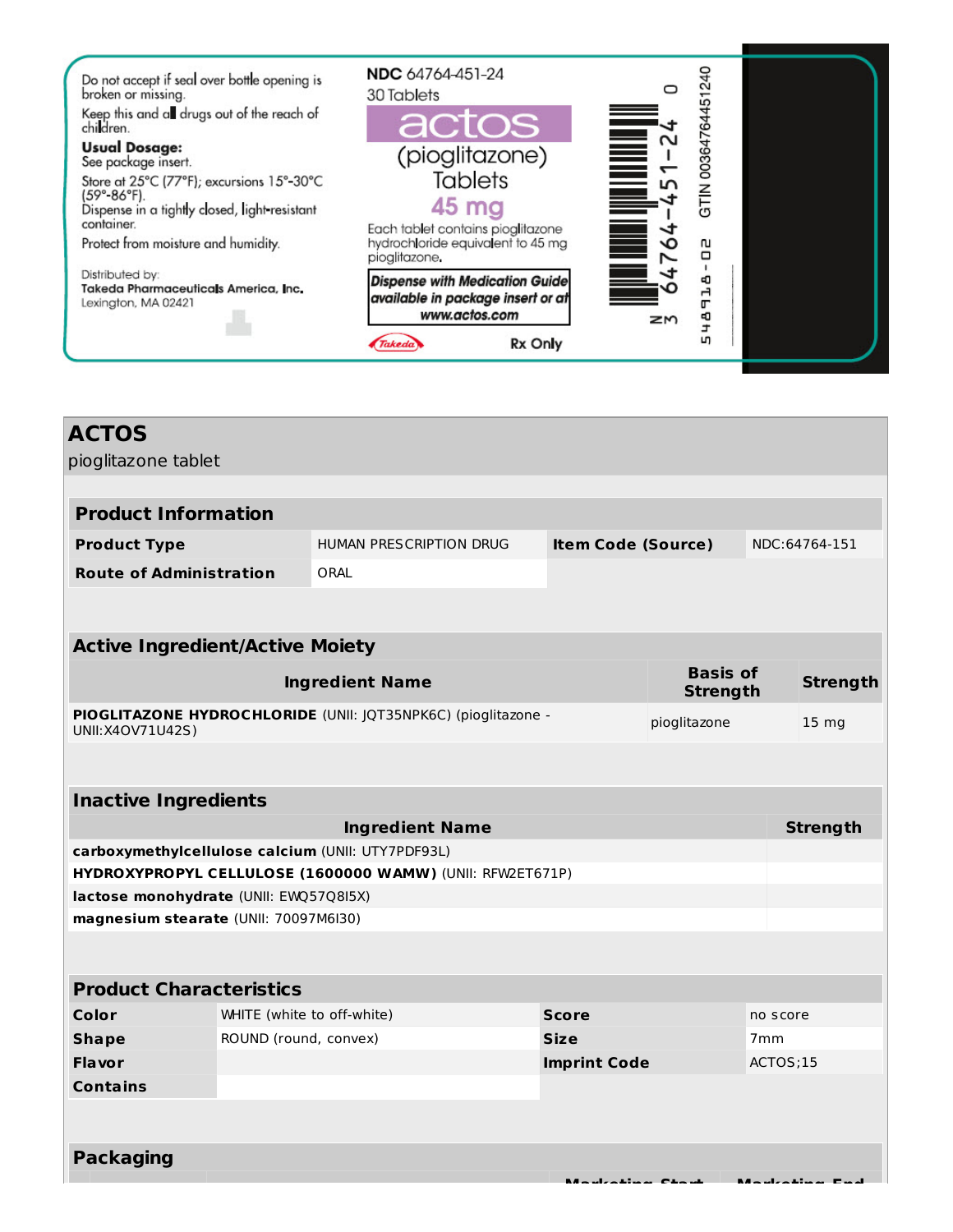| #              | <b>Item Code</b>                                                                        | <b>Package Description</b>                                           | <b>Marketing Start</b><br>Date | <b>Marketing End</b><br>Date        |
|----------------|-----------------------------------------------------------------------------------------|----------------------------------------------------------------------|--------------------------------|-------------------------------------|
| $\mathbf{1}$   | NDC:64764-151- 30 in 1 BOTTLE; Type 0: Not a Combination<br>07/15/1999<br>04<br>Product |                                                                      |                                |                                     |
| $\overline{2}$ | 05                                                                                      | NDC:64764-151- 90 in 1 BOTTLE; Type 0: Not a Combination<br>Product  | 07/15/1999                     |                                     |
| 3              | 06                                                                                      | NDC:64764-151- 500 in 1 BOTTLE; Type 0: Not a Combination<br>Product | 07/15/1999                     |                                     |
| 4              | NDC:64764-151-<br>02                                                                    | 6 in 1 TRAY                                                          | 07/15/1999                     |                                     |
| 4              |                                                                                         | 1 in 1 CARTON                                                        |                                |                                     |
| 4              | 7 in 1 BLISTER PACK; Type 0: Not a Combination<br>Product                               |                                                                      |                                |                                     |
|                |                                                                                         |                                                                      |                                |                                     |
|                |                                                                                         | <b>Marketing Information</b>                                         |                                |                                     |
|                | <b>Marketing</b><br><b>Category</b>                                                     | <b>Application Number or Monograph</b><br><b>Citation</b>            | <b>Marketing Start</b><br>Date | <b>Marketing End</b><br><b>Date</b> |
| <b>NDA</b>     |                                                                                         | NDA021073                                                            | 07/15/1999                     |                                     |
|                |                                                                                         |                                                                      |                                |                                     |
|                |                                                                                         |                                                                      |                                |                                     |

# **ACTOS**

pioglitazone tablet

| <b>Product Information</b>                        |                            |                                                               |                           |                                    |                 |                 |
|---------------------------------------------------|----------------------------|---------------------------------------------------------------|---------------------------|------------------------------------|-----------------|-----------------|
| <b>Product Type</b>                               |                            | HUMAN PRESCRIPTION DRUG                                       | <b>Item Code (Source)</b> |                                    |                 | NDC:64764-301   |
| <b>Route of Administration</b>                    |                            | ORAL                                                          |                           |                                    |                 |                 |
|                                                   |                            |                                                               |                           |                                    |                 |                 |
| <b>Active Ingredient/Active Moiety</b>            |                            |                                                               |                           |                                    |                 |                 |
|                                                   |                            | <b>Ingredient Name</b>                                        |                           | <b>Basis of</b><br><b>Strength</b> |                 | <b>Strength</b> |
| UNII: X40V71U42S)                                 |                            | PIOGLITAZONE HYDROCHLORIDE (UNII: JQT35NPK6C) (pioglitazone - |                           | pioglitazone                       |                 | 30 mg           |
|                                                   |                            |                                                               |                           |                                    |                 |                 |
| <b>Inactive Ingredients</b>                       |                            |                                                               |                           |                                    |                 |                 |
|                                                   |                            | <b>Ingredient Name</b>                                        |                           |                                    |                 | <b>Strength</b> |
| carboxymethylcellulose calcium (UNII: UTY7PDF93L) |                            |                                                               |                           |                                    |                 |                 |
|                                                   |                            | HYDROXYPROPYL CELLULOSE (1600000 WAMW) (UNII: RFW2ET671P)     |                           |                                    |                 |                 |
| lactose monohydrate (UNII: EWQ57Q8I5X)            |                            |                                                               |                           |                                    |                 |                 |
| magnesium stearate (UNII: 70097M6I30)             |                            |                                                               |                           |                                    |                 |                 |
|                                                   |                            |                                                               |                           |                                    |                 |                 |
| <b>Product Characteristics</b>                    |                            |                                                               |                           |                                    |                 |                 |
| Color                                             | WHITE (white to off-white) |                                                               | <b>Score</b>              |                                    | no score        |                 |
| <b>Shape</b>                                      | ROUND (round, flat)        |                                                               | <b>Size</b>               |                                    | 7 <sub>mm</sub> |                 |
| <b>Flavor</b>                                     |                            |                                                               | <b>Imprint Code</b>       |                                    | ACTOS;30        |                 |
| <b>Contains</b>                                   |                            |                                                               |                           |                                    |                 |                 |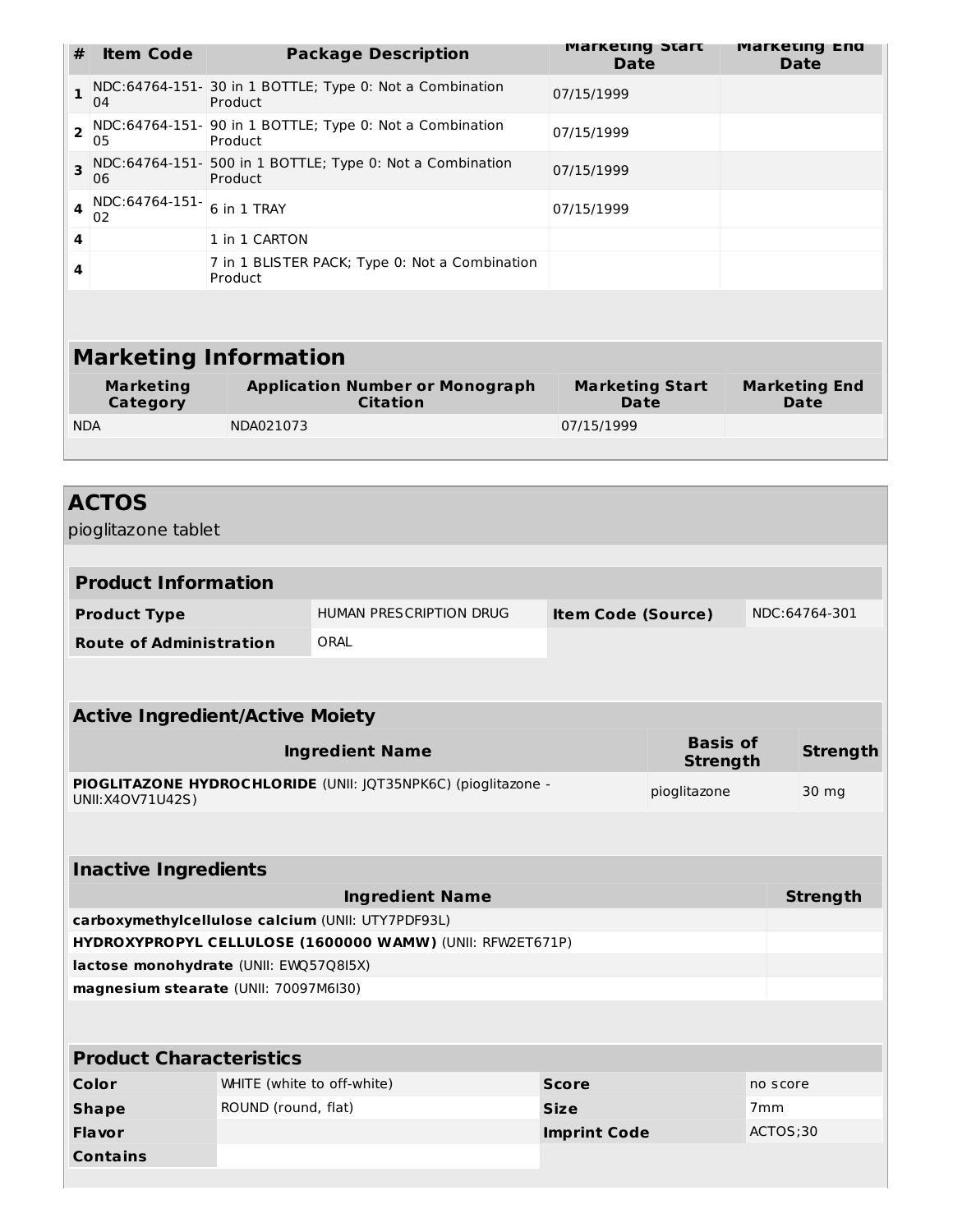|                | <b>Packaging</b>             |                                                                      |                                       |                                     |
|----------------|------------------------------|----------------------------------------------------------------------|---------------------------------------|-------------------------------------|
| #              | <b>Item Code</b>             | <b>Package Description</b>                                           | <b>Marketing Start</b><br><b>Date</b> | <b>Marketing End</b><br><b>Date</b> |
| 1              | 14                           | NDC:64764-301- 30 in 1 BOTTLE; Type 0: Not a Combination<br>Product  | 07/15/1999                            |                                     |
| $\overline{2}$ | 15                           | NDC:64764-301- 90 in 1 BOTTLE; Type 0: Not a Combination<br>Product  | 07/15/1999                            |                                     |
| 3              | 16                           | NDC:64764-301- 500 in 1 BOTTLE; Type 0: Not a Combination<br>Product | 07/15/1999                            |                                     |
| 4              | NDC:64764-301-<br>02         | 6 in 1 TRAY                                                          | 07/15/1999                            |                                     |
| 4              |                              | 1 in 1 CARTON                                                        |                                       |                                     |
| 4              |                              | 7 in 1 BLISTER PACK; Type 0: Not a Combination<br>Product            |                                       |                                     |
|                |                              |                                                                      |                                       |                                     |
|                |                              | <b>Marketing Information</b>                                         |                                       |                                     |
|                | <b>Marketing</b><br>Category | <b>Application Number or Monograph</b><br><b>Citation</b>            | <b>Marketing Start</b><br>Date        | <b>Marketing End</b><br>Date        |
| <b>NDA</b>     |                              | NDA021073                                                            | 07/15/1999                            |                                     |
|                |                              |                                                                      |                                       |                                     |
|                |                              |                                                                      |                                       |                                     |
|                | <b>ACTOS</b>                 |                                                                      |                                       |                                     |

U.

pioglitazone tablet

| <b>Product Information</b>     |                         |                           |               |  |  |
|--------------------------------|-------------------------|---------------------------|---------------|--|--|
| <b>Product Type</b>            | HUMAN PRESCRIPTION DRUG | <b>Item Code (Source)</b> | NDC:64764-451 |  |  |
| <b>Route of Administration</b> | ORAL                    |                           |               |  |  |

| <b>Active Ingredient/Active Moiety</b>                                                             |                            |              |  |                                    |                 |  |  |  |
|----------------------------------------------------------------------------------------------------|----------------------------|--------------|--|------------------------------------|-----------------|--|--|--|
|                                                                                                    | <b>Ingredient Name</b>     |              |  | <b>Basis of</b><br><b>Strength</b> | <b>Strength</b> |  |  |  |
| PIOGLITAZONE HYDROCHLORIDE (UNII: JQT35NPK6C) (pioglitazone -<br>pioglitazone<br>UNII: X40V71U42S) |                            |              |  |                                    | 45 mg           |  |  |  |
|                                                                                                    |                            |              |  |                                    |                 |  |  |  |
| <b>Inactive Ingredients</b>                                                                        |                            |              |  |                                    |                 |  |  |  |
| <b>Ingredient Name</b>                                                                             |                            |              |  |                                    | <b>Strength</b> |  |  |  |
| carboxymethylcellulose calcium (UNII: UTY7PDF93L)                                                  |                            |              |  |                                    |                 |  |  |  |
| HYDROXYPROPYL CELLULOSE (1600000 WAMW) (UNII: RFW2ET671P)                                          |                            |              |  |                                    |                 |  |  |  |
| lactose monohydrate (UNII: EWQ57Q8I5X)                                                             |                            |              |  |                                    |                 |  |  |  |
| magnesium stearate (UNII: 70097M6I30)                                                              |                            |              |  |                                    |                 |  |  |  |
|                                                                                                    |                            |              |  |                                    |                 |  |  |  |
| <b>Product Characteristics</b>                                                                     |                            |              |  |                                    |                 |  |  |  |
| Color                                                                                              | WHITE (white to off-white) | <b>Score</b> |  | no score                           |                 |  |  |  |
| <b>Shape</b>                                                                                       | ROUND (round, flat)        | <b>Size</b>  |  | 8 <sub>mm</sub>                    |                 |  |  |  |